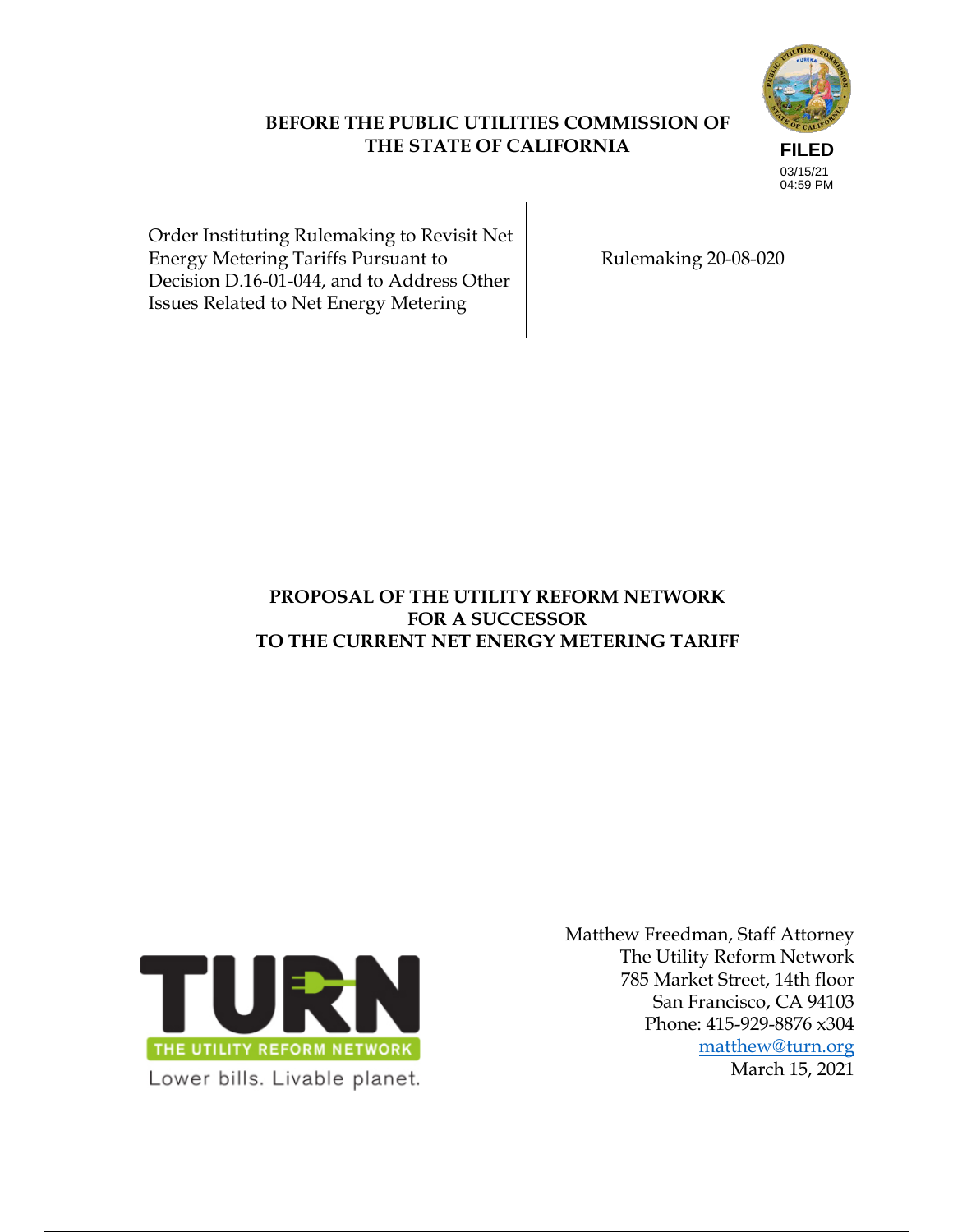## **TABLE OF CONTENTS**

| I.        |                                                                                                                                                                                                                                                                                                                                                            |  |
|-----------|------------------------------------------------------------------------------------------------------------------------------------------------------------------------------------------------------------------------------------------------------------------------------------------------------------------------------------------------------------|--|
| II.       |                                                                                                                                                                                                                                                                                                                                                            |  |
| III.      | DETAILED EXPLANATION OF TURN'S PROPOSED SUCCESSOR                                                                                                                                                                                                                                                                                                          |  |
|           |                                                                                                                                                                                                                                                                                                                                                            |  |
| A.        |                                                                                                                                                                                                                                                                                                                                                            |  |
| <b>B.</b> |                                                                                                                                                                                                                                                                                                                                                            |  |
| C.        | Up-front incentive payment (Market Transition Credit)  17                                                                                                                                                                                                                                                                                                  |  |
| D.        |                                                                                                                                                                                                                                                                                                                                                            |  |
| Ε.        |                                                                                                                                                                                                                                                                                                                                                            |  |
| F.        |                                                                                                                                                                                                                                                                                                                                                            |  |
| G.        |                                                                                                                                                                                                                                                                                                                                                            |  |
| Η.        |                                                                                                                                                                                                                                                                                                                                                            |  |
| IV.       | SAMPLE RESULTS AND COST-EFFECTIVENESS SHOWINGS FOR                                                                                                                                                                                                                                                                                                         |  |
|           |                                                                                                                                                                                                                                                                                                                                                            |  |
| A.        | Development of cost test results pursuant to Commission guidance  26                                                                                                                                                                                                                                                                                       |  |
| <b>B.</b> |                                                                                                                                                                                                                                                                                                                                                            |  |
| C.        |                                                                                                                                                                                                                                                                                                                                                            |  |
|           | CONSISTENCY WITH GUIDING PRINCIPLES AND RELEVANT                                                                                                                                                                                                                                                                                                           |  |
|           |                                                                                                                                                                                                                                                                                                                                                            |  |
| A.        |                                                                                                                                                                                                                                                                                                                                                            |  |
|           | Principle #1 - A successor to the net energy metering tariff should comply with the<br>1.                                                                                                                                                                                                                                                                  |  |
|           | Principle #2 -- A successor to the net energy metering tariff should ensure equity<br>2.                                                                                                                                                                                                                                                                   |  |
|           | 3. Principle #3 -- A successor to the net energy metering tariff should enhance<br>consumer protection measures for customer-generators providing net energy metering                                                                                                                                                                                      |  |
|           | Principle #4 -- A successor to the net energy metering tariff should fairly consider all<br>4.<br>technologies that meet the definition of renewable electrical generation facility in Public                                                                                                                                                              |  |
|           | Principle #5 -- A successor to the net energy metering tariff should be coordinated<br>5.<br>with the Commission and California's energy policies, including but not limited to,<br>Senate Bill 100 (2018, DeLeón), the Integrated Resource Planning process, Title 24<br>Building Energy Efficiency Standards, and California Executive Order B-55-18  44 |  |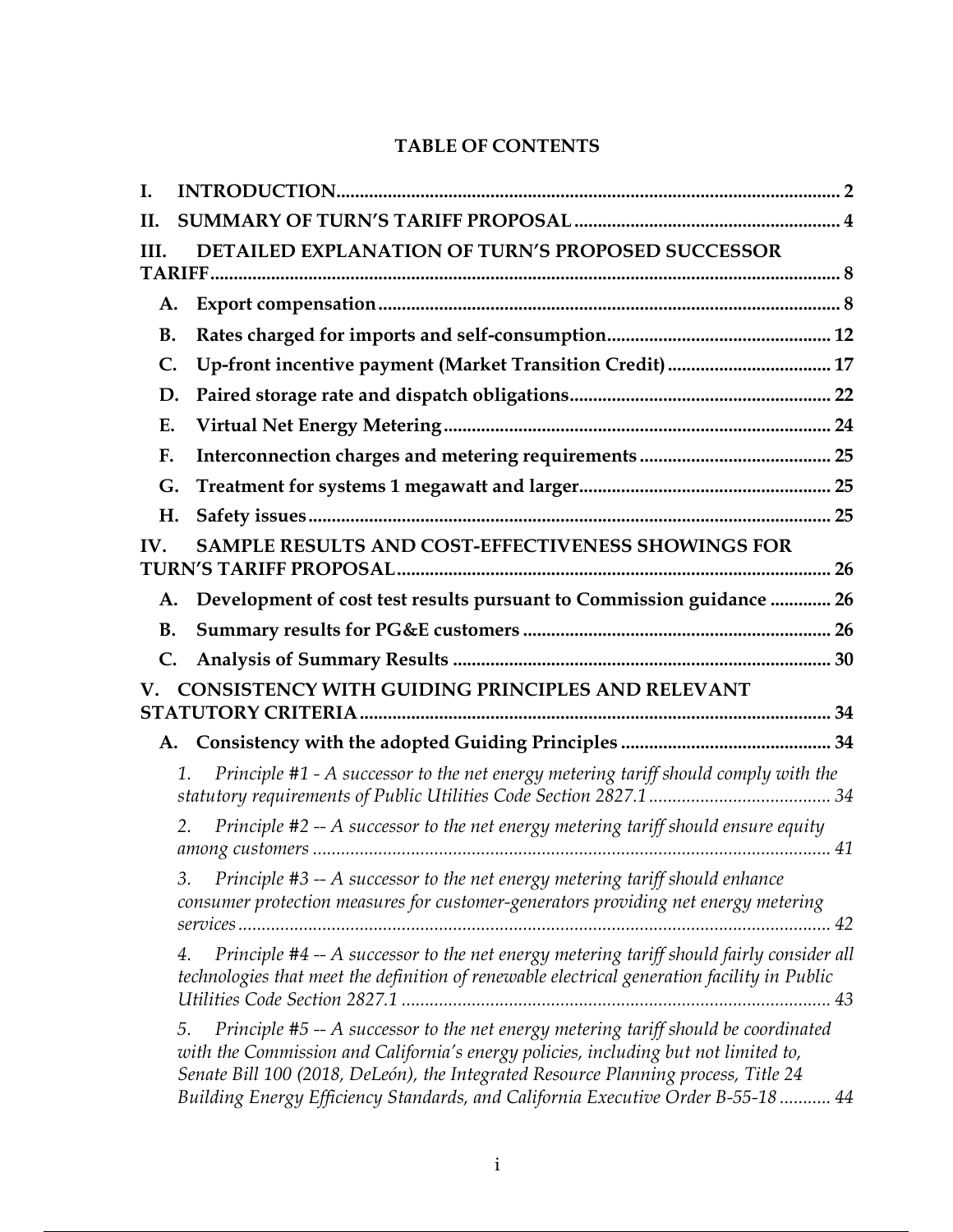| 6.                |  | Principle #6 -- A successor to the net energy metering tariff should be transparent<br>and understandable to all customers and should be uniform, to the extent possible, across |  |
|-------------------|--|----------------------------------------------------------------------------------------------------------------------------------------------------------------------------------|--|
| 7.                |  | Principle #7 -- A successor to the net energy metering tariff should maximize the<br>value of customer-sited renewable generation to all customers and to the electrical system  |  |
| 8.                |  | Principle #8 -- A successor to the net energy metering tariff should consider                                                                                                    |  |
| <b>B.</b>         |  | TURN's proposal would not have any tax implications for customers 49                                                                                                             |  |
| C.                |  | TURN's proposal for collecting Public Purpose Costs does not violate §381 50                                                                                                     |  |
| D.                |  |                                                                                                                                                                                  |  |
| VI.               |  |                                                                                                                                                                                  |  |
| VII.              |  |                                                                                                                                                                                  |  |
| <b>APPENDIX A</b> |  | <b>DESCRIPTION OF TURN MODEL</b>                                                                                                                                                 |  |
| <b>APPENDIX B</b> |  | <b>ADDITIONAL RESULTS FROM TURN MODEL FOR</b><br>VA DIAHC DO 8 F CHETAMED TVDEC AND MADEI                                                                                        |  |

**VARIOUS PG&E CUSTOMER TYPES AND MODEL DASHBOARD FOR SCENARIO #4**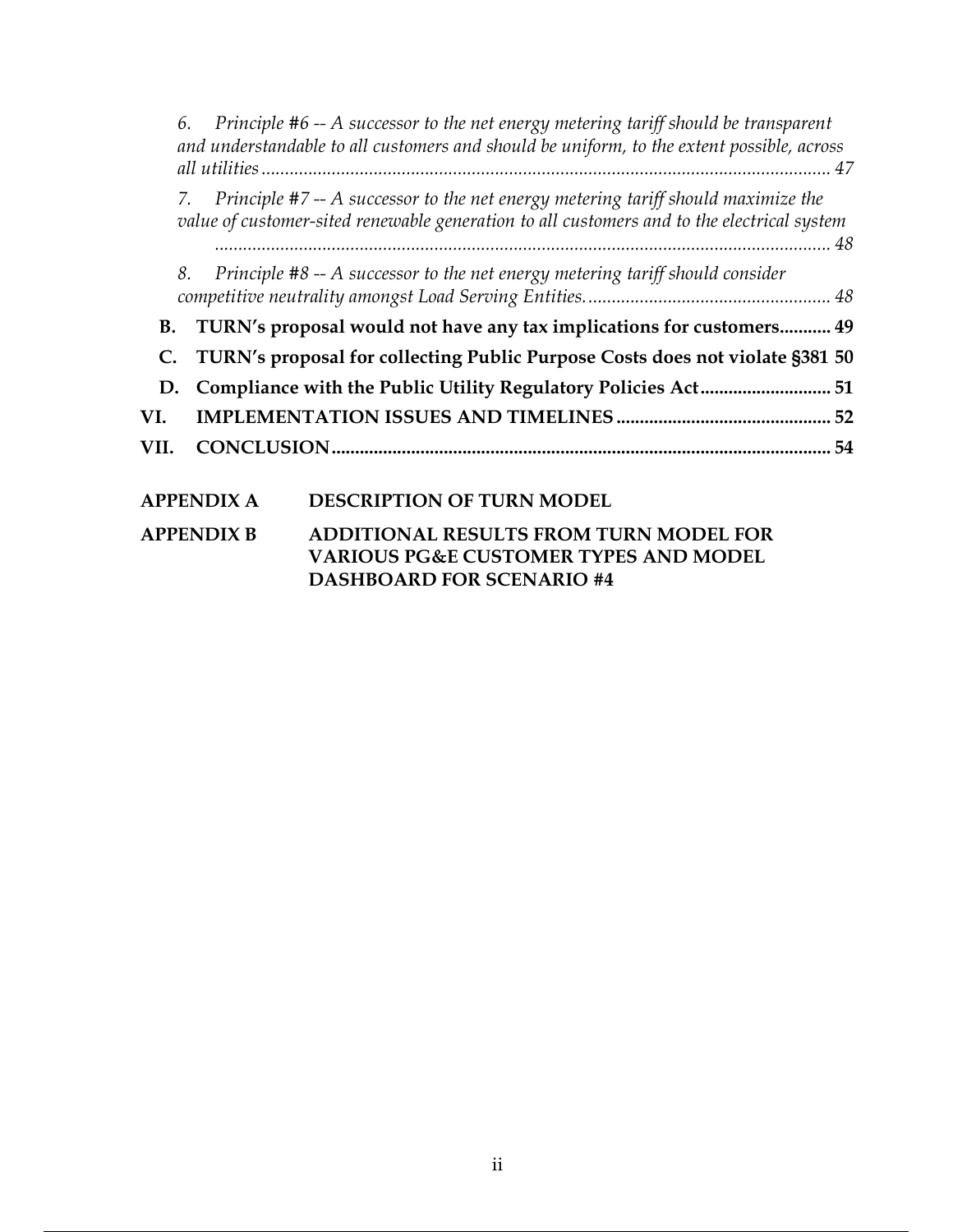## **PROPOSAL OF THE UTILITY REFORM NETWORK FOR A SUCCESSOR TO THE CURRENT NET ENERGY METERING TARIFF**

Pursuant to January 28, 2021 Ruling of Administrative Law Judge Kelly Hymes, The Utility Reform Network (TURN) hereby submits a proposal for a successor to the current Net Energy Metering (NEM) tariff.1 TURN submits that the information included in this filing is sufficient for other parties to fully analyze this tariff proposal and for the Commission to adopt all, or some, of its components as part of a final decision in this proceeding.

In a March 5, 2021 Ruling, ALJ Hymes indicated that parties should identify the individuals responsible for presenting each party's proposal at the March 23-24 workshop.2 TURN's lead attorney, Matthew Freedman (matthew@turn.org), will present the tariff proposal. In addition, TURN requests time for its outside consultant, Michele Chait (michele@chaitllc.com), to present on the NEM tariff and cost model developed for this proceeding that is being made available to all parties and Commission staff. A description of the model inputs, logic and functionality is attached to this proposal and a fully functional Excel version is available for download and use by all parties. 3

This filing includes all the information and explanation requested in the January 28, 2021 Ruling. Section II provides the required three-page summary of TURN's proposal. This summary include an overview of each element, comparison to the E3 White Paper, a short explanation as to how the proposal meets each relevant statutory criteria, and a

<sup>1</sup> ALJ Email Ruling Introducing White Paper, Noticing Workshop on White Paper, and Providing Instructions for Successor Proposals, January 28, 2021, Instruction #5.

<sup>2</sup> ALJ Email Ruling, March 5, 2021. ("When filing the proposals, parties shall indicate who will be responsible for presenting the proposal for the party sponsor(s) at the March 23-24 workshop. The name and email address of the presenter shall be contained within the first or second paragraph of the March 15, 2021 filing.")

<sup>3</sup> See description and download link in Appendix A.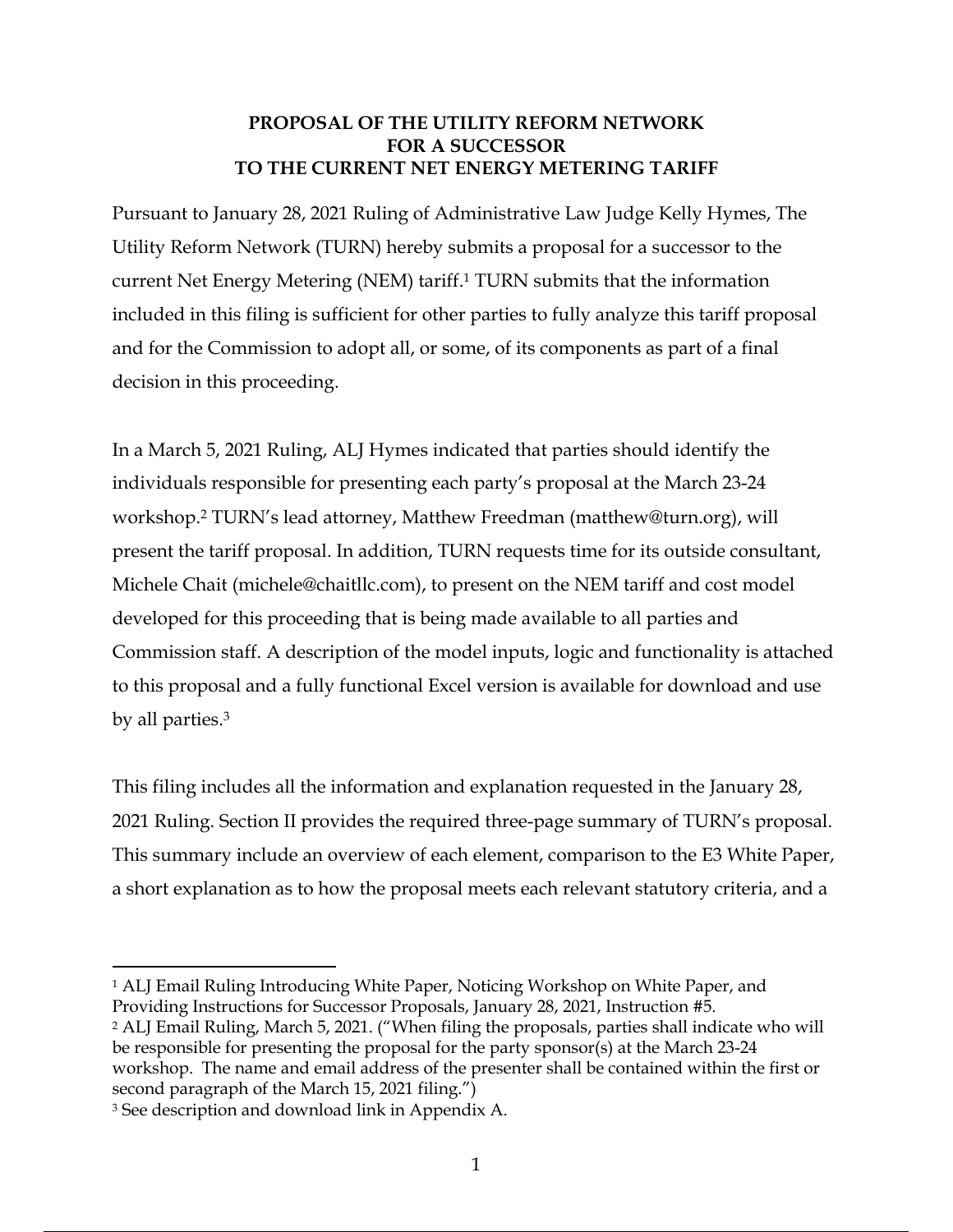brief identification of any open statutory, policy or practical issues. <sup>4</sup> Section III provides a detailed description of all key elements associated with TURN's proposal. <sup>5</sup> Section III(C) includes information responding to the E3 White Paper questions regarding the structure of the MTC, customer eligibility, and funding of the incentive payment. 6 Section IV provides a showing of illustrative rates, cost test results, and other related modeling outputs along with some analysis and conclusions. <sup>7</sup> Section V explains the manner in which TURN's proposal is consistent with the guiding principles and relevant statutory criteria.8 Section VI offers the likely scope of implementation activities and suggested timelines. <sup>9</sup> A description of TURN's model is provided in Appendix A and sample results from the model are shown in Appendix B.

#### **I. INTRODUCTION**

The Commission should seize this opportunity to make an overdue course correction with respect to NEM policy and tariffs. This course correction is needed after the failure of the Commission to make material modifications to legacy NEM policy in the development of the NEM 2.0 tariff adopted in D.16-01-044. In the proceeding that led to the issuance of that decision, TURN actively urged the Commission to develop a new approach to compensating customers with Behind The Meter (BTM) generation resources. Specifically, TURN repeatedly noted the inequities, inefficiencies and growing challenges of continuing to link compensation for BTM resources to retail rates. The final decision issued by the Commission, on a sharply divided 3-2 vote, failed to seize the opportunity for reform, effectively kicked the can down the road, and made only a handful of modest modifications to the legacy NEM tariff.

<sup>4</sup> ALJ January 28 Ruling, Instruction #1.

<sup>5</sup> ALJ January 28 Ruling, Instruction #2.

<sup>6</sup> ALJ January 28 Ruling, Instruction #5. This section includes all the relevant information requested by the White Paper but does not present the material as responses to specific questions.

<sup>7</sup> ALJ January 28 Ruling, Instruction #3.

<sup>8</sup> ALJ January 28 Ruling, Instruction #3.

<sup>9</sup> ALJ January 28 Ruling, Instruction #4.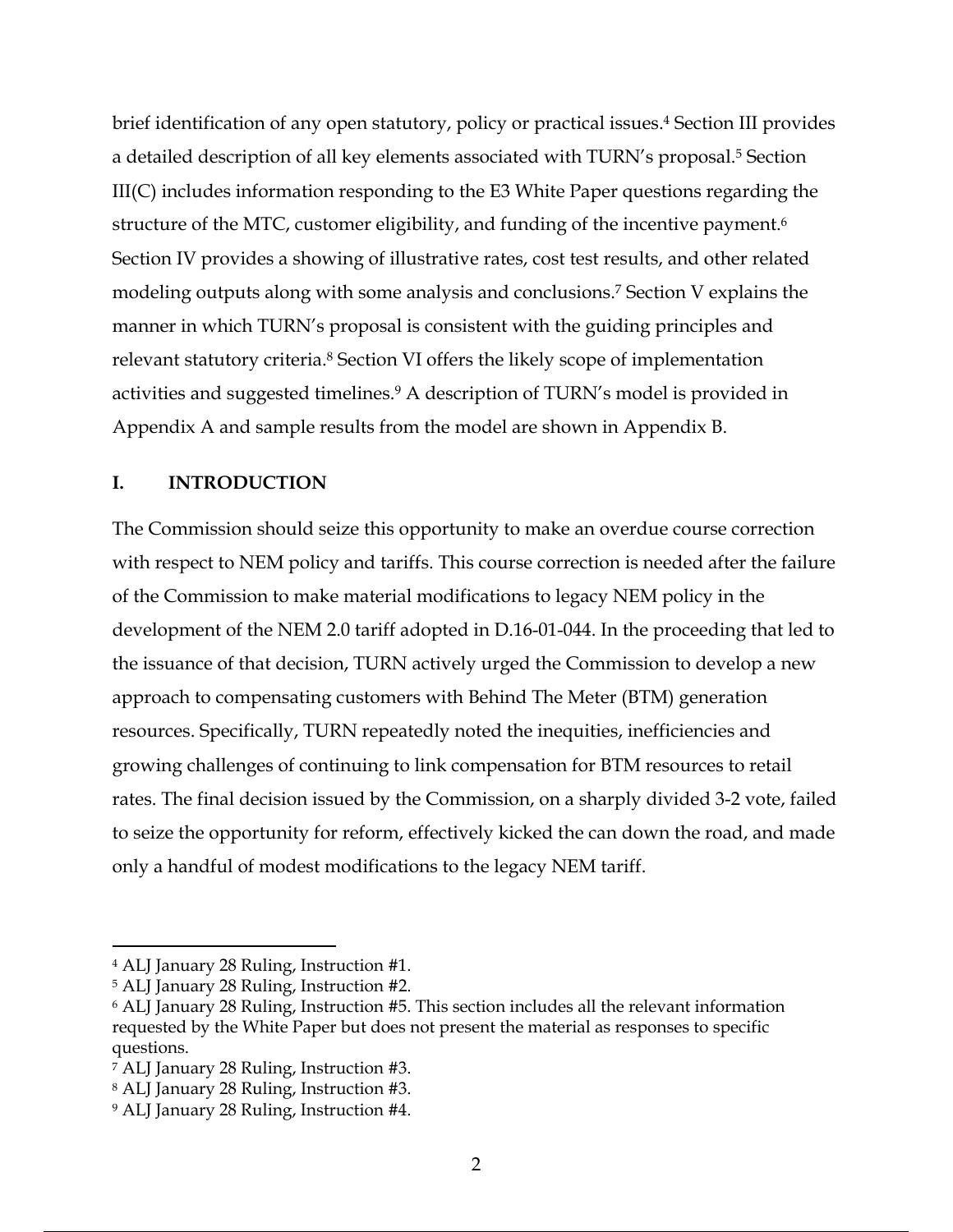As the Commission is aware, Public Utilities Code §2827.1(b)(3) requires that the successor tariff is "based on the costs and benefits of the renewable generation facility" and §2827.1(b)(4) directs the Commission to "ensure that the total benefits of the standard contract or tariff to all customers and the electrical system are approximately equal to the total costs." At the time they were enacted, these provisions were widely understood to direct the Commission to end the cost shift associated with NEM and establish a tariff based on the value of BTM resources rather than the poor proxy offered by retail rates.

At the Commission business meeting where D.16-01-044 was adopted, Commission President Picker acknowledged the fact that the Decision does not reach any conclusions regarding the valuation of costs and benefits for the successor tariff and explained that these omissions represent "areas where we really fell short".10 Commissioner Florio noted, in his oral comments opposing the Decision, that the NEM 2.0 successor tariff being adopted was flawed because AB 327 (Perea, 2013) "requires us to look at the costs and benefits and require that they are appropriately balanced."11 Commissioner Peterman admitted that the Decision creates a "cost shift" that "is a general concern for all of us."12 In short, a majority of Commissioners openly acknowledged the failure of the Decision to satisfy key statutory requirements regarding cost shifting.

The Commission's failure to act decisively in 2016 effectively locked in many years of large subsidies paid by the general body of ratepayers to benefit a small group of participating customers. As more customers flock to BTM options in a rational effort to avoid paying rapidly escalating rates driven by a wide array of increasing system costs (including those linked to wildfires and climate change), the base of remaining

<sup>10</sup> Commissioner Picker oral comments, CPUC business meeting, January 28, 2016. (approximately 56 minute mark).

<sup>11</sup> Commissioner Florio oral comments, CPUC business meeting, January 28, 2016 (approximately 1 hour 19 minute mark).

<sup>12</sup> Commissioner Peterman oral comments, CPUC business meeting, January 28, 2016 (approximately 1 hour 32 minute mark).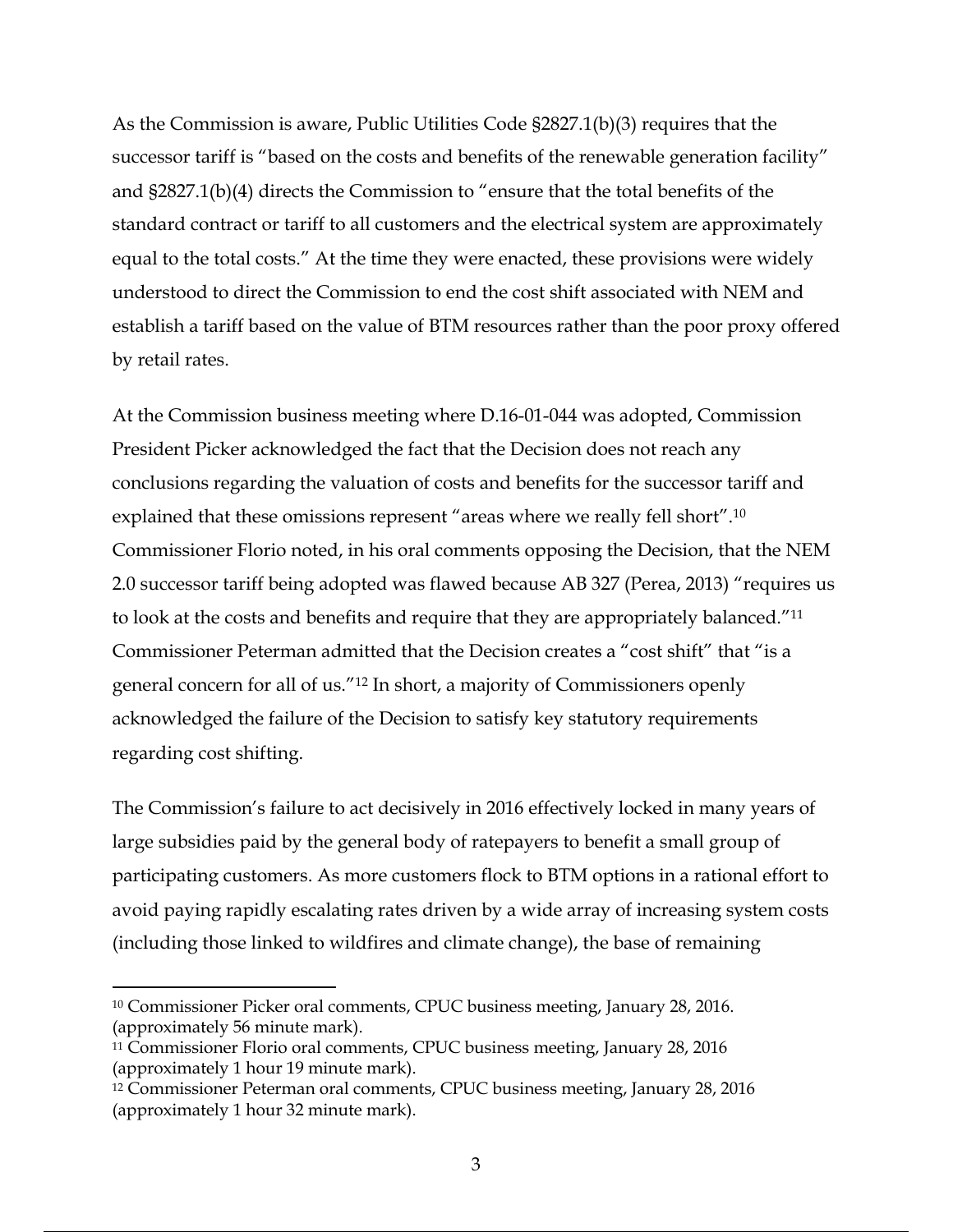customers left to foot these costs continues to shrink. The inequitable outcomes from this accelerating trend must be mitigated through a new compensation structure that fairly calibrates reductions to participating customer bills with the demonstrated incremental value provided by BTM generating and storage resources to all customers and the electrical grid. To the extent that value-based compensation proves insufficient to promote continued customer adoption of BTM resources, the Commission should assess the appropriate amount of subsidization, consider which customers should receive priority access to available subsidies, structure incentives to be efficient and transparent, and explore options for recovering these additional costs from sources other than non-participating customer rates.

The Commission now has an opportunity to restructure NEM tariffs to address the growing cost shift and fairly balance the interests of both participants and nonparticipants. TURN's tariff proposal is designed to accomplish this balance while providing the Commission with tools that can be used to boost participation rates amongst low-income customers and other underserved customer segments.

#### **II. SUMMARY OF TURN'S TARIFF PROPOSAL**

As requested in the January 28 ALJ Ruling, this section provides a summary of TURN's tariff proposal, a comparison with the E3 white paper, an explanation as to how the proposal meets each of the relevant statutory criteria, and a description of any remaining open issues. <sup>13</sup> The three-page summary begins on the following page.

<sup>13</sup> ALJ January 28 Ruling, Instruction #1.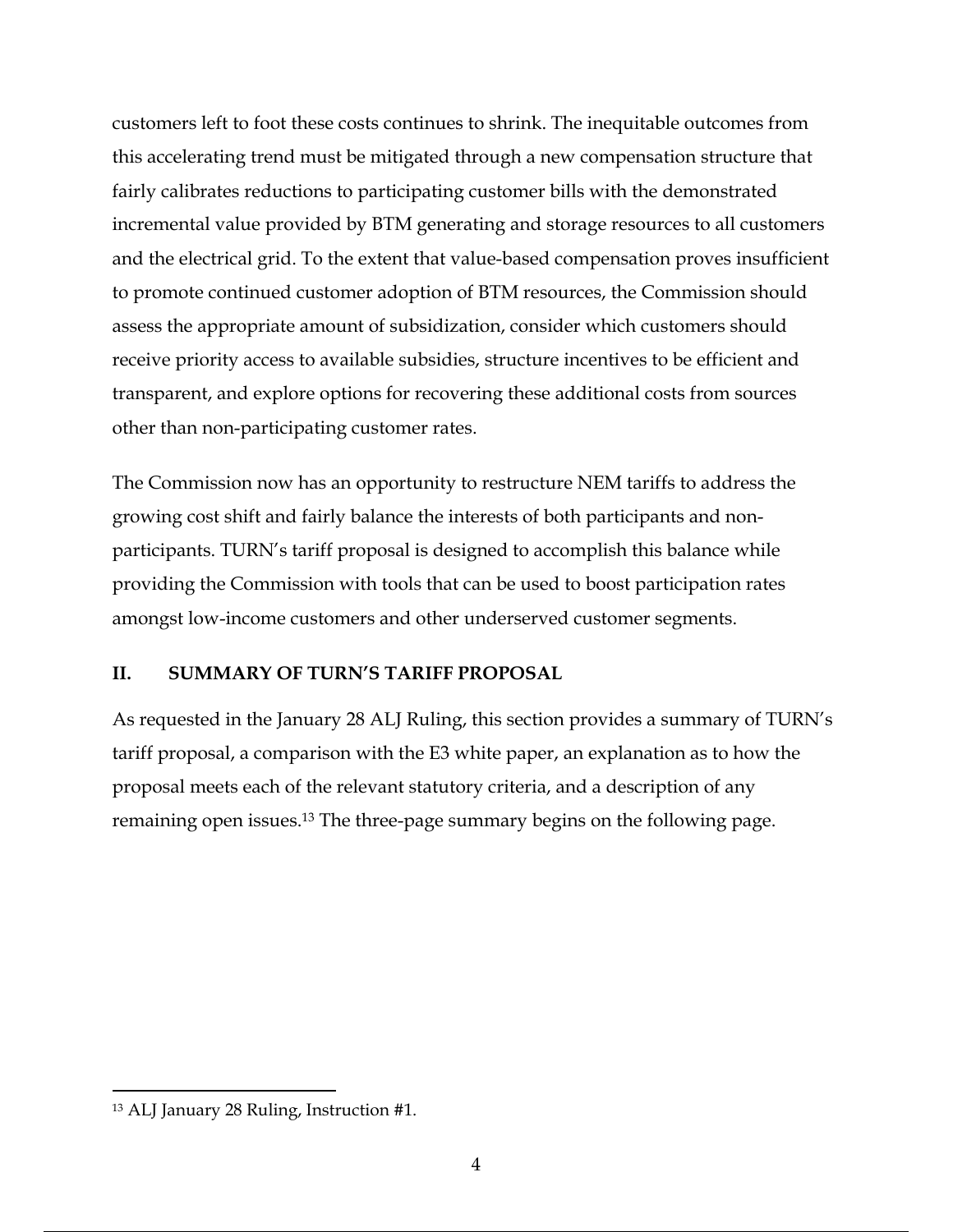# **Summary of TURN tariff proposal vs. E3 White Paper Approach (key elements)**

| <b>Model for export compensation (TURN)</b>                                                                                                                                                                                                                                   | <b>E3 White Paper</b>                                                                                                                                                                                                         |
|-------------------------------------------------------------------------------------------------------------------------------------------------------------------------------------------------------------------------------------------------------------------------------|-------------------------------------------------------------------------------------------------------------------------------------------------------------------------------------------------------------------------------|
| Net billing                                                                                                                                                                                                                                                                   | Net billing                                                                                                                                                                                                                   |
| <b>Transition Period (TURN)</b>                                                                                                                                                                                                                                               | <b>E3 White Paper</b>                                                                                                                                                                                                         |
| Immediately implemented as a rider to existing                                                                                                                                                                                                                                | Tariff evolves over time towards full marginal                                                                                                                                                                                |
| suite of utility tariff offerings.                                                                                                                                                                                                                                            | cost-based rates.                                                                                                                                                                                                             |
| Level of export compensation (TURN)                                                                                                                                                                                                                                           | <b>E3 White Paper</b>                                                                                                                                                                                                         |
| Compensation at avoided cost using most<br>recent Avoided Cost Calculator values modified<br>by the incorporation of actual recorded CAISO<br>market prices to calculate energy supply value<br>(energy, Cap & Trade adder, ancillary services<br>costs, line losses)         | Compensation set at estimated avoided cost<br>using adopted Avoided Cost Calculator                                                                                                                                           |
| Optional long-term export rate (TURN)                                                                                                                                                                                                                                         | <b>E3 White Paper</b>                                                                                                                                                                                                         |
| Option for new NEM customers to lock into<br>fixed hourly export rates (time differentiated)<br>for defined terms of 5 or 10 years.                                                                                                                                           | Not explained whether customer would be<br>subject to vintaged ACC values, updated values<br>or some other approach.                                                                                                          |
| <b>Netting timeframe (TURN)</b>                                                                                                                                                                                                                                               | <b>E3 White Paper</b>                                                                                                                                                                                                         |
| Export credits determined based on hourly<br>netting with credits applied to monthly bill and<br>any excess (unused) value carried forward for<br>up to 12-months. Any excess production after<br>12 months can be cashed out via existing Net<br>Surplus Compensation rules. | Monthly netting based on TOU period with<br>excess energy credited at avoided costs.                                                                                                                                          |
| Import rate schedule (TURN)                                                                                                                                                                                                                                                   | <b>E3 White Paper</b>                                                                                                                                                                                                         |
| NEM participants can take service under the<br>same existing and future Time of Use (TOU)<br>rate tariffs available to non-NEM customers.                                                                                                                                     | Unique mandatory rate schedule for NEM<br>participants (opt-in for others). Includes fixed<br>charge, grid access charge, and demand charge<br>with TOU energy rates based on marginal cost<br>to collect remaining revenues. |
| <b>Demand Charges (TURN)</b>                                                                                                                                                                                                                                                  | <b>E3 White Paper</b>                                                                                                                                                                                                         |
| No new demand charges                                                                                                                                                                                                                                                         | New demand charges including on-peak and<br>mid-peak summer demand charge.                                                                                                                                                    |
| <b>Fixed customer charge (TURN)</b>                                                                                                                                                                                                                                           | <b>E3 White Paper</b>                                                                                                                                                                                                         |
| No new fixed customer charges                                                                                                                                                                                                                                                 | New uniform customer charge (\$/month) for<br>all NEM customers to recover fixed costs                                                                                                                                        |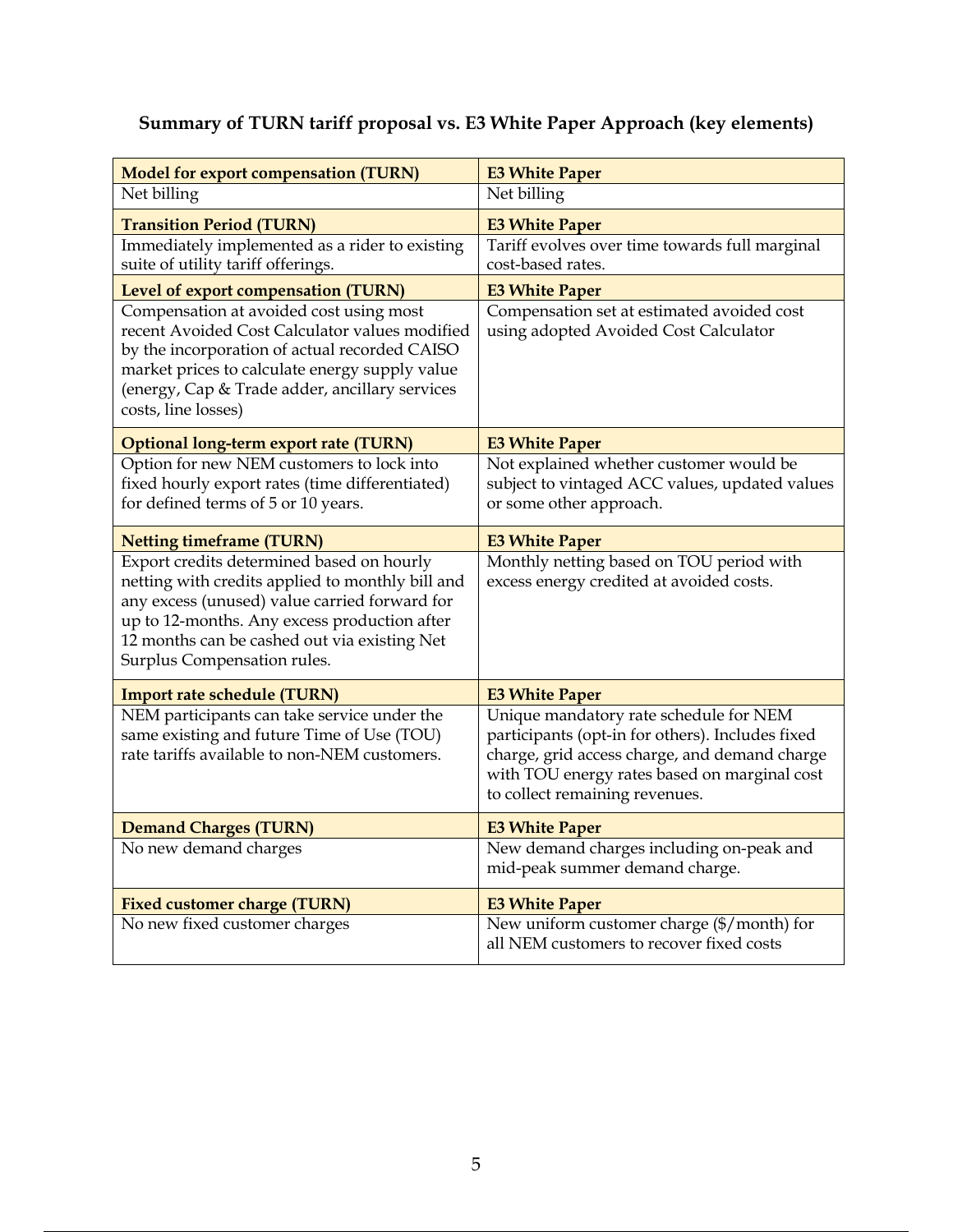| <b>Grid Access Charge (TURN)</b>                                                                                                                                                                                                                                                                                                                                                                                                                                                                                                                                | <b>E3 White Paper</b>                                                                                                                                                                                                                                                                              |
|-----------------------------------------------------------------------------------------------------------------------------------------------------------------------------------------------------------------------------------------------------------------------------------------------------------------------------------------------------------------------------------------------------------------------------------------------------------------------------------------------------------------------------------------------------------------|----------------------------------------------------------------------------------------------------------------------------------------------------------------------------------------------------------------------------------------------------------------------------------------------------|
| Separate customer-specific monthly charge to<br>recover Nonbypassable, Unavoidable and<br>Shared (NUS) costs for self-consumption by<br>NEM participants. Customer has option of<br>installing second meter or accepting estimated<br>production to calculate self-consumption. NUS<br>costs based on all elements of applicable import<br>tariff except for generation rates, daily fixed<br>charges and the climate credit. Monthly charge<br>would vary based on estimated or metered<br>quantity of customer self-consumption during<br>the relevant month. | Grid Access charge to recover fixed costs not<br>included in a customer charge. May be<br>calculated as \$/kW of installed nameplate<br>generating capacity, by maximum non-<br>coincident peak demand, or other approaches.                                                                       |
| <b>Market Transition Credit design (TURN)</b>                                                                                                                                                                                                                                                                                                                                                                                                                                                                                                                   | <b>E3 White Paper</b>                                                                                                                                                                                                                                                                              |
| One-time up-front payment to offset the present<br>value difference between the 20-year costs of<br>owning/operating a BTM generator and<br>expected bill savings over a target payback<br>period. Payback period of 10 years is proposed<br>for CARE customers. If non-CARE customers<br>are eligible (not TURN's recommendation),<br>MTC should be calculated based on target<br>payback period of 15 years.                                                                                                                                                  | \$/kWh vintaged payment for all new NEM<br>customers to achieve a target payback which<br>could be set at 7.5 years. E3 did not analyze<br>low-income customer solutions or a minimum<br>bill structure.                                                                                           |
| <b>MTC Vintages (TURN)</b>                                                                                                                                                                                                                                                                                                                                                                                                                                                                                                                                      | <b>E3 White Paper</b>                                                                                                                                                                                                                                                                              |
| Updates to MTC value based on material<br>changes in system cost, tax benefits, avoided<br>costs, and retail rates.                                                                                                                                                                                                                                                                                                                                                                                                                                             | Vintages capped based on factors such as<br>number of enrolled customers or installed kW.<br>MTC incorporates system cost and tax benefits.                                                                                                                                                        |
| <b>MTC eligibility (TURN)</b>                                                                                                                                                                                                                                                                                                                                                                                                                                                                                                                                   | E3 proposal                                                                                                                                                                                                                                                                                        |
| Eligibility limited to CARE customers installing<br>retrofits on existing properties. Shorter payback<br>period could be adopted for CARE customers in<br>Disadvantaged Communities and customers<br>eligible for SOMAH, SASH and DAC-SASH<br>programs.                                                                                                                                                                                                                                                                                                         | All NEM customers including retrofits and new<br>construction.                                                                                                                                                                                                                                     |
| <b>MTC</b> cost allocation/collection (TURN)                                                                                                                                                                                                                                                                                                                                                                                                                                                                                                                    | <b>E3 White Paper</b>                                                                                                                                                                                                                                                                              |
| Explore options for recovering some or all MTC<br>costs from sources other than rate revenues<br>(GGRF, state general fund). For costs that must<br>be recovered in rates, assign a portion (25-50%)<br>to existing NEM 1.0/2.0 customers with the<br>remainder collected in PPP charges collected<br>from all customers. Any costs collected in rates<br>will occur contemporaneously with up-front<br>payment although financing options could be<br>explored.                                                                                                | MTC cost recovery options include same<br>vintage of NEM customers (after payback has<br>been achieved), future vintages of NEM<br>customers, all NEM customers, all customers as<br>a socialized expense and/or the entire<br>residential class. No discussion of financing<br>costs if incurred. |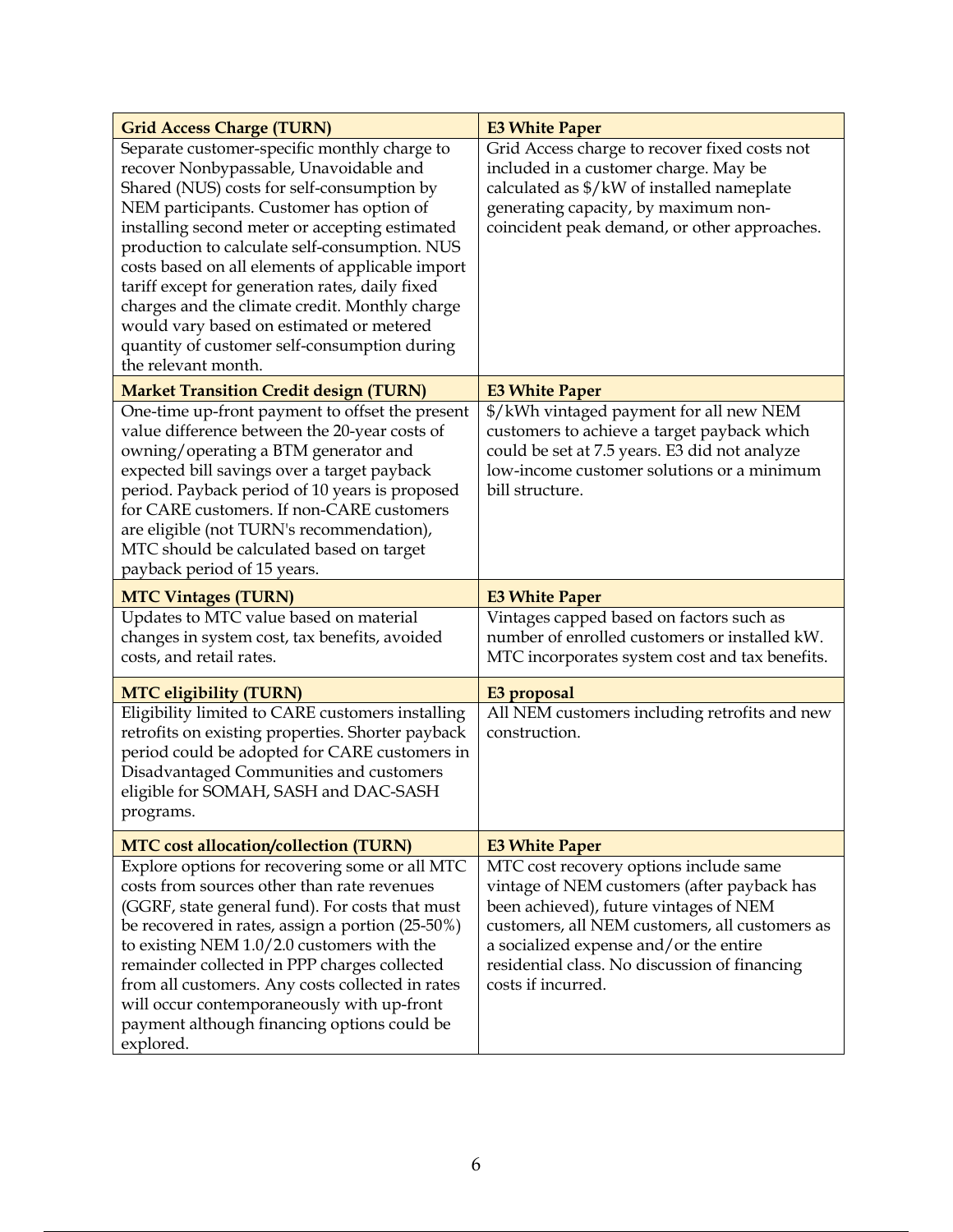| <b>Paired Storage (TURN)</b>                    | <b>E3 White Paper</b>                          |
|-------------------------------------------------|------------------------------------------------|
| Customers with paired storage moved to a new    | No specific proposal. E3 did not analyze the   |
| rate tariff with additional TOU granularity (at | impact of its rate structure on customers with |
| least 3 summer/winter periods) and TOU price    | storage.                                       |
| signals better aligned with grid conditions. No |                                                |
| MTC available for storage (beyond existing      |                                                |
| incentives from other programs). Require        |                                                |
| storage unit to be discharged during extreme    |                                                |
| system stress and emergency conditions          |                                                |
| (CAISO stage 2) in support of grid needs.       |                                                |

#### **Demonstration of how TURN's proposal meets each of the relevant statutory criteria**

#### *§2827.1(b)(1) Ensure that customer DERs continue to grow sustainably / specific alternatives for disadvantaged communities*

Achieves a target payback period of 10 years for CARE customers through an up-front Market Transition Credit and would allow the Commission to set a separate payback period for non-CARE customers and for customers located in Disadvantaged Communities.

#### *§2827.1(b)(2) - terms of service and billing rules for eligible customer-generators.* TURN's proposal would establish clear terms and billing rules (see Section III)

## *§2827.1(b)(3) Ensure successor tariff is based on costs and benefits of the generator.*

Sets export compensation based on the value of exports, provides a generation rate credit for self-consumption, requires participant to pay for second meter or production estimates.

#### *§2827.1(b)(4) Ensure total benefits of the successor tariff to all customers and the electrical system are approximately equal to the total costs.*

TURN compares the total costs of the tariff (payments to participants and lost rate revenues) to the total benefits provided to all customers and the electrical system (payments by participating customers and avoided cost values from BTM resource production) with the goal of achieving a 1-1 ratio of benefits to costs. See Section IV for cost-effectiveness results.

#### *§2827.1(b)(5) – Allow projects greater than one megawatt to participate* Continued NEM eligibility for systems greater than 1 MW in size.

#### *§2827.1(b)(6) – transition period for NEM 1.0 customers*

Collection of a portion of MTC costs through a surcharge on NEM 1.0 customers may require a limited modification to D.14-03-041.

#### *§2827.1(b)(7) – consideration of NEM reforms in Rulemaking Proceeding*

Modifications to the successor tariff made in the current OIR satisfy this requirement.

#### **Important Open Issues**

- 1. Options for collecting costs of Market Transition Credits through non-rate sources
- 2. Common inputs for calculating/updating MTC incentive levels
- 3. Potential clarifications/modifications to the NUS methodology
- 4. Establishment of storage dispatch obligations during emergency conditions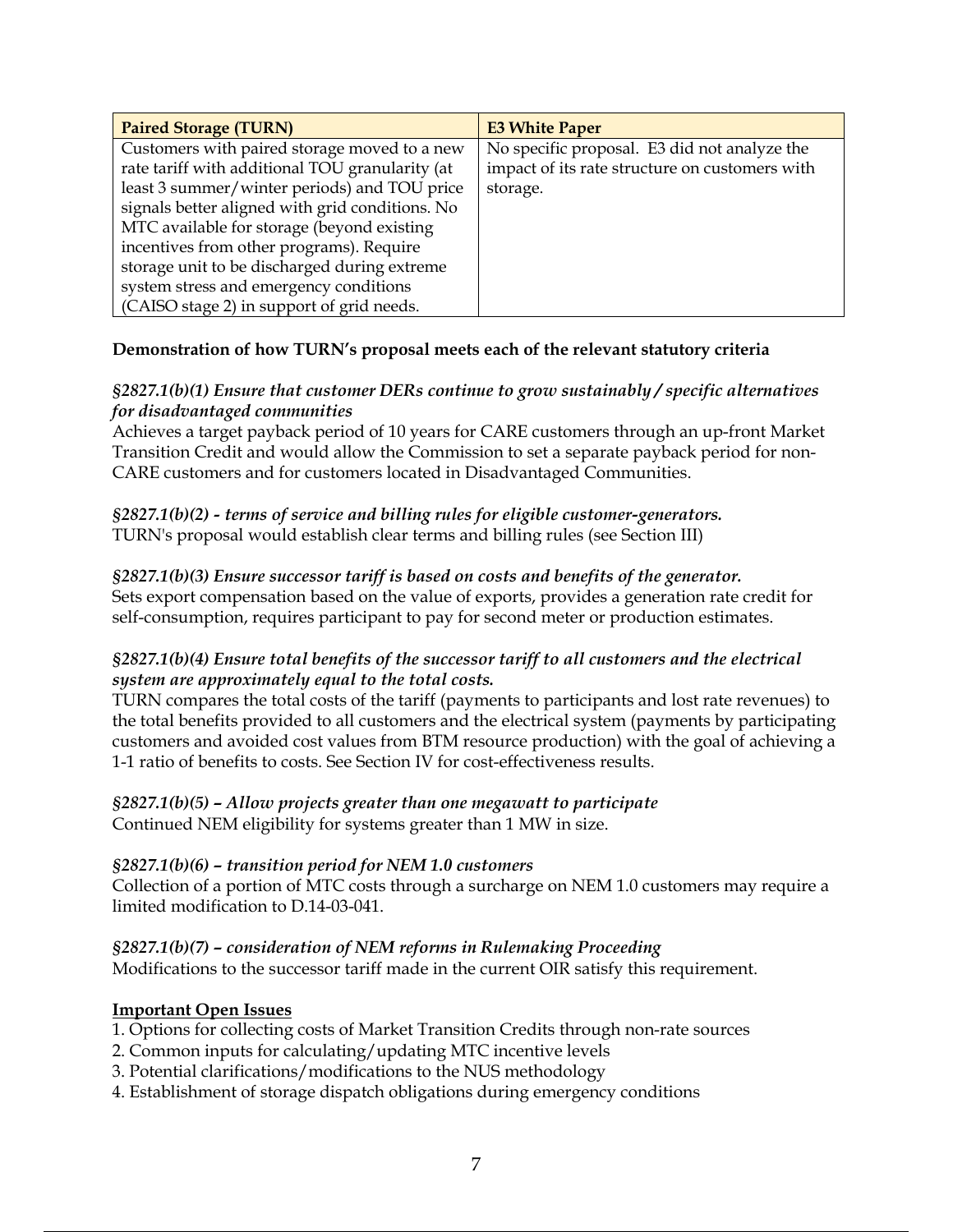#### **III. DETAILED EXPLANATION OF TURN'S PROPOSED SUCCESSOR TARIFF**

TURN's proposed successor tariff consists of four primary tariff elements (one of which is unique to paired storage). <sup>14</sup> Each element addresses a key challenge associated with NEM tariff design. In combination, these elements are designed to ensure that the tariff compensates participating customers based on the benefits of their BTM resource, that shared costs are not shifted to non-participants, and that any subsidies are both transparent and efficiently deployed to achieve a desired payback period for eligible customers.

Balancing the goals of participants and non-participants under a successor tariff structure is challenging under the assumption that a particular payback period should be realized by a participating customer. Any accelerated payback guarantee requires subsidies that exceed the demonstrated benefits of BTM resources to all customers and the electrical grid. The form and magnitude of such subsidies is at the center of the debate over successor tariff design.

TURN's tariff proposal is designed to isolate any subsidies needed to achieve accelerated payback periods, allow for prioritization of access to authorized subsidy amounts, and invite an exploration of options for collecting the costs of subsidies outside of rates. This approach would allow the successor tariff to accommodate increasing levels of participation without causing unexpected long-term rate distortions that create significant affordability issues for all customers.

## **A. Export compensation**

TURN proposes a net billing arrangement that would provide a bill credit tied to the hourly value of exported energy. Credits would be determined based on actual hourly

<sup>&</sup>lt;sup>14</sup> The four primary elements are export compensation, the customer-specific monthly grid charge, an up-front buydown incentive (Market Transition Credit), and a unique rate for customers with paired storage that includes dispatch obligations in response to emergency or severe system conditions.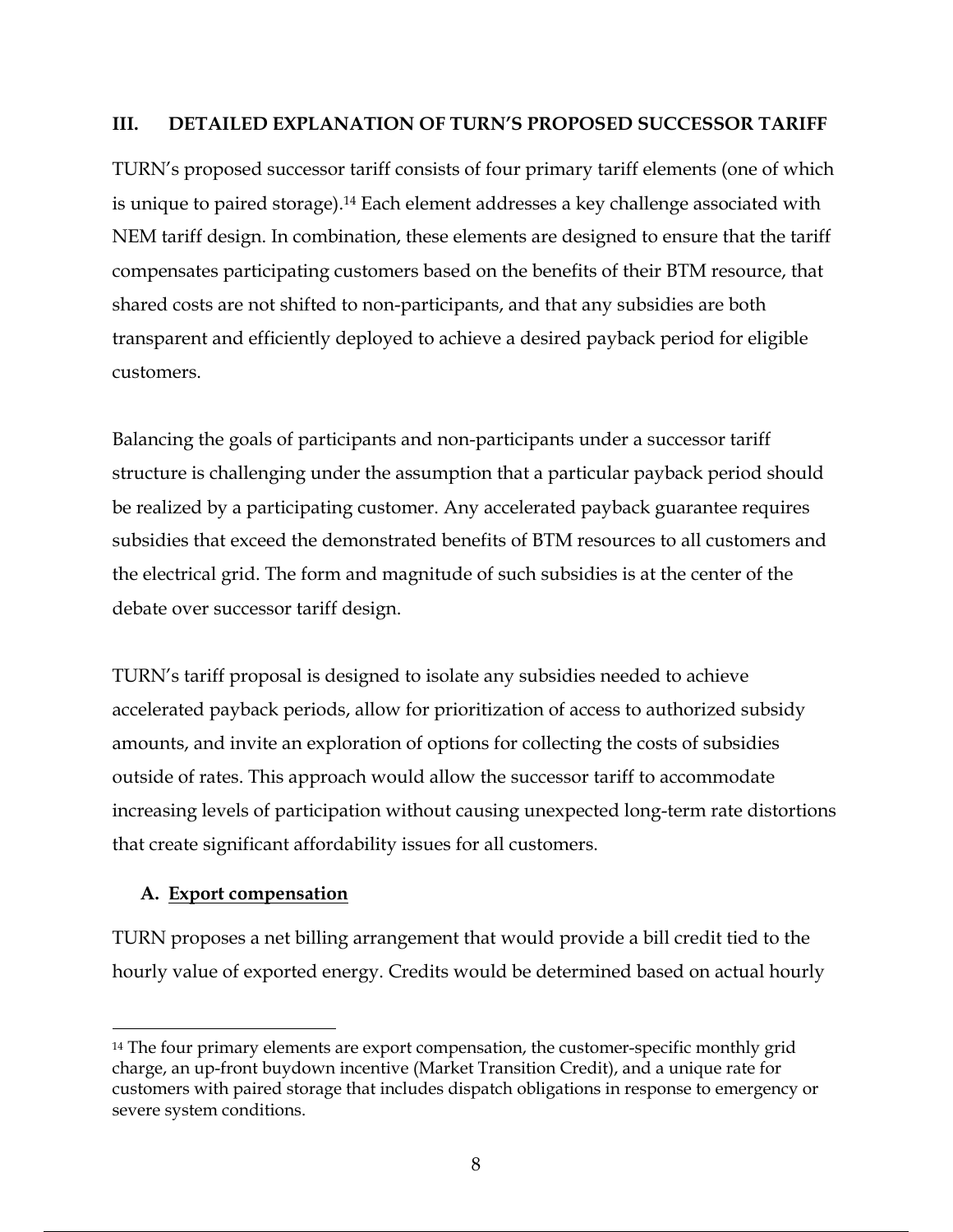exports by the customer's system using the Avoided Cost Calculator (ACC) hourly values modified by the incorporation of actual recorded California Independent System Operator (CAISO) market prices to calculate energy supply value. <sup>15</sup> Export credits would be calculated using an hourly netting approach and applied to customer bills on a monthly basis.16 This approach to the valuation of exports provides fair value to participants and minimizes the risk that export credits will produce cost shifting.

The export credit should rely on ACC values for the Greenhouse Gas (GHG) adder, GHG portfolio rebalancing, transmission, distribution, generation capacity, and methane leakage. The most recently adopted hourly ACC values for each of these elements should be applied in the year in which power is exported. <sup>17</sup> To avoid excessive complexity relating to locational value, TURN proposes to use a single average hourly value for each IOU service territory for components that vary by location in the ACC model.18

The energy value of exports should be credited based on actual recorded hourly wholesale electricity prices. Credits for ancillary services, which are tied to energy value in the ACC model, should be calculated as a defined percentage of observed energy prices.19 This approach would ensure that bill credits for exported electricity are aligned with wholesale market costs rather than previously generated price forecasts. Reliance on actual market prices would replace the ACC forecasted values for energy, ancillary services, losses and GHG cap and trade.<sup>20</sup>

<sup>15</sup> CAISO market prices would include the Cap & Trade adder, ancillary services costs, and losses.

<sup>&</sup>lt;sup>16</sup> Hourly netting means that every individual export hour would produce a credit that is applied to the monthly bill.

<sup>&</sup>lt;sup>17</sup> For example, this means that the 2022 export values would be set based on the most recently adopted ACC update applicable to 2022.

<sup>18</sup> The ACC model calculates these values by Climate Zone for each IOU.

<sup>&</sup>lt;sup>19</sup> The 2020 ACC sets avoided ancillary services costs at approximately 0.9% of total wholesale energy costs.

<sup>20</sup> GHG Cap and Trade values are included in the wholesale market price of electricity.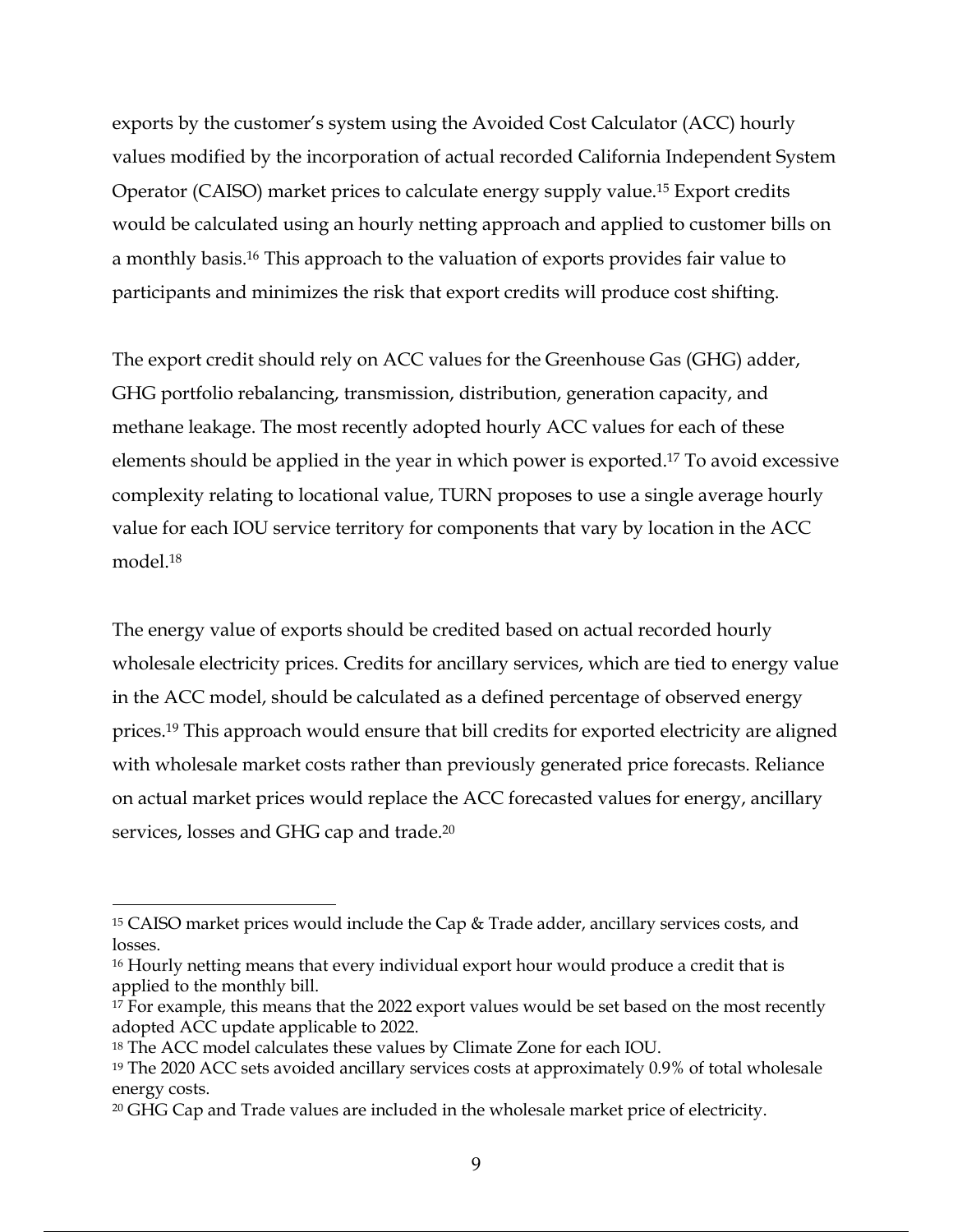The use of actual market prices would provide premium compensation to participating customers for exports during periods when real-world market prices are high. During such periods, access to real-time wholesale market price information would motivate participants to engage in load shifting, demand response and conservation measures in order to realize higher export credits. <sup>21</sup> This type of customer response could be useful when system conditions are stressed and additional supply is needed to support the entire grid.

TURN also proposes that new participating customers be permitted once, at time of their initial subscription, to opt into fixed hourly export rates, including fixed energy and ancillary service values, for defined terms of 5 or 10 years. The applicable hourly export rates would be fixed based on the most recently updated ACC model values for all hours over the defined term.<sup>22</sup> This option should be limited to new participants in order to provide greater certainty with respect to the value of exports. This certainty would allow a participant to better assess the economic value of an investment in newly built eligible generation over some or all of the anticipated payback period. The option of a fixed export rate would only be available to customers with new generation and could not be selected by legacy NEM customers with existing generation.23

The following table summarizes the components and form of export value that would be provided to NEM customers under TURN's proposal:

<sup>21</sup> TURN's proposal does not include a specific approach to providing actual market price information to NEM customers.

<sup>22</sup> This does not mean that a single rate would be applied, but rather that the ACC values forecast for the entire set of hours over the defined term would be locked in. Exports over the defined term would receive the appropriate hourly value in each year.

<sup>&</sup>lt;sup>23</sup> TURN does not support offering this opt in customers migrating from NEM 1.0 or 2.0 tariffs.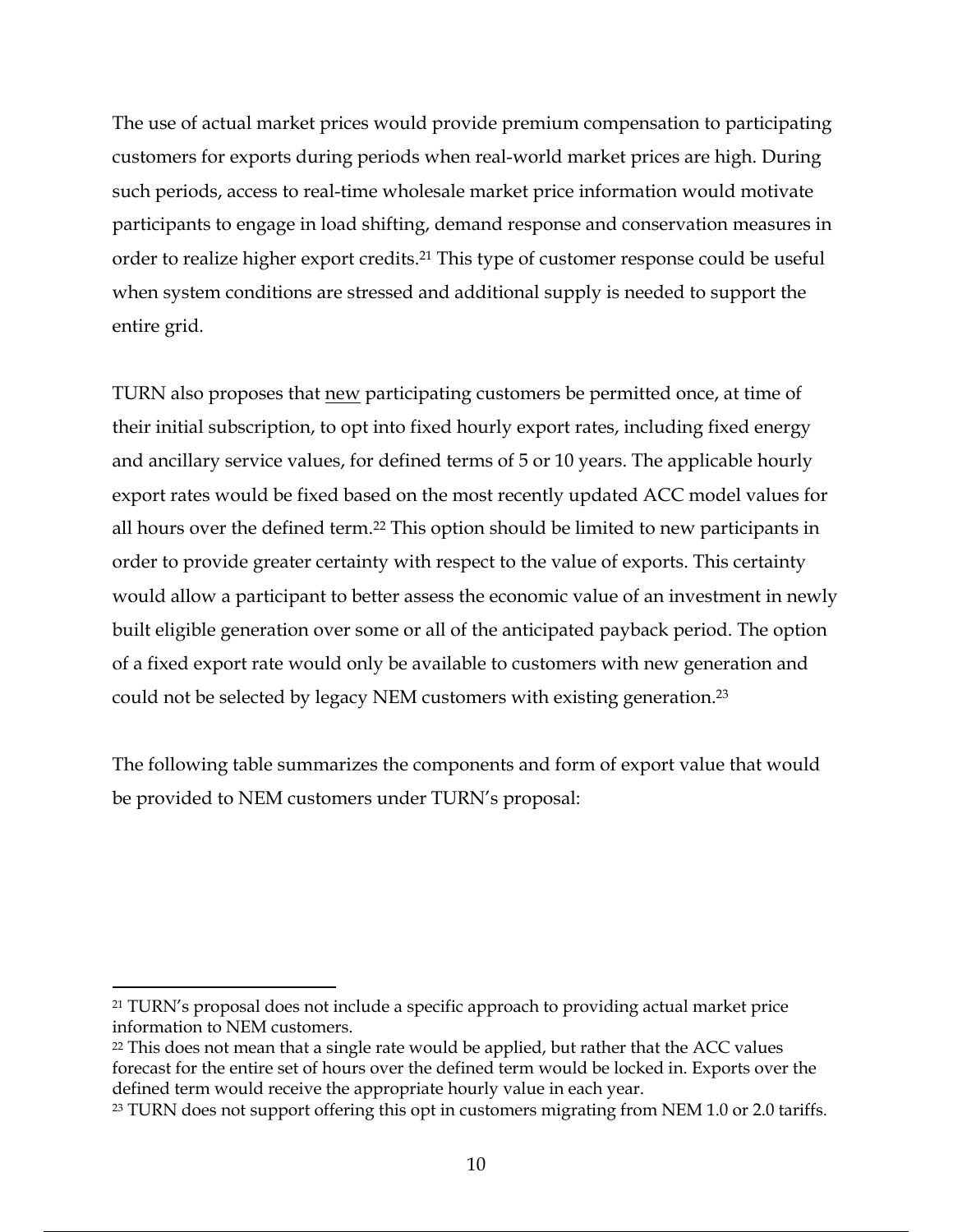| Value component           | Source                  | <b>Customer options</b>             |
|---------------------------|-------------------------|-------------------------------------|
| Distribution              | <b>ACC</b>              | Latest ACC value or 5/10-year       |
|                           |                         | lock in (new systems) of forecasted |
|                           |                         | hourly ACC value                    |
| Transmission              | <b>ACC</b>              | Latest ACC value or 5/10-year       |
|                           |                         | lock in (new systems) of forecasted |
|                           |                         | hourly ACC value                    |
| Generation capacity       | <b>ACC</b>              | Latest ACC value or 5/10-year       |
|                           |                         | lock in (new systems) of forecasted |
|                           |                         | hourly ACC value                    |
| <b>GHG Adder</b>          | <b>ACC</b>              | Latest ACC value or 5/10-year       |
|                           |                         | lock in (new systems) of forecasted |
|                           |                         | hourly ACC value                    |
| GHG portfolio             | <b>ACC</b>              | Latest ACC value or 5/10-year       |
| rebalancing               |                         | lock in (new systems) of forecasted |
|                           |                         | hourly ACC value                    |
| Methane Leakage           | <b>ACC</b>              | Latest ACC value or 5/10-year       |
|                           |                         | lock in (new systems) of forecasted |
|                           |                         | hourly ACC value                    |
| Losses                    | Recorded market prices  | Actual hourly market price or       |
|                           | for actual export hours | 5/10-year lock in (new systems) of  |
|                           |                         | of forecasted hourly ACC value      |
| Energy                    | Recorded market prices  | Actual hourly market price or       |
|                           | for actual export hours | 5/10-year lock in (new systems) of  |
|                           |                         | of forecasted hourly ACC value      |
| GHG Cap-and-Trade         | Included in recorded    | Actual hourly market price or       |
|                           | market energy costs     | 5/10-year lock in (new systems) of  |
|                           |                         | of forecasted hourly ACC value      |
| <b>Ancillary Services</b> | Recorded market prices  | Actual hourly market price or       |
|                           | or % of recorded market | 5/10-year lock in (new systems) of  |
|                           | energy prices           | forecasted hourly ACC value         |

TURN's approach to export compensation depends upon timely and regular updates to the ACC that incorporate up-to-date values for all key avoided cost components. These regular updates will ensure that current year values are regularly recalibrated to reflect more realistic near-term assumptions and to take into account emerging information that informs longer-term value forecasts.

TURN submits that this export compensation approach is straight-forward, aligns with the Commission's existing approach to valuing distributed energy resources, is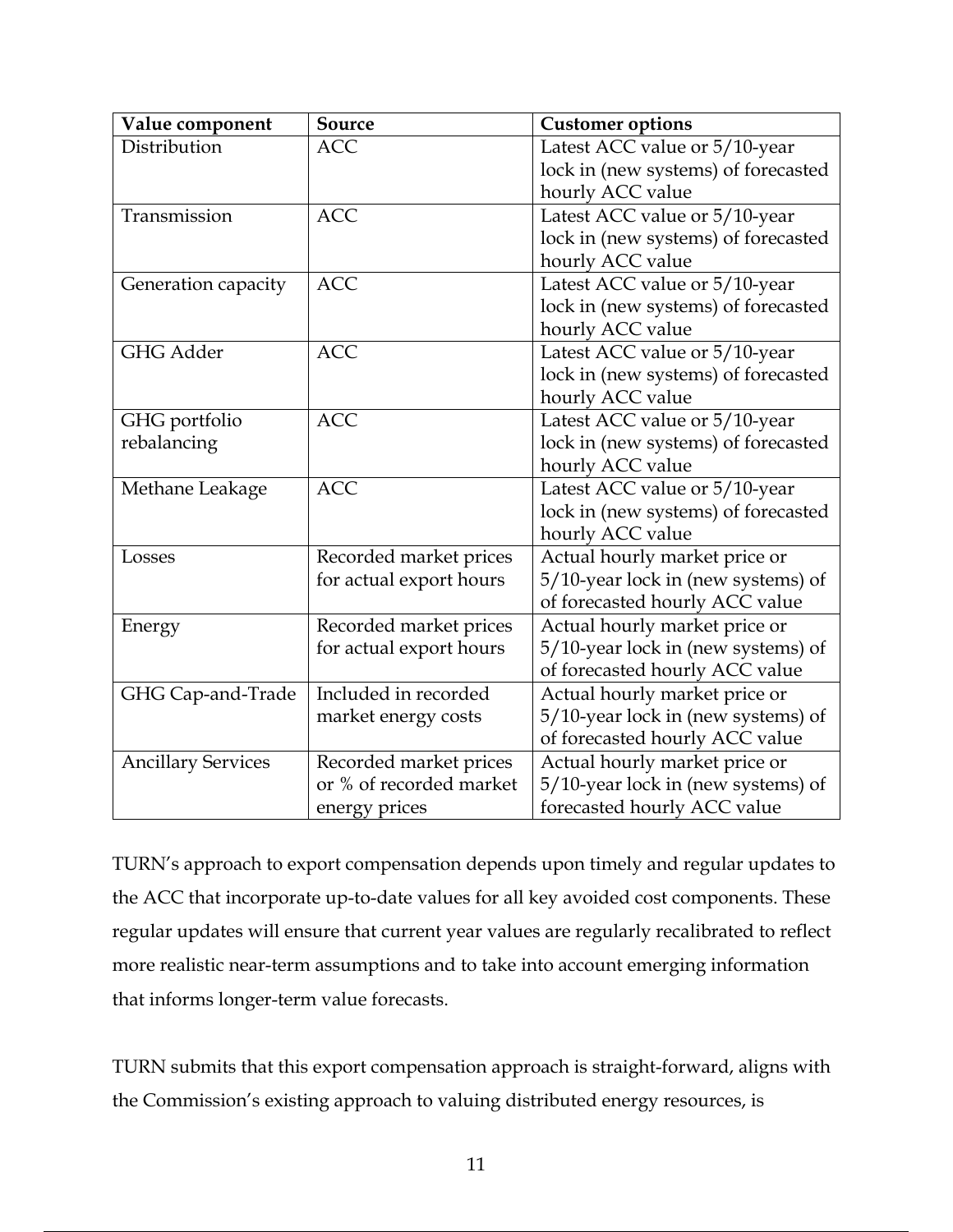transparent for participants, and would ensure that bill credits are only provided for demonstrated and approved avoided cost values that reflect benefits to the electricity grid and all customers.

Any surplus credit balances (in excess of charges owed by the customer) on the monthly bill could be carried forward and applied to a future bill for a period of up to 12 months. At the end of 12 months, any remaining balance would be adjusted based on the applicable net surplus compensation methodology required by Public Utilities Code  $\S2827(h)(5)$ .<sup>24</sup> This approach is consistent with existing law, permits the rollover of short-term excess balances and minimizes the potential for cost shifting.

For customers served by CCAs and Direct Access (DA) Providers, TURN recommends that the IOUs provide an export credit equal to the components of the ACC that are related to delivery services provided by the IOU and benefits that are expected to reduce IOU tariffs charged to both bundled and departing load customers (distribution and transmission). All generation, supply and GHG components included in the ACC should be compensated by the CCA or DA Provider serving the individual customer. Since the Commission does not regulate CCA or DA retail rates, the export compensation offered by these retail providers for generation-related values falls outside the scope of this proceeding.

#### **B. Rates charged for imports and self-consumption**

TURN proposes that NEM participants be permitted to take service under a wide range of existing (and future) Time of Use (TOU) rate tariffs offered to similar customer without BTM resources. These tariffs would determine charges for imported power. Allowing NEM participants to take advantage of all available tariffs would provide appropriate flexibility and promote the uptake of rate options that are tied to identified

<sup>24</sup> The methodology used to calculate Net Surplus compensation was adopted in D.11-06-016.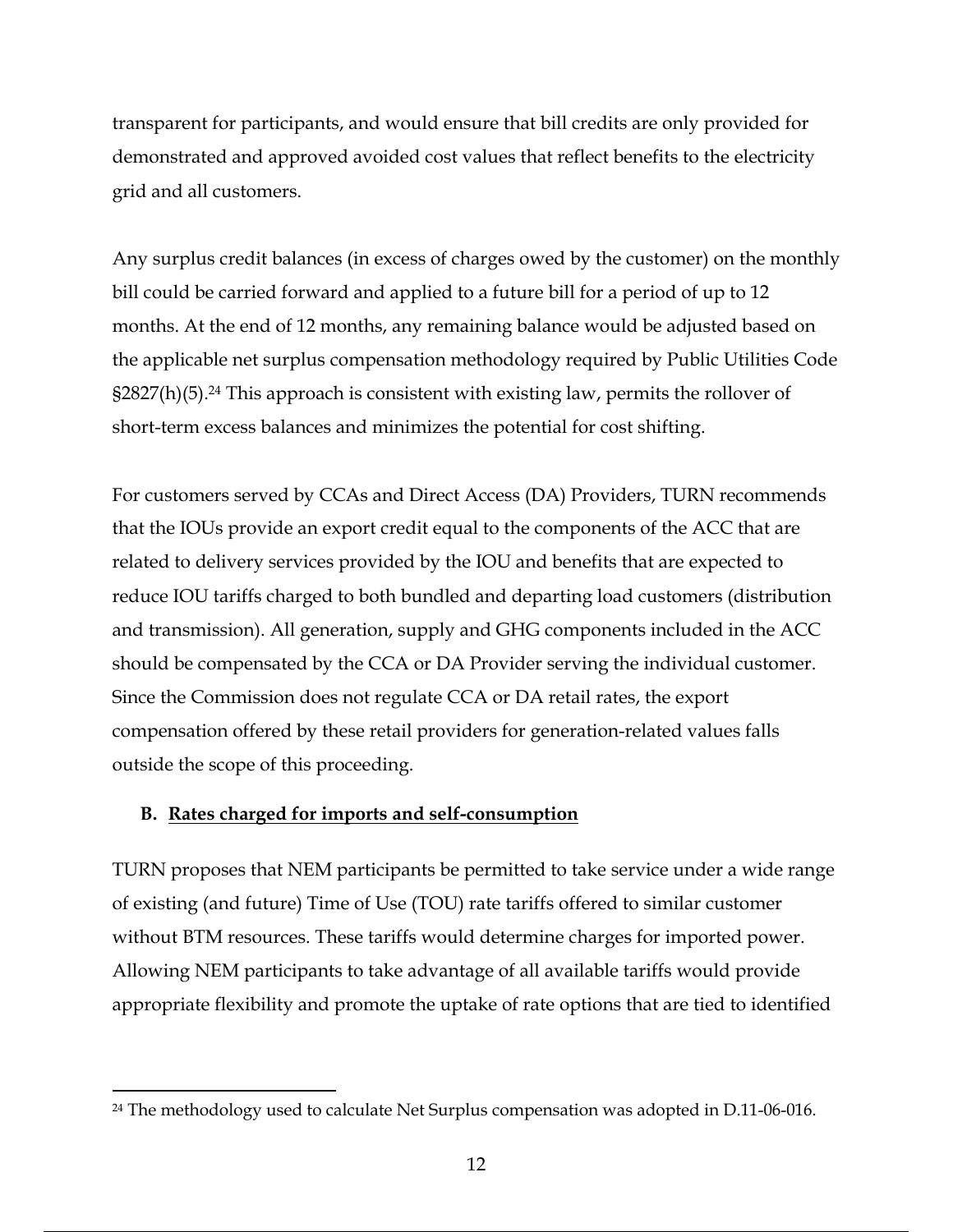end uses such as vehicle electrification, induction stoves, and the use of onsite heat pumps for water heating, space heating and clothes drying.

TURN also proposes a separate monthly charge to recover Nonbypassable, Unavoidable and Shared (NUS) costs associated with self-consumption of output provided by BTM resources. This charge is designed to recover the amount of nongeneration costs that would be paid by the participating customer but for the operation of the BTM resource. Unless these costs are collected through a separate charge, the unrecovered amounts would be shifted to all customers including non-participants. TURN proposes a dynamically calculated charge tied to actual (or estimated) customer self-consumption in each month. The total charge would vary by month because the calculated cost responsibility is directly correlated with the amount of actual usage supplied by BTM resources. 25

The customer's total additional cost obligation would be calculated by multiplying the NUS costs per kilowatt-hour included in the customer's import tariff by the number of kilowatt-hours of customer consumption supplied by BTM resources during the billing cycle. The key calculation is as follows:

## *Total monthly NUS charge =*

*kWh of customer self-consumption supplied by BTM resources x total NUS costs per kWh*

For calculating the portion of customer self-consumption supplied by BTM resources, TURN proposes allowing the NEM customer to choose between two alternative approaches.26 Under the first approach, the customer could install a second meter on

<sup>25</sup> In a billing cycle when the customer records *de minimus* self-consumption, the monthly NUS charge would also be *de minimus*.

<sup>26</sup> TURN's modeling assumes that the customer is responsible for paying either a \$900 second meter cost or a \$100 upfront cost for estimating generation.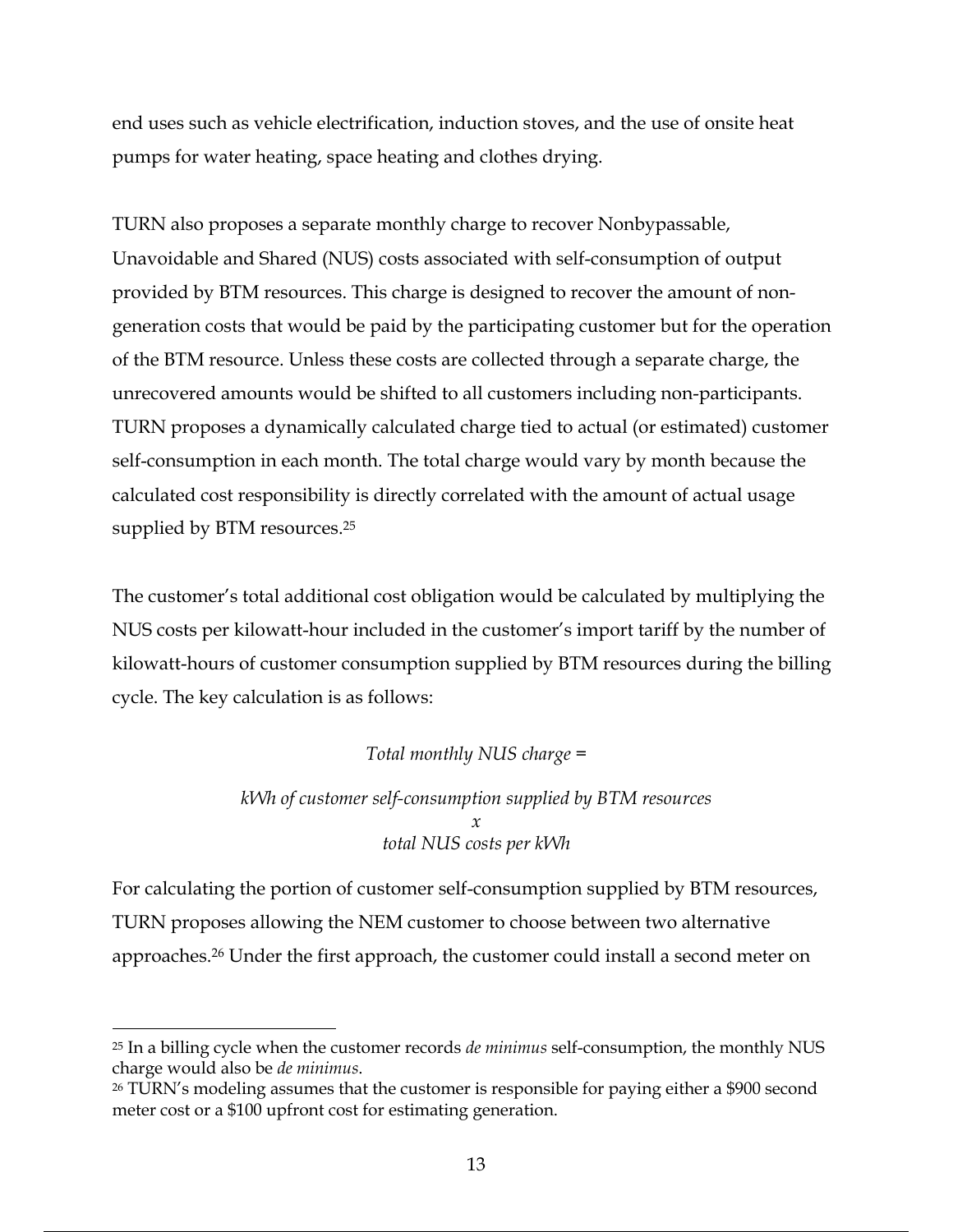the BTM resource and provide production data to their utility.27 The portion of BTM production that is exported (as tracked by the primary customer meter) would be deducted from total production to calculate the remaining amounts used to serve onsite loads. Under the second approach, the customer could agree to have hourly and monthly production from their BTM resource calculated based on engineering estimates that take into account system capacity, location, orientation and any other relevant factors. Metered exports would be deducted from this total amount to determine the number of kilowatt-hours used for self-consumption.

The calculation of NUS cost responsibility should be determined using the customer's existing tariffed rate for imports during the relevant TOU period in which selfconsumption occurs reduced by the applicable generation rate (since generation is not being provided). TURN's sample results assume that the generation rate will not include stranded generation costs that are separately identified in the Power Cost Indifference Adjustment (PCIA) and are collected from both bundled service and departing load customers. 28

TURN's model assumes the following NUS costs that are characterized as to whether they should be classified as nonbypassable or unavoidable/shared costs:

<sup>&</sup>lt;sup>27</sup> The meter would either need to be revenue grade or provide comparable accuracy with respect to monitoring and tracking total production.

<sup>28</sup> Pursuant to D.20-03-019, all three IOUs are required to remove PCIA costs from bundled generation rates and collect PCIA costs separately from bundled customers.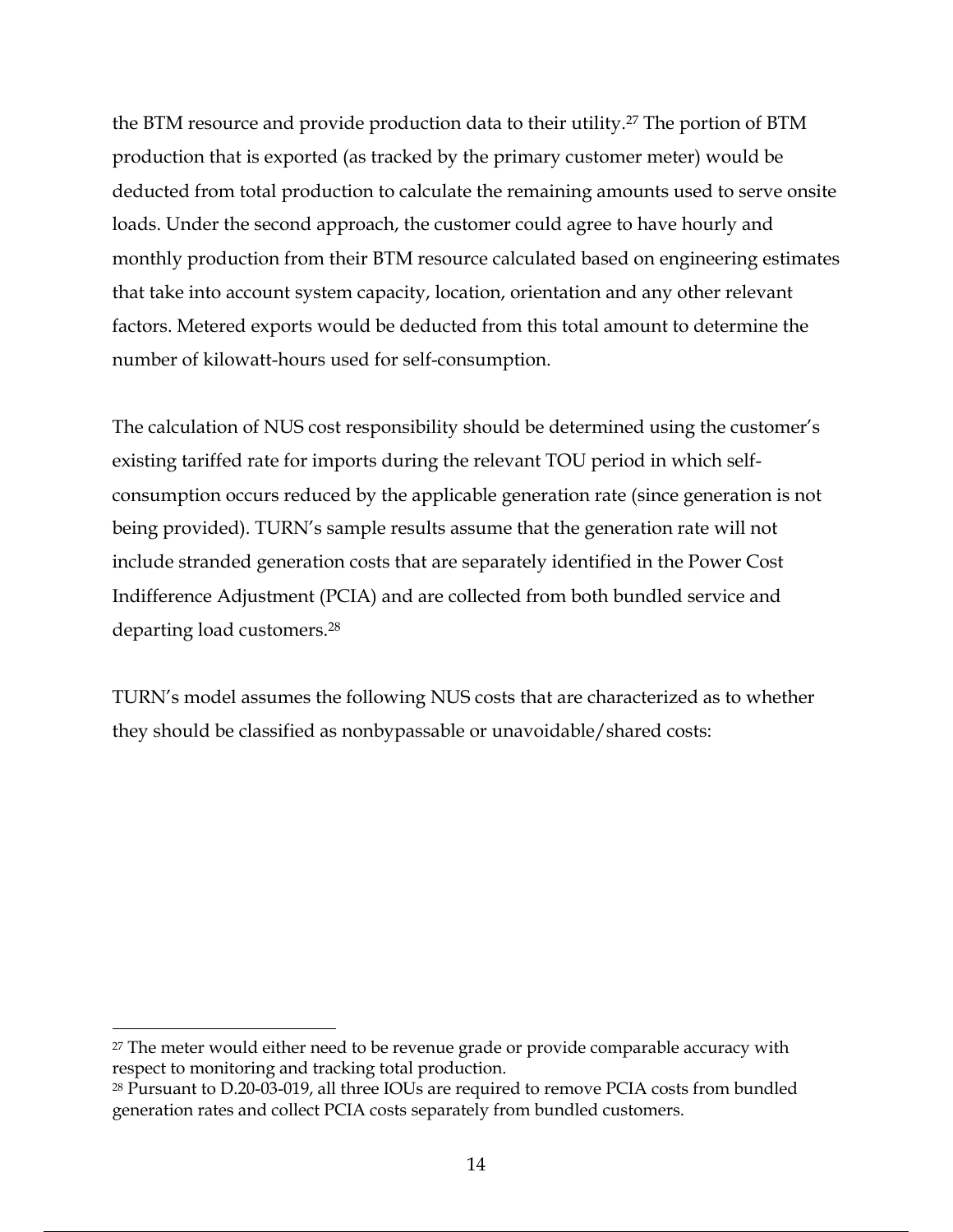| Cost category                            | Nonbypassable (NBC) or   |
|------------------------------------------|--------------------------|
|                                          | Unavoidable/Shared (U/S) |
| Distribution                             | U/S                      |
| Transmission                             | U/S                      |
| <b>Reliability Services (RS)</b>         | <b>NBC</b>               |
| New System Generation Costs (NSGC)       | <b>NBC</b>               |
| Public Purpose Programs (PPP)            | <b>NBC</b>               |
| Wildfire Fund Charge <sup>29</sup>       | <b>NBC</b>               |
| IOU securitization for costs relating to | <b>NBC</b>               |
| wildfires or other undercollections      |                          |
| <b>Competition Transition Charge</b>     | <b>NBC</b>               |
| Power Cost Indifference Adjustment       | <b>NBC</b>               |
| <b>Nuclear Decommissioning</b>           | <b>NBC</b>               |
| Energy Cost Recovery Account (PG&E)      | <b>NBC</b>               |
| <b>PUC Reimbursement Surcharge</b>       | <b>NBC</b>               |

Although TURN believes that all non-generation costs included in the import tariff should be characterized as NUS costs assessed on self-consumption, other parties in this proceeding are likely to dispute this calculation. If the Commission agrees with TURN's proposal for calculating self-consumption cost responsibility based on the quantity of self-consumption but disagrees with the exact categories that should be considered NUS costs, a modified version of TURN's approach can be adopted.

While not recommending any exemptions from cost responsibility (the result of which would be unfair cost shifting to all customers), TURN believes that the following cost categories represent a minimum starting point for calculating NUS costs:

<sup>29</sup> This rate component was previously used to collect DWR bond costs.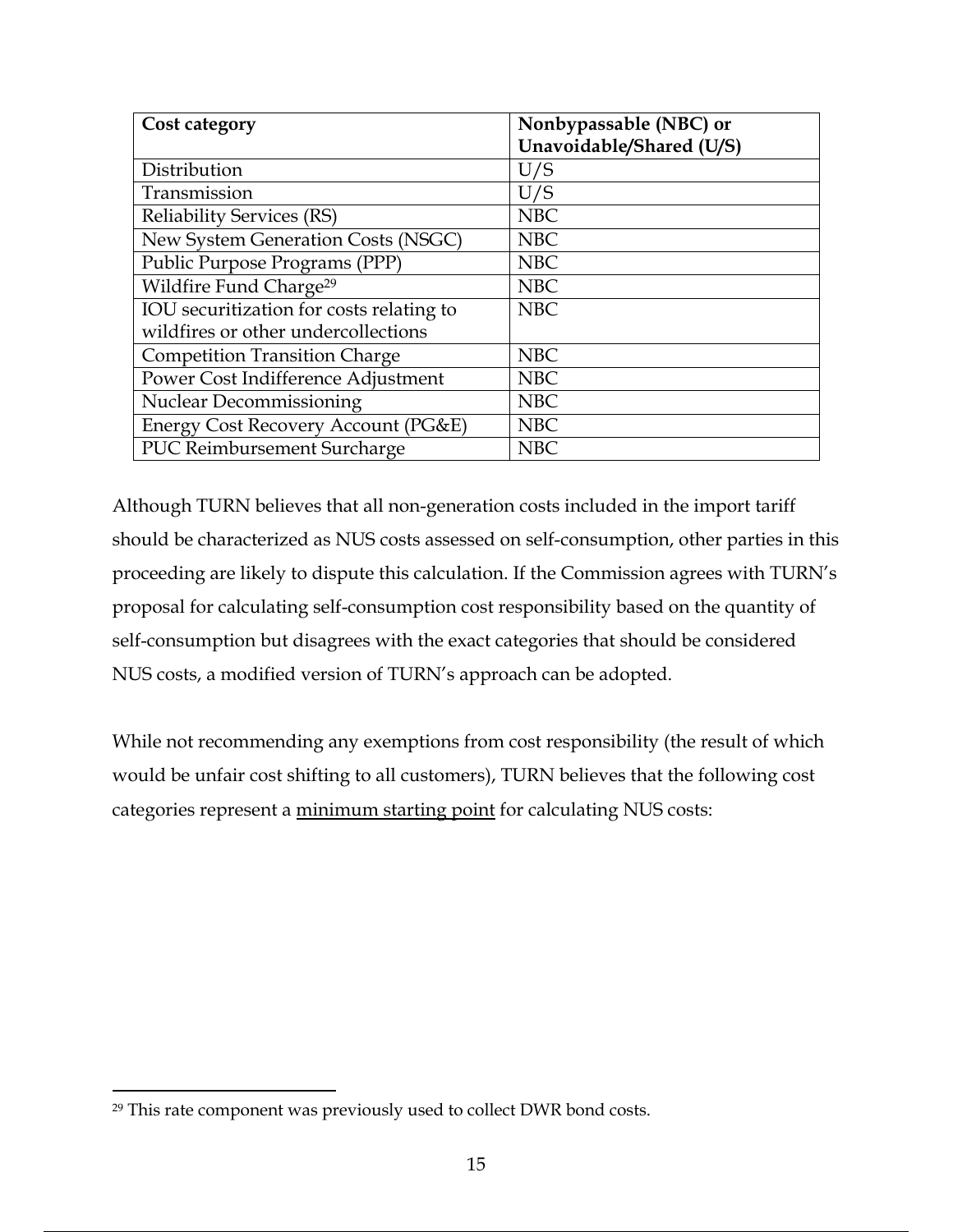| Cost category                                | Rate component typically used for |  |
|----------------------------------------------|-----------------------------------|--|
|                                              | cost recovery                     |  |
| Wildfire costs including mitigation efforts, | Distribution                      |  |
| all vegetation management and excess         |                                   |  |
| wildfire liability insurance                 |                                   |  |
| Catastrophic Events Memorandum               | Distribution, Transmission        |  |
| Account (CEMA) and Hazardous                 |                                   |  |
| Substance Mechanism (HSM) balancing          |                                   |  |
| accounts                                     |                                   |  |
| Transportation electrification programs      | Distribution                      |  |
| New System Generation Costs                  | <b>NSGC</b>                       |  |
| <b>Reliability Services (RS)</b>             | <b>NBC</b>                        |  |
| Public Purpose Programs (PPP)                | <b>PPP</b>                        |  |
| Wildfire Fund Charge                         | WFC/DWR bond                      |  |
| IOU securitization for costs relating to     | Separate dedicated rate component |  |
| wildfires or other undercollections          |                                   |  |
| <b>Competition Transition Charge</b>         | <b>CTC</b>                        |  |
| Power Cost Indifference Adjustment           | <b>PCIA</b>                       |  |
| <b>Nuclear Decommissioning</b>               | <b>ND</b>                         |  |
| Energy Cost Recovery Account (PG&E)          | <b>ECRA</b>                       |  |
| PUC Reimbursement Surcharge                  | <b>PUCRF</b>                      |  |

TURN's identification of the above-listed costs categories as the minimum starting point for determining NUS costs is intended to highlight a number of categories that fall outside the traditional definition of "nonbypassable charges". The list provided in the prior table is illustrative and omits a wide array of costs collected through distribution and transmission rates that are not affected by the decision of a customer to selfgenerate. Some of these costs are currently recovered in Transmission and Distribution rates and represent shared obligations that, once approved by the Commission for collection from customers, should not be avoidable by NEM participants and shiftable to customers that do not participate in NEM tariffs.

If the Commission declines to adopt TURN's proposed definition of NUS costs but wishes to ensure that some costs included in transmission and distribution rates are fairly collected from all customers, the criteria for determining which costs are included in the NUS definition should be adopted in final decision in this proceeding. In a subsequent implementation phase, the IOUs should be directed to provide a granular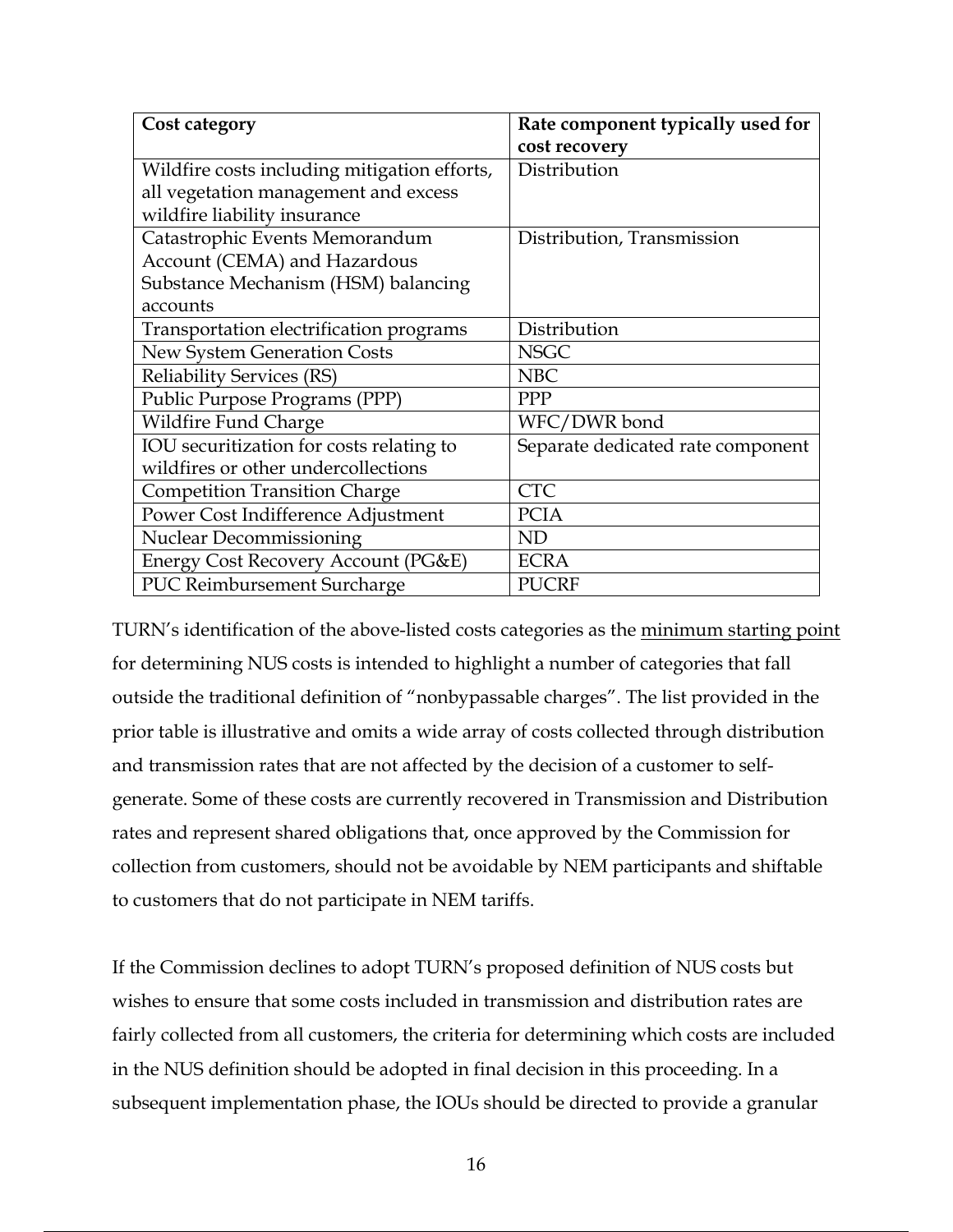breakdown of costs included in distribution and transmission rates so the Commission will be able to assess the portion of such rates that should be collected in the form of a monthly charge on self-consumption.

All traditionally-defined nonbypassable charges should be included in the NUS definition. These include departing load charges for stranded generation costs collected through the PCIA, reliability resources and new system generation, public purpose programs (including the CARE discount), and nuclear decommissioning. None of these costs should be avoidable by a customer opting for self-generation. To the extent that such costs are not collected from NEM participants, the shortfall would be collected through higher overall rates that are primarily borne by non-participants.

The Commission should recognize that TURN's approach to the collection of NUS costs carefully calibrates cost responsibility with actual customer usage over the course of each month. As compared to a lump-sum fixed charge, or a scaled charge based on BTM system size, TURN's proposal assigns costs fairly to customers and accounts for a wide array of usage and self-consumption patterns. This approach is fair to NEM customers and ensures that non-participants are not required to disproportionately pay for cost obligations that are not offset by BTM production and are properly shared by all customers.30

## **C. Up-front incentive payment (Market Transition Credit)**

TURN's proposal includes a Market Transition Credit (MTC) in the form of a one-time upfront subsidy payment to low-income customers to ensure sustainable growth and achieve equity goals. <sup>31</sup> TURN's proposed MTC is designed to reflect the entirety of any incentives to NEM participants. While the remaining elements of TURN's proposal

<sup>30</sup> In a wide array of proceedings, TURN continues to fight against unreasonable utility revenue requirement requests and for utility shareholders absorbing costs relating to poor performance. TURN's proposal in this proceeding is not meant to suggest that any customers should be forced to bear any unreasonable or excessive costs.

<sup>31</sup> These goals are identified in Public Utilities Code §2827.1(b)(1).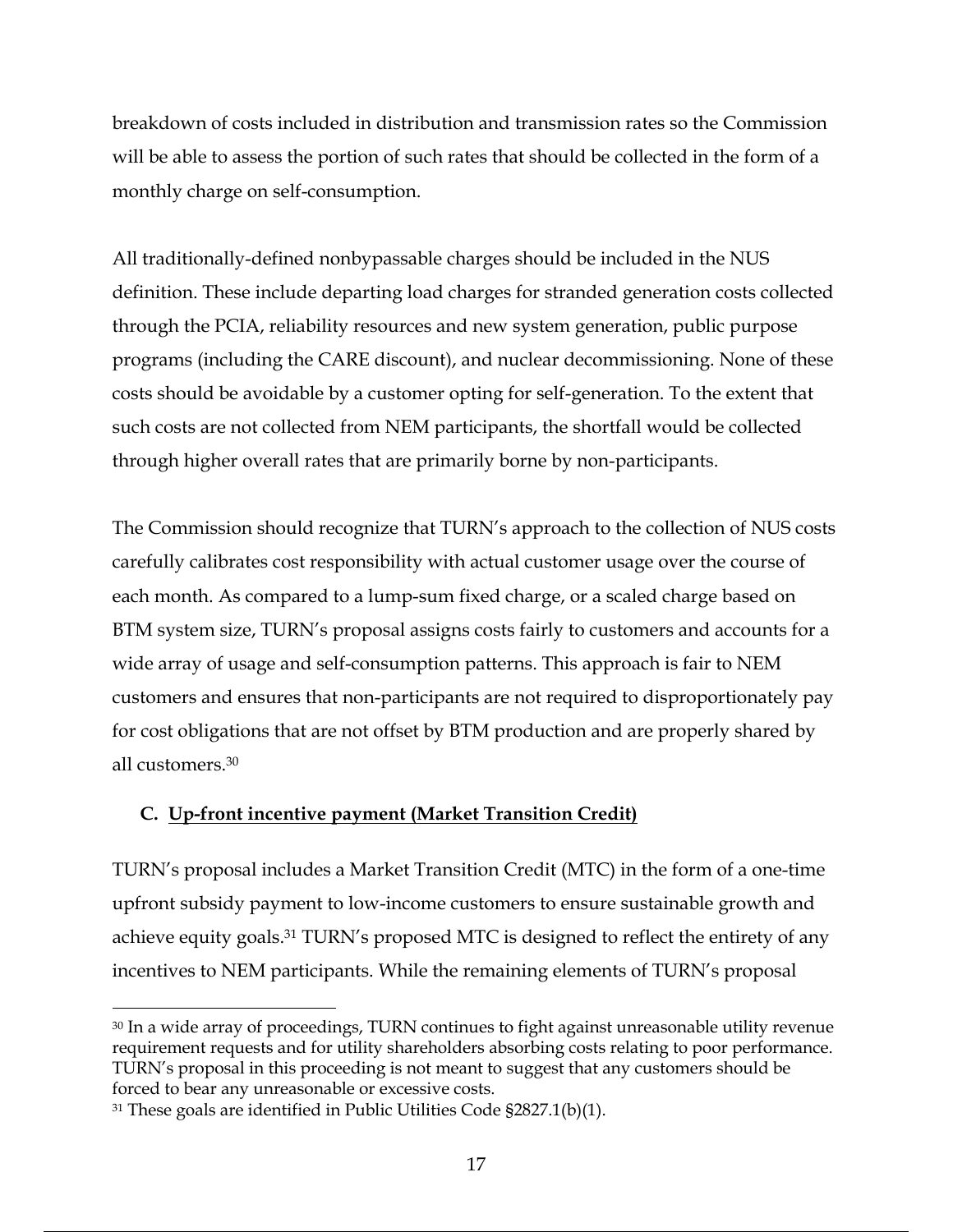would fairly compensate NEM participants for the value they provide to all customers and the electrical grid, the MTC buydown represents a pure subsidy designed to achieve defined customer adoption objectives. Including this incentive in a separate MTC would ensure that all authorized subsidies are fully transparent, provided over a discrete timeframe and coordinated to reduce the amount of up-front investment by a participating customer. Moreover, the separation of such incentives from other payments should allow for creative strategies to identify funding sources other than retail rates to cover some or all of these costs.

Unlike the E3 white paper that would structure an MTC as an incremental payment on a \$/kWh basis over a period of many years, TURN proposes a one-time payment provided as lump sum that represents a direct offset to purchase costs.32 Frontloading the MTC would serve two key objectives. First, the participating customer would be able to apply the entire amount to reduce the costs of new investment as a direct offset at the time of purchase. By contrast, alternative approaches that provide enhanced export compensation or discounted NUS cost responsibility over an extended period of time would offer total value that is difficult for participants to initially assess and none of the incentive would be available to offset any initial cost or up-front investment. Second, apart from these one-time costs there would be no ongoing subsidies to be recovered from all customers and no continuing concern about the cost-shifting impacts of participating customers. By contrast, approaches that provide above-market compensation over many years would perpetuate cost shifting and lead to a long 'tail' of excessive payment obligations that could ultimately exceed their initial expectations and create unanticipated rate distortions for nonparticipants.

An up-front MTC is consistent with California's longstanding approach to supporting BTM solar and other distributed energy resources over the past several decades.

<sup>&</sup>lt;sup>32</sup> Pursuant to the January 28 Ruling of ALJ Hymes, the description of TURN's proposal in this section addresses the questions raised in the E3 White Paper (page 33) regarding options for structuring and financing an MTC.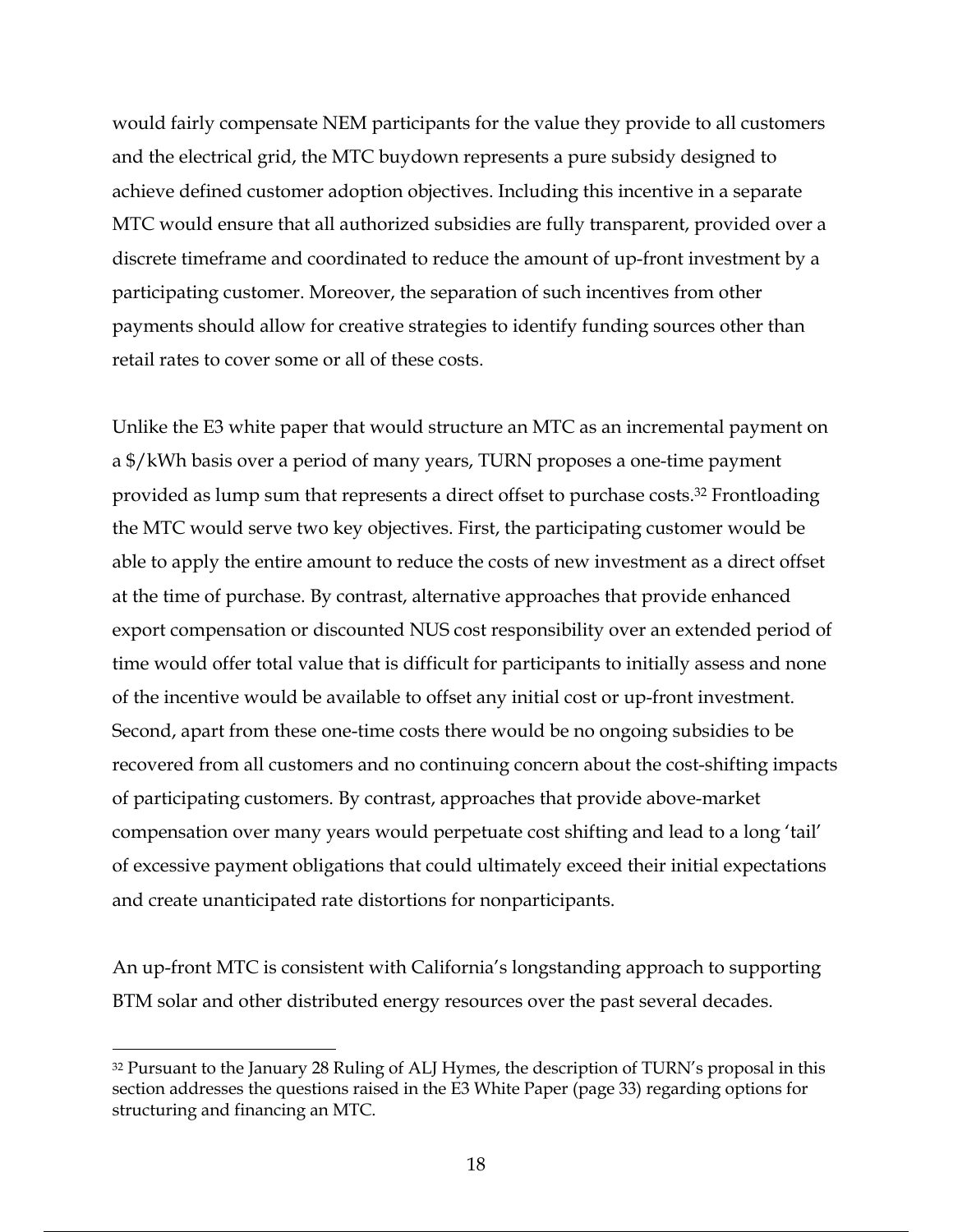Starting in 1998, the California Energy Commission administered up-front rebates for solar and small wind through the Emerging Renewables rebate program. In 2007, the CPUC launched the California Solar Initiative (CSI) to provide up-front rebates for smaller BTM solar systems.<sup>33</sup> These programs were hailed as successful efforts to stimulate the solar market and became widely accepted by customers and vendors. Rebates were typically used to offset system installation costs. Although neither the CEC nor CSI programs provide new rebates to the general market, the Commission continues to rely on up-front funding support for low-income customer solar adoption through the Solar on Multifamily Affordable Housing (SOMAH) program and the Disadvantaged Communities Single-Family Solar Homes (DAC-SASH) program.

For CARE customers, TURN recommends setting the MTC based on an assumed payback period of 10 years. This timeframe represents a reasonable horizon for recovering the costs of an initial investment for an eligible participant. The level of the up-front MTC would be a \$/kW payment that varies based on the installation year, the assumed benefit/cost ratio, and a target discounted payback period. Details on TURN's methodology for calculating the MTC are included in the model described in Appendix A and available to all parties for review in detail. 34

In this proceeding, the Commission can adopt a method for calculating the MTC that regularly incorporates updated data on system costs, tax incentives, and other key inputs. Unless warranted by more frequent material changes in key input values, the MTC should be reviewed every 3-5 years to ensure that the amounts accurately reflect all key inputs relevant for a system to be installed in the following year. Although the level of the MTC may not be required to change year-to-year, any significant events

<sup>33</sup> The CSI offered capacity-based up-front rebates for residential systems and performancebased rebates for larger systems typically installed on commercial and institutional customer premises.

<sup>&</sup>lt;sup>34</sup> The payback logic can be found in the "DER Pro Forma Incentives" tab of the model. Key input assumptions and results are shown in the "Results Dashboard" tab.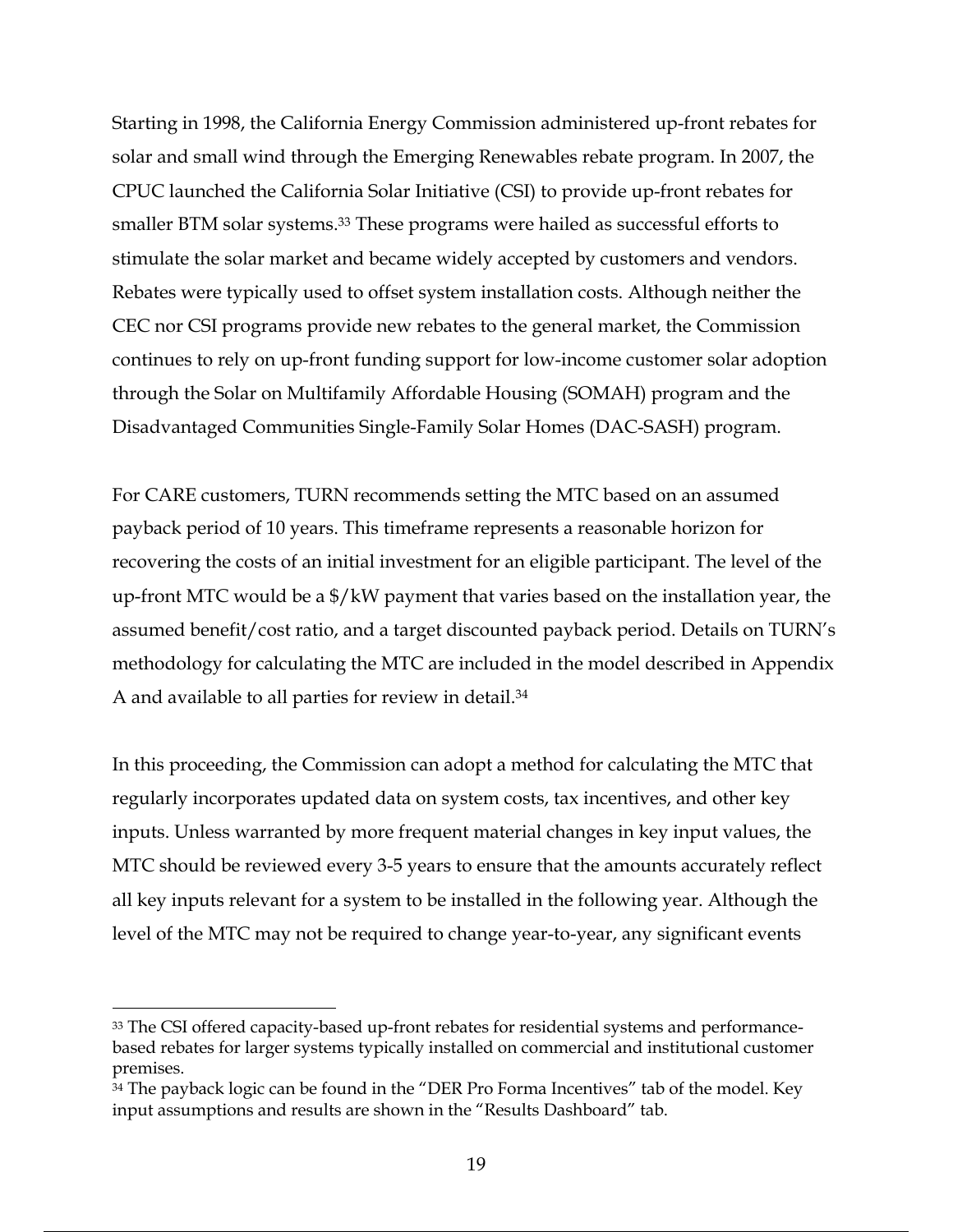(like new or sunsetting tax credits) should justify material adjustments to the MTC level.

Because the total costs of an up-front subsidy would be significant to achieve a 10-year payback across a broad base of customers, TURN supports limiting MTC eligibility to CARE eligible customer retrofits on existing properties. These customers face the largest challenges in achieving reasonable payback periods and should be the focus of future incentives to achieve equity and affordability objectives. The Commission should also evaluate different payback periods for MTCs available to low-income customers located in disadvantaged communities and customers eligible for the Solar on Multifamily Affordable Housing (SOMAH) program, the Single-family Affordable Solar Homes (SASH) Program and the Disadvantaged Communities - Single-family Solar Homes (DAC-SASH) program. The availability of MTCs for participation in these programs could supplement existing funding sources used to support these initiatives and take into account other available incentives for these customers. The Commission could also expand MTC eligibility, or authorize a different payback timeframe, for other disadvantaged customer subgroups to support various policy, equity and environmental objectives.

TURN does not support making the MTC available to new residential construction covered by the Title 24 solar requirements. Since solar installation on these properties would be required, there is no basis for providing an additional incentive and the availability of an MTC would therefore have no impact on adoption rates. If a funding source other than retail rates can be identified, MTCs could be expanded to include Title 24 installations.

Absent the use of a funding source outside of retail rates, TURN is not proposing to make an MTC available to non-CARE customers. If the Commission wishes for non-CARE residential customers to be eligible, the payback period should be set at 15 years for determining an up-front incentive level. This payback period would ensure that

20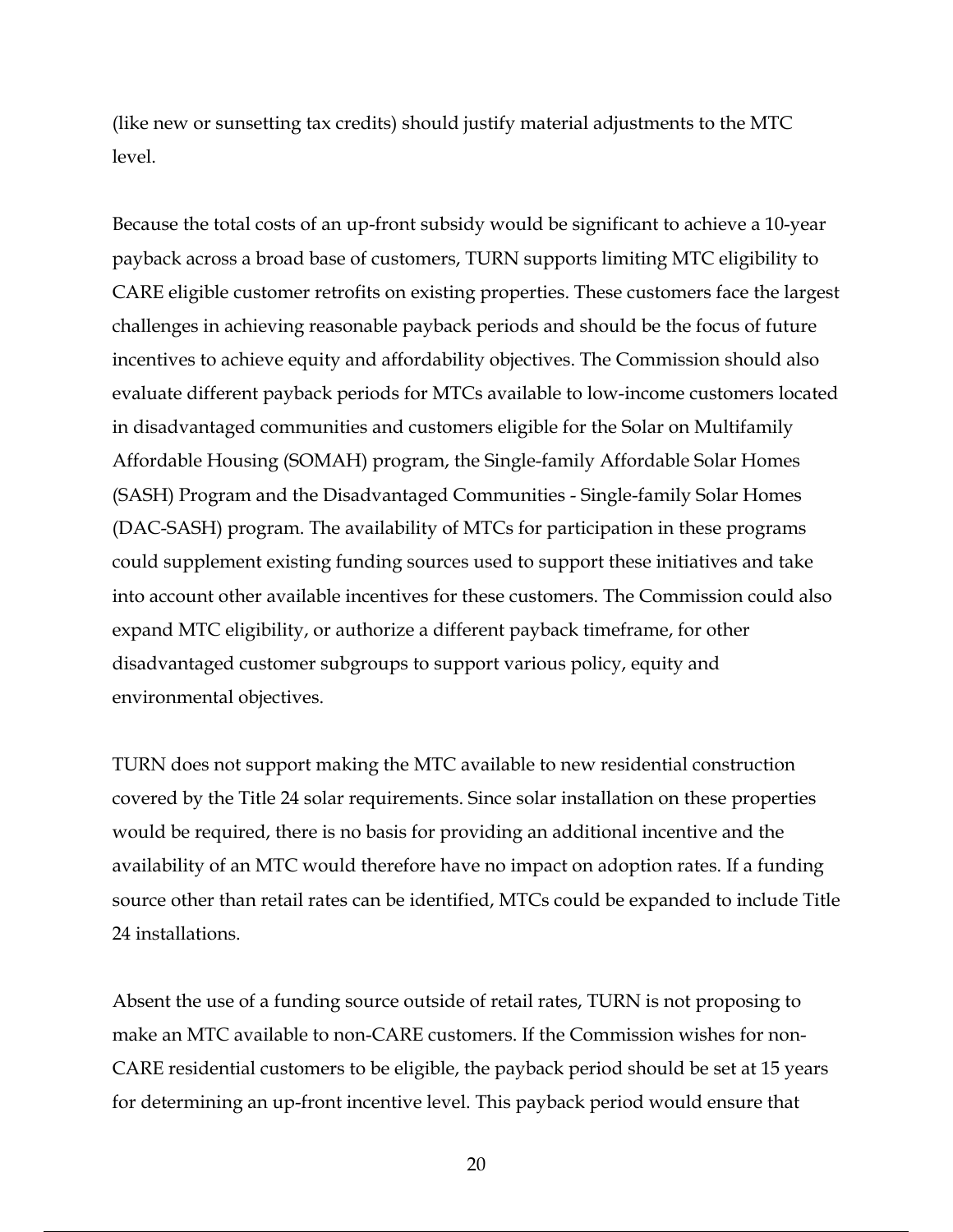participating customers receive net benefits from their investment. Assuming an average non-CARE system size of 4 kW and a \$1/watt (AC) up-front MTC applied to 150,000 annual non-CARE customer installations, the total cost would be approximately \$600 million per year.

In establishing an MTC structure, the Commission should express a strong preference for identifying sources of funding other than rate revenues from all customers. The most suitable sources are state general fund monies including Cap-and-Trade funds (from the Greenhouse Gas Reduction Fund) that could be used to pay for some or all of the MTCs paid to participants. TURN's model allows for the availability of external state funds to be used to calculate the impact on the Rate Impact Measure (RIM) test results. <sup>35</sup> Funding some or all of the MTC costs through sources other than retail rates would materially improve RIM test outcomes.

Although TURN recognizes that the Commission cannot order the Legislature to appropriate money for this purpose, the Commission can express a preference for external funding and adopt a mechanism that is capable of accommodating external funding that becomes available over time. The Commission could also condition the expansion of the MTC to certain customer groups (such as non-CARE customers) on the availability of adequate funding from alternative sources.

For MTC costs that must be recovered in rates, TURN offers two approaches to collection. First, the Commission should adopt a new surcharge applied to existing non-CARE NEM 1.0 and 2.0 customers to collect a portion of the MTC costs.36 Existing CARE NEM customers would be exempted from this surcharge. This approach is justified because of the enormous financial benefits that legacy NEM customers

<sup>35</sup> See "Results Dashboard" tab, Allocation of Buydown Incentive options.

<sup>&</sup>lt;sup>36</sup> For a discussion of legal issues associated with the application of this surcharge to non-CARE NEM 1.0 customers, see Section V(B). For NEM 2.0 customers, the Commission has the express authority to "revise the standard contract or tariff as appropriate to achieve the objectives of this section." (Cal. Pub. Util. Code §2827.1(b))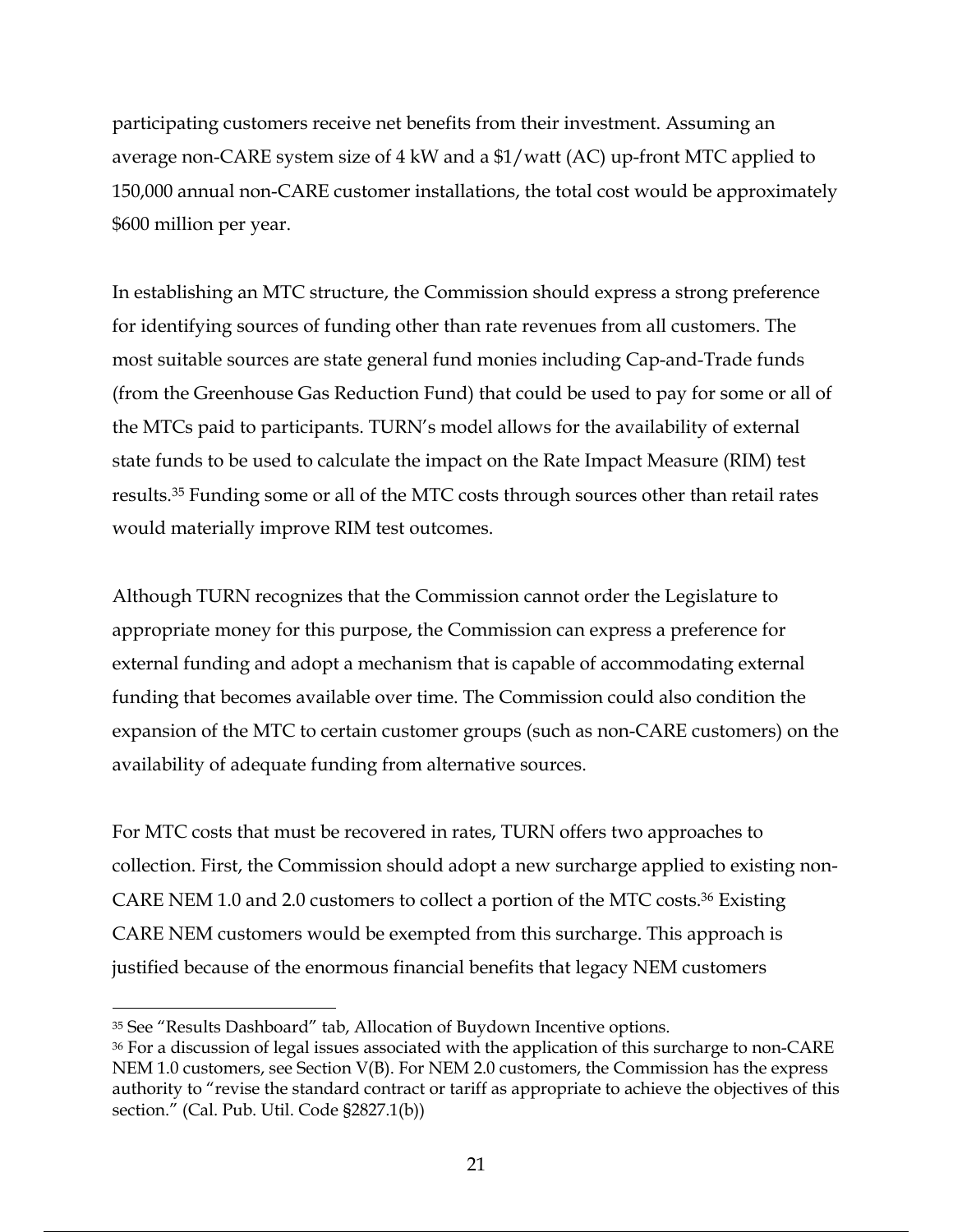continue to realize under the existing tariffs and the longer payback periods for CARE customers. <sup>37</sup> Assigning non-CARE NEM 1.0 and 2.0 customers the responsibility to provide 25% of \$200 million in annual MTC funding would result in a new monthly charge of approximately \$4. <sup>38</sup> TURN recommends using this 25% assumption as a starting point for assigning MTC cost responsibility to legacy non-CARE NEM customers and considering a 50% allocation as an upper bound. TURN's model calculates the monthly charge for a defined percentage of MTC costs to be collected from legacy NEM customers and incorporates this result into the Ratepayer Impact Measure (RIM) test results. 39

Second, TURN recommends collecting the remaining MTC costs from all customers through the Public Purpose Program charge allocated on an equal cents per kilowatthour basis. This approach would spread cost responsibility fairly and is consistent with the allocation of cost responsibility for the CARE discount. The collection of remaining MTC costs via PPP recognizes that the incentive is designed to achieve important environmental and equity goals, similar to other cost categories recovered in this manner.

#### **D. Paired storage rate and dispatch obligations**

TURN recognizes that NEM customers will increasingly adopt paired energy storage as part of BTM installations. Although the economics of paired storage are not currently compelling for residential customers due to high installation costs, likely reductions in

<sup>&</sup>lt;sup>37</sup> The disparate payback periods for CARE and Non-CARE customers under existing NEM tariffs is highlighted in Section IV.

<sup>38</sup> TURN uses \$200 million as an illustrative amount that represents the cost of providing a \$1.50/watt (AC) up-front incentive to approximately 50,000 new PG&E CARE installations per year. As indicated in TURN's results, the incentive achieving a 1.0 payback at year 10 ranged from approximately \$1.5 to \$1.6 per watt for CARE customers located in inland and coastal regions.

<sup>39</sup> See "Results Dashboard" tab, Allocation of Buydown Incentive options. Although the RIM results are not changed as a result of allocating MTC costs to legacy NEM customers, the impact on non-participants is reduced.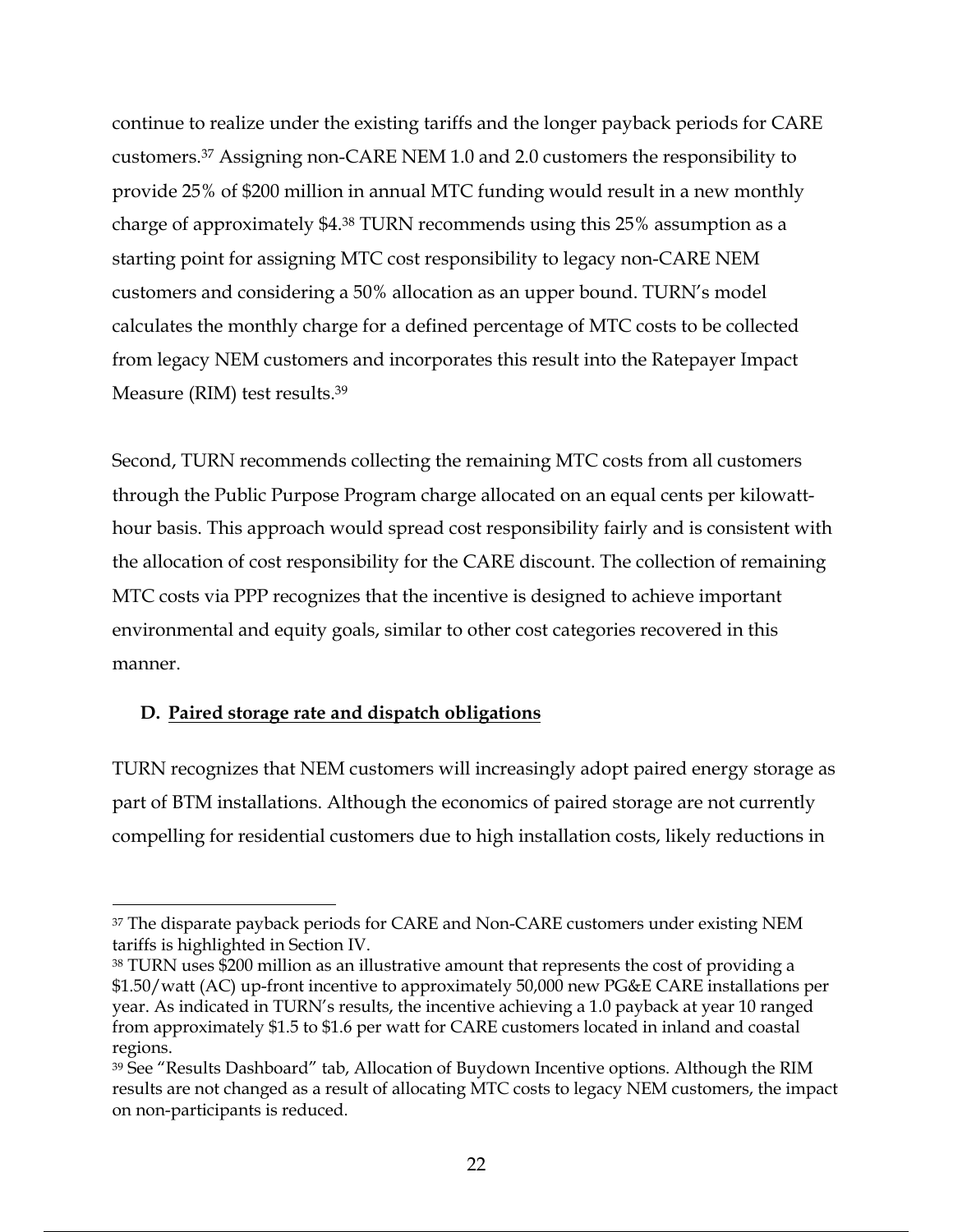equipment costs in the coming years could change the overall value proposition. In the near-term, residential storage installations are likely to be justified by concerns over resiliency and the ability to remain energized during short-term unplanned outages, during intentional multi-day utility shutoffs triggered by imminent wildfire risks, and in the event of natural disasters. The value of resiliency may be sufficient to motivate customers to invest in paired storage even when the system is not expected to yield sufficient bill savings to justify the initial investment. Therefore, TURN does not believe that the successor tariff should be designed to provide a specific payback period for paired storage systems or that the MTC should incorporate up-front incentives for storage adoption.

The NEM tariff should be designed to incentivize optimal dispatch behavior by paired storage to support broader grid needs. To that end, TURN proposes that customers with paired storage be placed into a separate rate tariff with additional time of use (TOU) granularity and TOU price signals that are better aligned with grid conditions to support optimal dispatch that benefits the grid and all customers. TURN recommends that the Commission authorize paired storage tariffs with at least 3 TOU periods in the summer and winter seasons and an optional Critical Peak Pricing component. These features will incentivize optimal dispatch and provide appropriate compensation for performance during periods of peak need. TURN's model assumes that paired storage charges only from the onsite renewable generation and engages in one full discharge cycle per day during the hours that comprise the peak period.40

TURN also proposes requiring any paired storage unit participating in the successor tariff to discharge during certain extreme system stress and emergency conditions in support of overall grid needs. In order to accommodate this requirement, paired storage

<sup>40</sup> TURN's proposal does not expressly address the potential for paired storage to participate in demand response markets or receive other specific payments for contributions to Resource Adequacy. As a result, these potential revenue streams are not incorporated into TURN's model.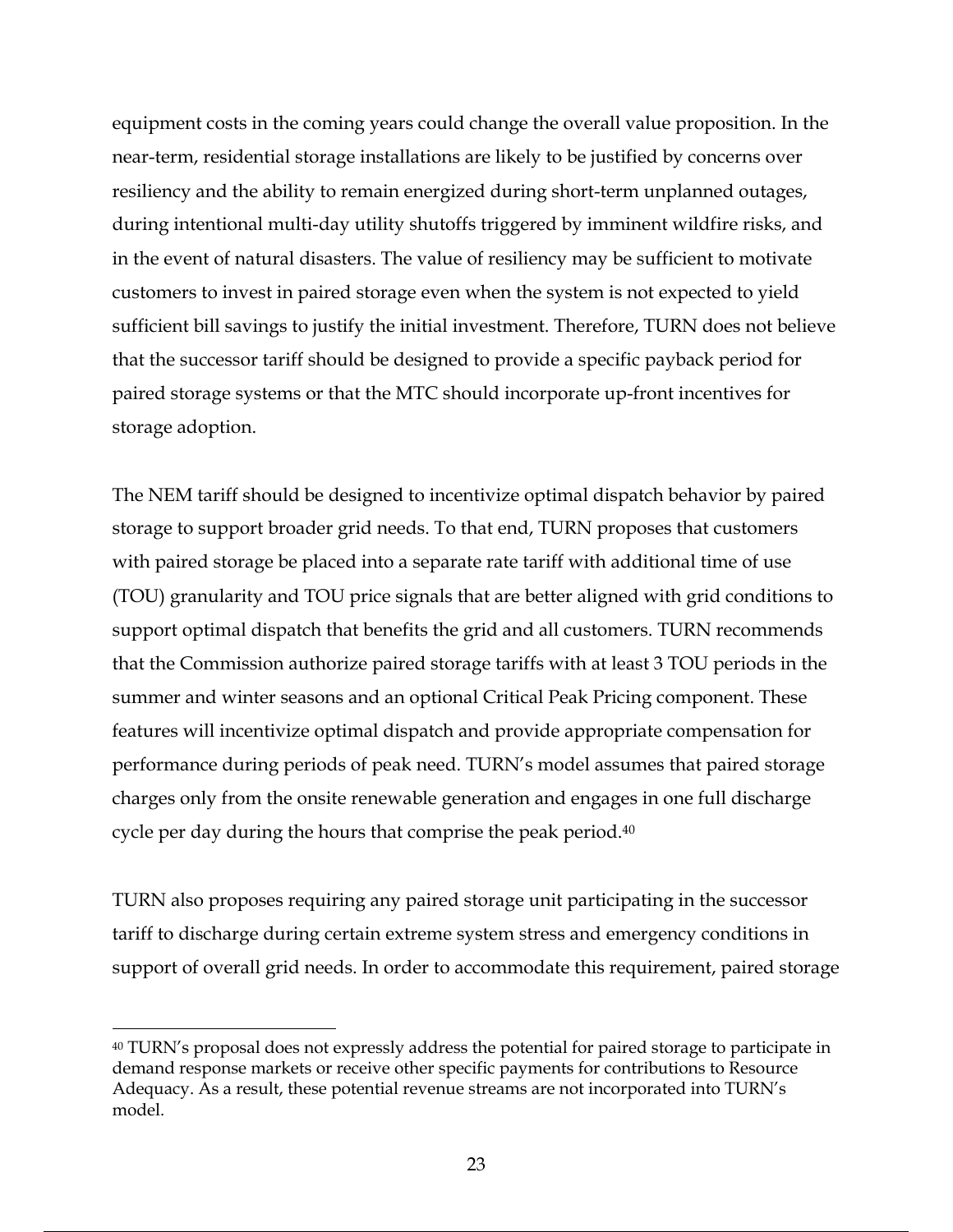should have the capability to respond to remote dispatch instructions from a third-party aggregator, the IOU or a CCA/DA provider, or the California Independent System Operator.41 This capability should be used to require dispatch to a pre-determined minimum capacity level during a Stage 2 emergency or during extreme summer net peaks when CAISO has identified concerns about generation insufficiency.42 Participants should be compensated for this dispatch based on market prices in the relevant hours. The obligation to accept remote dispatch and to discharge under these conditions is intended to address the countervailing motivation of customers to resist discharging if there is a known risk of an extreme weather event or widespread outage.43 Requiring that such systems operate in a manner consistent (and not at odds) with grid needs during severe conditions should be a condition precedent to eligibility for successor tariff participation for paired storage resources.

## **E. Virtual Net Energy Metering**

TURN's proposal would support Virtual Net Energy Metering (VNEM) by reforming export compensation to provide participating customers with a credit against their monthly bills equal to the avoided cost values described in Section III(A). However, TURN is not proposing any new or modified VNEM tariffs at this time. After assessing final Commission action to reform the basic NEM tariff, TURN will make recommendations regarding the manner in which VNEM should be modified or expanded. TURN's reluctance to propose such changes at this time is based on the concerns over the reasonableness of permitting excessive export compensation values to

<sup>42</sup> The CAISO defines a stage 2 emergency notification as a situation where "The ISO has taken all mitigating actions and is no longer able to provide its expected energy requirements. Requires ISO intervention in the market, such as ordering power plants online."

<sup>41</sup> Issues relating to the technical ability of storage to export are outside the scope of TURN's proposal and are being addressed elsewhere.

<sup>(</sup>https://www.caiso.com/documents/systemalertswarningsandemergenciesfactsheet.pdf) <sup>43</sup> For example, Tesla Powerwall systems have a "storm mode" that, when a severe weather event is approaching, automatically charges the battery to its maximum capacity and holds that state of charge until the event is over.

<sup>(</sup>https://www.tesla.com/support/energy/powerwall/mobile-app/additional-modes)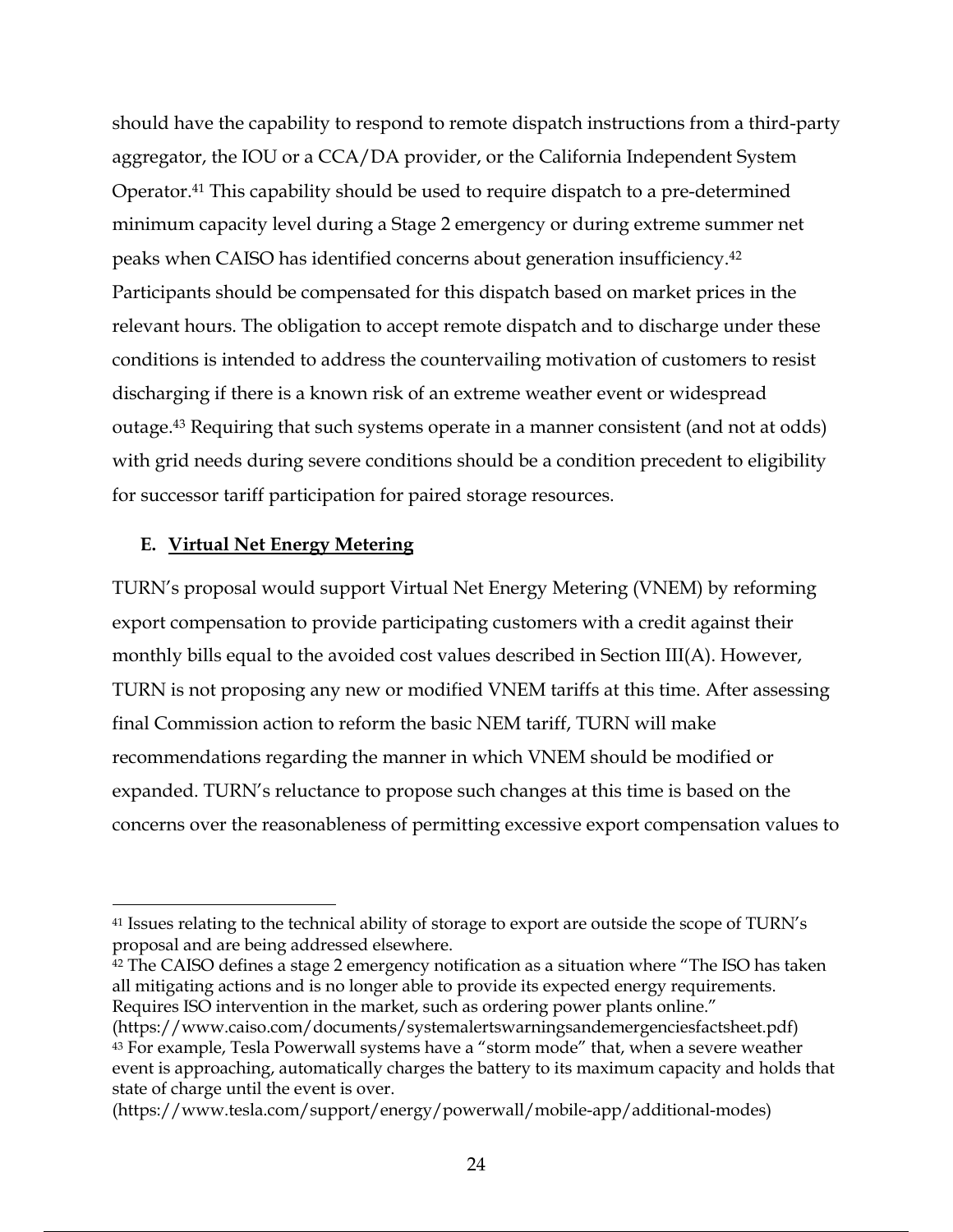be traded and applied to separate customer accounts if such a mechanism would create substantial cost shifting.

## **F. Interconnection charges and metering requirements**

TURN's proposal assumes that participating customers pay upfront and ongoing interconnection fees similar to those currently in effect.<sup>44</sup> TURN's proposal will also require either a second meter (for onsite generation) or the participating customer's acceptance of an estimate of generation in order to calculate the monthly grid charge. Participants would be responsible for paying the incremental cost of a second meter or incremental upfront costs associated with estimating generation output.

## **G. Treatment for systems 1 megawatt and larger**

Pursuant to Public Utilities Code §2827.1(b)(5), the NEM successor tariff shall allow projects larger than 1 MW to be sized to onsite loads so long as there is no significant impact on the distribution grid.45 TURN has not proposed any differential treatment of systems larger than 1 MW under its tariff and assumes in its results that all systems are sized to provide 100% of a customer's first year load.

## **H. Safety issues**

TURN has not identified any particular safety issues relating to the successor tariff and does not include any elements relating to safety as part of its proposal.

<sup>44</sup> In TURN's model, these costs are incorporated into the upfront system cost paid by the customer.

<sup>45</sup> §2827.1(b)(5).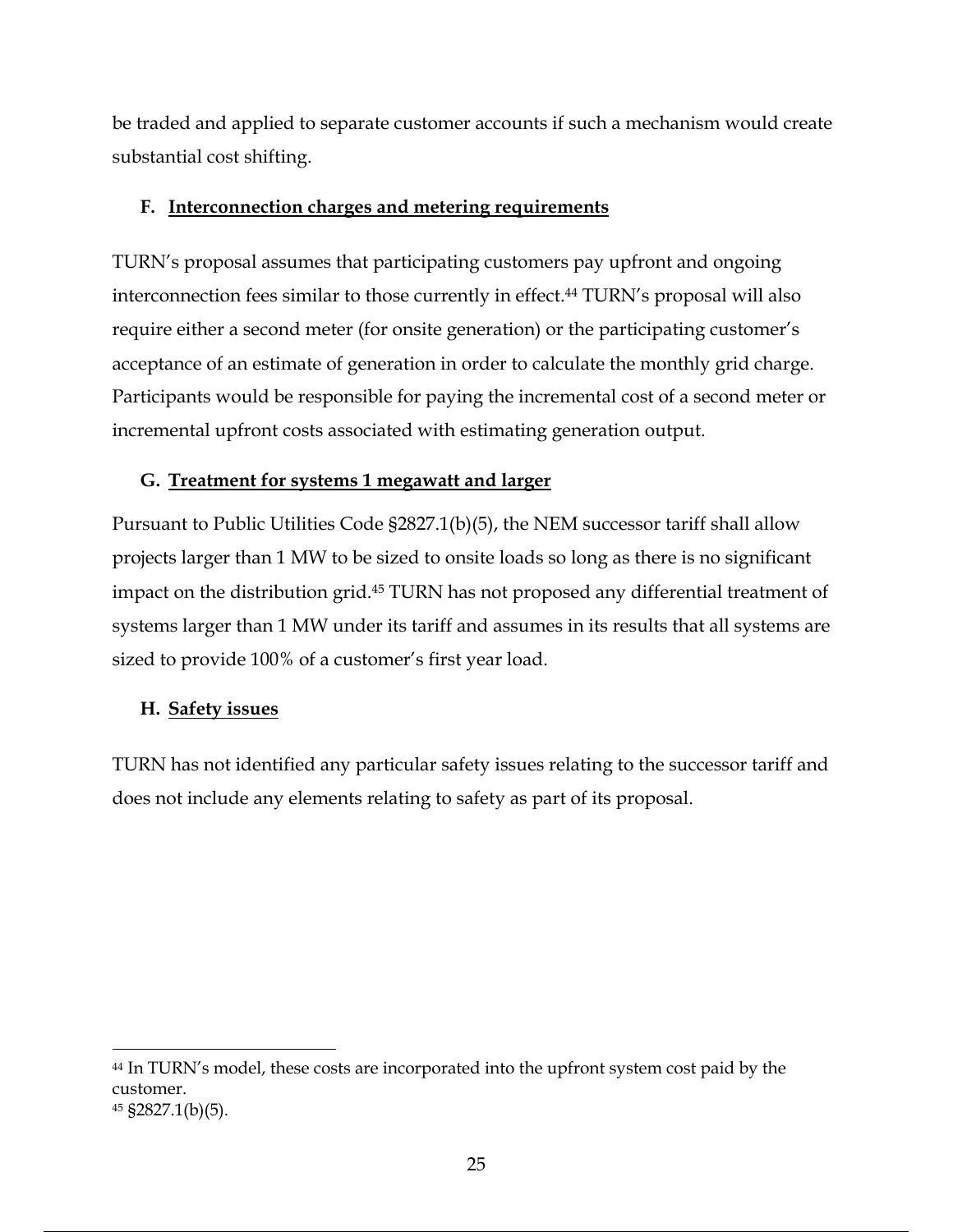## **IV. SAMPLE RESULTS AND COST-EFFECTIVENESS SHOWINGS FOR TURN'S TARIFF PROPOSAL**

## **A. Development of cost test results pursuant to Commission guidance**

As requested in the January 28 ALJ Ruling, this section provides the justification for the cost-effectiveness of TURN's tariff proposal. <sup>46</sup> Consistent with the direction provided in D.21-02-007, TURN's modeling displays the cost-effectiveness results for its tariff proposal under the four primary Standard Practice Manual approaches – Total Resource Cost (TRC) test, Program Administrator Cost (PAC) test, Ratepayer Impact Measure (RIM) test, and Participant Cost Test (PCT).<sup>47</sup> For purposes of modeling avoided costs, TURN relies on the CPUC's Avoided Cost Calculator (ACC). 48

In D.21-02-007, the Commission explained that, pursuant to D.19-05-019, the TRC is the "primary test" for use in assessing the cost-effectiveness of Distributed Energy Resources but that results from the PAC, PCT, and RIM tests should also be considered for purposes of the NEM successor tariff. <sup>49</sup> TURN provides these results along with results for various customer types (and climate zones) showing the expected discounted payback period, the amount of an MTC incentive under various target payback periods (10 and 15 years), and the anticipated monthly NUS charge.

## **B. Summary results for PG&E customers**

TURN provides summary results for four different types of CARE and non-CARE PG&E customers under four different scenarios. Additional results for these customers are provided in Appendix B. A comprehensive set of inputs and results for these customers is available in TURN's model which is described in Appendix A (and can be downloaded via a provided internet link). The four scenarios are as follows:

<sup>49</sup> D.21-02-007, pages 12, 35-36.

<sup>46</sup> ALJ January 28 Ruling, Instruction #3.

<sup>47</sup> D.21-02-007, page 12.

<sup>48</sup> Although TURN proposes to compensate customers for the energy value of exports using actual CAISO market prices (rather than assumed values in the ACC), the cost-effectiveness model assumes ACC values for these cost components.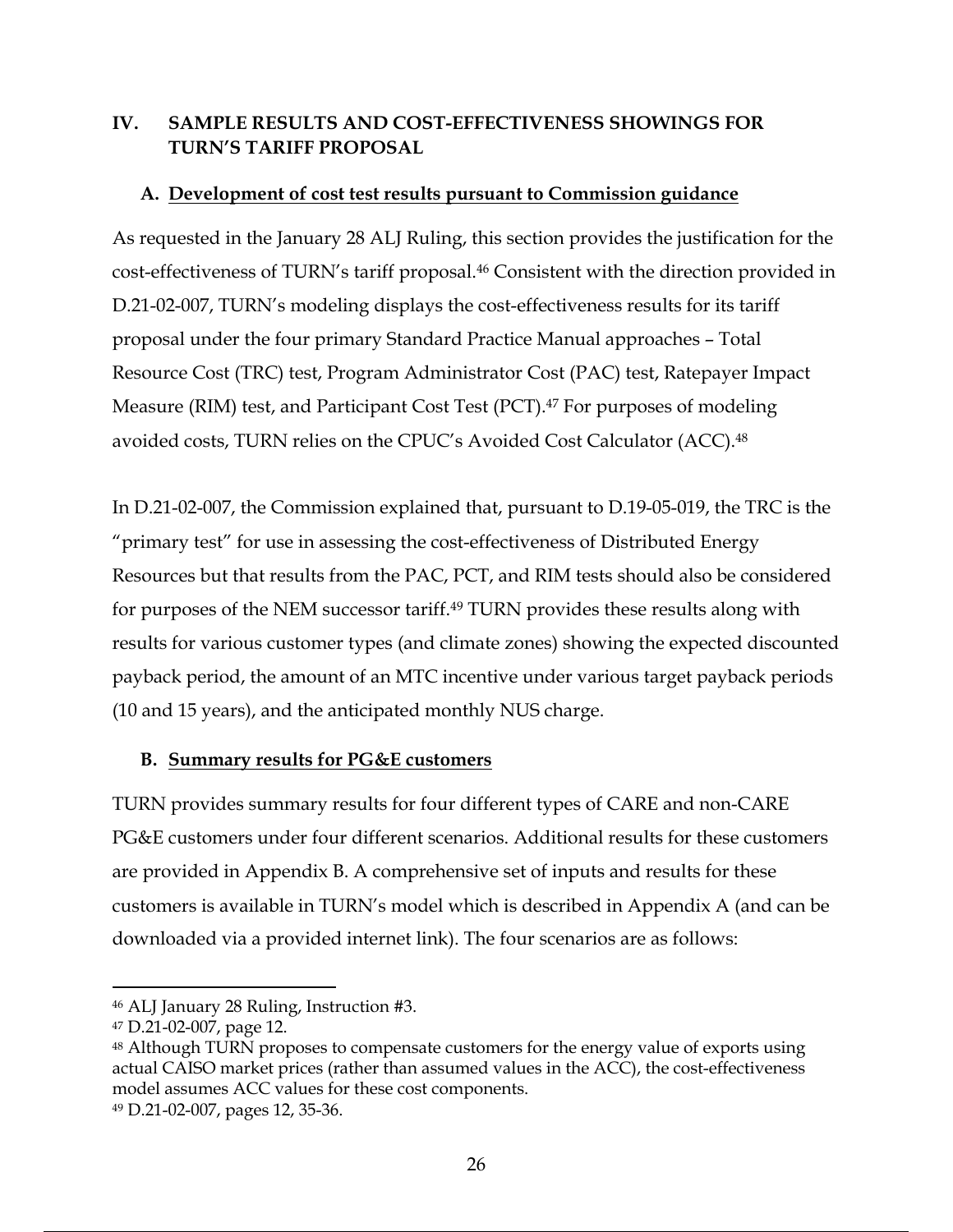#1 - Existing NEM 2.0

#2 – TURN tariff proposal with no Market Transition Credit (MTC) buydown

#3 – TURN tariff proposal with MTC buydown based on a target participant payback period of 10 years with 100% of buydown costs included in the rates of all customers.

#4 – TURN tariff proposal with MTC buydown based on a target participant payback period of 15 years with 25% of buydown costs included in the rates of all customers.

In addition, TURN provides illustrative results for the surcharge levels applied to existing NEM 1.0 and 2.0 customers (CARE participants excluded) to recover 25% and 50% of the MTC buydown costs under each scenario and customer type.

Due to constraints obtaining the necessary data from the IOUs in a timely manner, TURN is only able to provide results for PG&E at this time. TURN expects to have complete data for all three IOUs prior to the submission of direct testimony and will provide results for different customer types of all three IOUs at that time.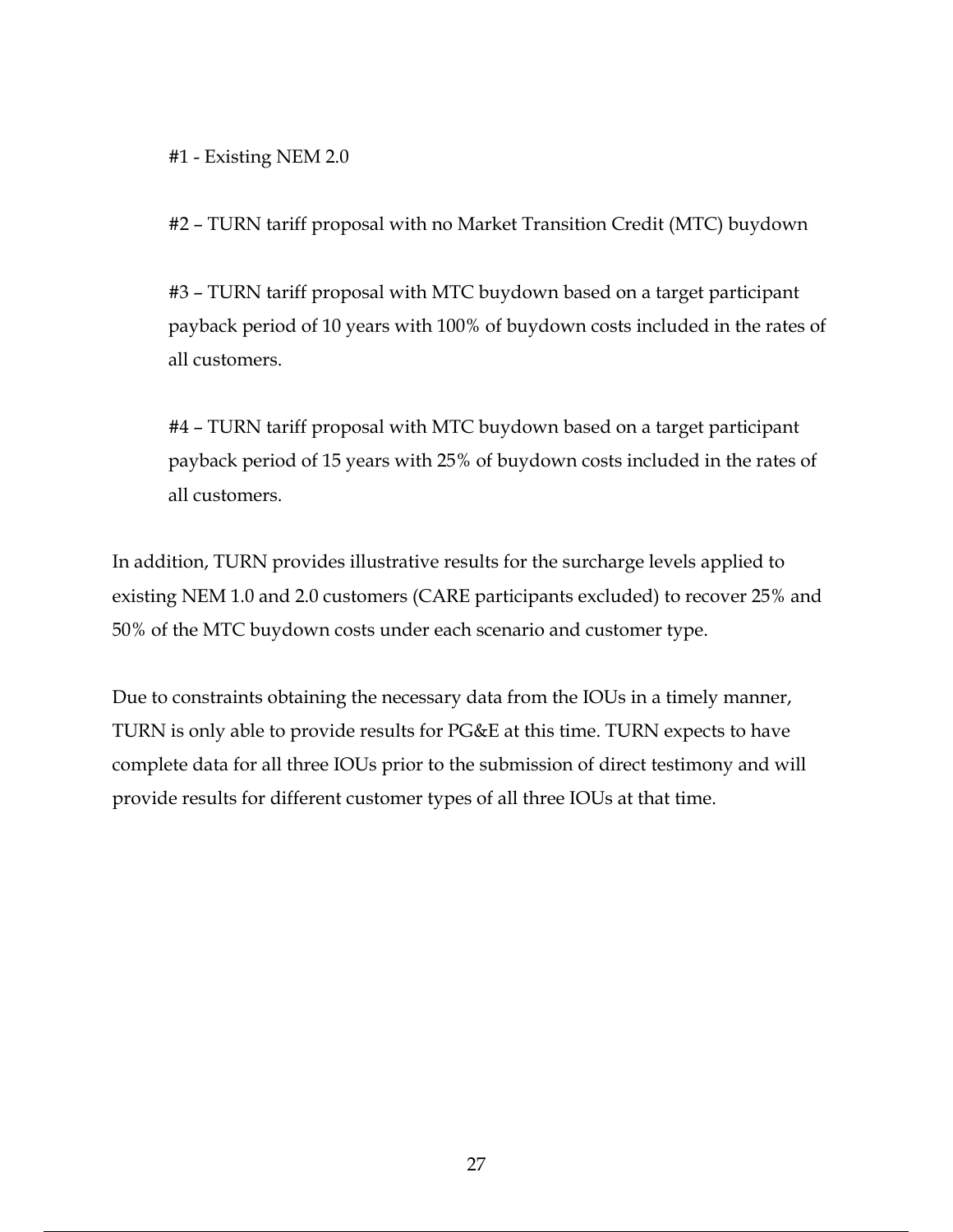|                                                                                                          | <b>CARE</b><br><b>Dual Fuel</b>                                                   | <b>CARE</b><br><b>Dual Fuel</b> | <b>CARE</b><br><b>All Electric</b> | <b>CARE</b><br><b>All Electric</b> |
|----------------------------------------------------------------------------------------------------------|-----------------------------------------------------------------------------------|---------------------------------|------------------------------------|------------------------------------|
| <b>PG&amp;E Scenario</b>                                                                                 | <b>Coastal</b>                                                                    | Inland                          | Coastal                            | Inland                             |
| <b>#1 -- EXISTING NEM 2.0</b>                                                                            |                                                                                   |                                 |                                    |                                    |
| <b>RIM</b>                                                                                               | 0.725                                                                             | 0.642                           | 0.753                              | 0.660                              |
| PCT                                                                                                      | 1.196                                                                             | 1.191                           | 1.150                              | 1.159                              |
| <b>TRC</b>                                                                                               | 0.871                                                                             | 0.772                           | 0.862                              | 0.766                              |
| PAC                                                                                                      | 15.736                                                                            | 24.534                          | 12.967                             | 19.570                             |
| <b>Discounted Payback Years</b>                                                                          | 15                                                                                | 15                              | 16                                 | 15                                 |
| #2 -- TURN SUCCESOR TARIFF - NO MTC BUYDOWN                                                              |                                                                                   |                                 |                                    |                                    |
| <b>RIM</b>                                                                                               | 1.146                                                                             | 1.224                           | 1.120                              | 1.191                              |
| PCT                                                                                                      | 0.764                                                                             | 0.692                           | 0.756                              | 0.691                              |
| <b>TRC</b>                                                                                               | 0.810                                                                             | 0.740                           | 0.791                              | 0.728                              |
| PAC                                                                                                      | 6.456                                                                             | 10.015                          | 5.336                              | 8.007                              |
| Discounted Payback Years                                                                                 | > 20                                                                              | > 20                            | > 20                               | > 20                               |
| Year 1 NUS Monthly Charge (\$)                                                                           | \$25.26                                                                           | \$43.22                         | \$21.33                            | \$33.55                            |
| #3 -- TURN SUCCESSOR TARIFF WITH MTC BUYDOWN @10-YEAR PAYBACK                                            |                                                                                   |                                 |                                    |                                    |
| 100% OF MTC COSTS INCLUDED IN RIM                                                                        |                                                                                   |                                 |                                    |                                    |
| RIM                                                                                                      | 0.666                                                                             | 0.623                           | 0.655                              | 0.614                              |
| PCT                                                                                                      | 1.229                                                                             | 1.195                           | 1.225                              | 1.195                              |
| <b>TRC</b>                                                                                               | 0.810                                                                             | 0.740                           | 0.791                              | 0.728                              |
| PAC                                                                                                      | 6.456                                                                             | 10.015                          | 5.336                              | 8.007                              |
| Discounted Payback Years - prior to buydown                                                              | > 20                                                                              | > 20                            | > 20                               | > 20                               |
| Discounted Payback Years - after buydown                                                                 | 10                                                                                | 10                              | 10                                 | 10                                 |
| Year 1 NUS Monthly Charge (\$)                                                                           | \$25.26                                                                           | \$43.22                         | \$21.33                            | \$33.55                            |
| Upfront Capex Buydown \$                                                                                 | \$4,653                                                                           | \$9,051                         | \$3,870                            | \$7,225                            |
| Upfront Capex Buydown \$/kW                                                                              | \$1,522                                                                           | \$1,629                         | \$1,544                            | \$1,636                            |
| <b>#4 -- TURN SUCCESSOR TARIFF WITH MTC BUYDOWN @15-YEAR PAYBACK</b><br>25% OF MTC COSTS INCLUDED IN RIM |                                                                                   |                                 |                                    |                                    |
| <b>RIM</b>                                                                                               | 1.011                                                                             | 1.027                           | 0.989                              | 1.004                              |
| PCT                                                                                                      | 1.107                                                                             | 1.091                           | 1.105                              | 1.091                              |
| <b>TRC</b>                                                                                               | 0.810                                                                             | 0.740                           | 0.791                              | 0.728                              |
| PAC                                                                                                      | 6.456                                                                             | 10.015                          | 5.336                              | 8.007                              |
| Discounted Payback Years - prior to buydown                                                              | > 20                                                                              | > 20                            | > 20                               | > 20                               |
| Discounted Payback Years - after buydown                                                                 | 15                                                                                | 15                              | 15                                 | 15                                 |
| Year 1 NUS Monthly Charge (\$)                                                                           | \$25.26                                                                           | \$43.22                         | \$21.33                            | \$33.55                            |
| Upfront Capex Buydown \$                                                                                 | \$3,434                                                                           | \$7,188                         | \$2,882                            | \$5,740                            |
| Upfront Capex Buydown \$/kW                                                                              | \$1,124                                                                           | \$1,294                         | \$1,150                            | \$1,300                            |
|                                                                                                          | <b>SURCHARGE FOR NEM 1.0/2.0 CUSTOMERS TO RECOVER % OF MTC COSTS (SCENARIO 4)</b> |                                 |                                    |                                    |
| \$/month Non-CARE NEM 1.0/2.0 - 25% share                                                                | \$7.96                                                                            | \$16.67                         | \$6.68                             | \$13.31                            |
| \$/month Non-CARE NEM 1.0/2.0 - 50% share                                                                | \$15.93                                                                           | \$33.34                         | \$13.37                            | \$26.62                            |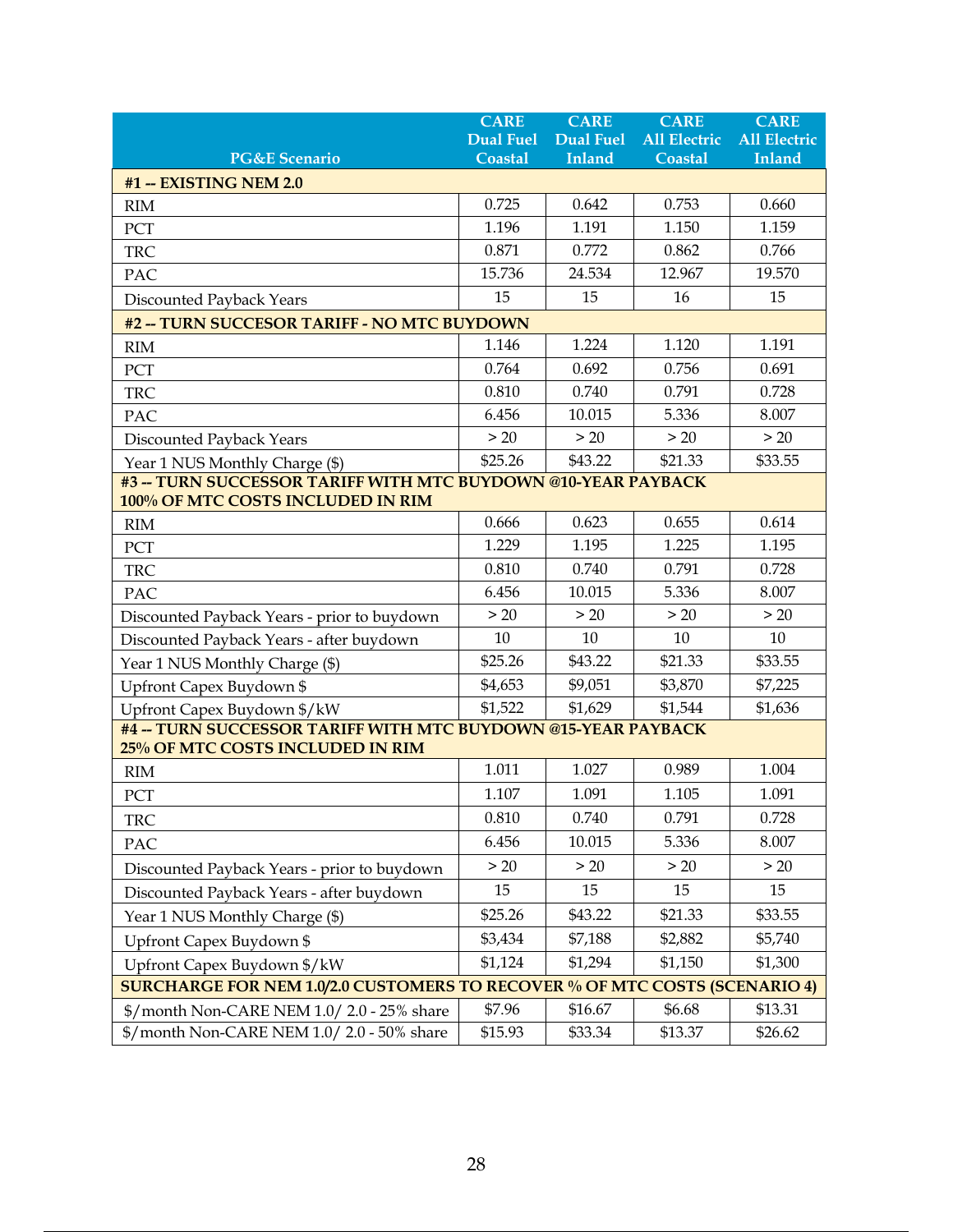| <b>PG&amp;E Scenario</b>                                                                                  | <b>NonCARE</b><br><b>Dual Fuel</b><br>Coastal<br>Large<br>No EV | <b>NonCARE</b><br><b>Dual Fuel</b><br><b>Inland</b><br><b>Small</b><br>No EV | <b>NonCARE</b><br><b>All Elec</b><br><b>Coastal</b><br><b>Small</b><br>No EV | <b>NonCARE</b><br><b>All Elec</b><br>Inland<br><b>Small</b><br>No EV |
|-----------------------------------------------------------------------------------------------------------|-----------------------------------------------------------------|------------------------------------------------------------------------------|------------------------------------------------------------------------------|----------------------------------------------------------------------|
| #1 -- EXISTING NEM 2.0                                                                                    |                                                                 |                                                                              |                                                                              |                                                                      |
| <b>RIM</b>                                                                                                | 0.434                                                           | 0.411                                                                        | 0.459                                                                        | 0.418                                                                |
| PCT                                                                                                       | 1.893                                                           | 1.733                                                                        | 1.769                                                                        | 1.705                                                                |
| <b>TRC</b>                                                                                                | 0.903                                                           | 0.763                                                                        | 0.866                                                                        | 0.764                                                                |
| PAC                                                                                                       | 51.651                                                          | 16.934                                                                       | 14.035                                                                       | 17.615                                                               |
| Discounted Payback Years                                                                                  | 7                                                               | 8                                                                            | $8\,$                                                                        | 8                                                                    |
| #2 -- TURN SUCCESOR TARIFF - NO MTC BUYDOWN                                                               |                                                                 |                                                                              |                                                                              |                                                                      |
| RIM                                                                                                       | 1.120                                                           | 1.024                                                                        | 1.013                                                                        | 1.033                                                                |
| PCT                                                                                                       | 0.852                                                           | 0.766                                                                        | 0.834                                                                        | 0.764                                                                |
| <b>TRC</b>                                                                                                | 0.881                                                           | 0.719                                                                        | 0.799                                                                        | 0.722                                                                |
| PAC                                                                                                       | 20.985                                                          | 6.941                                                                        | 5.768                                                                        | 7.216                                                                |
| Discounted Payback Years                                                                                  | > 20                                                            | > 20                                                                         | > 20                                                                         | > 20                                                                 |
| Year 1 NUS Monthly Charge (\$)                                                                            | \$138.87                                                        | \$50.24                                                                      | \$37.45                                                                      | \$50.21                                                              |
| <b>#3 -- TURN SUCCESSOR TARIFF WITH MTC BUYDOWN @10-YEAR PAYBACK</b><br>100% OF MTC COSTS INCLUDED IN RIM |                                                                 |                                                                              |                                                                              |                                                                      |
| RIM                                                                                                       | 0.687                                                           | 0.591                                                                        | 0.642                                                                        | 0.593                                                                |
| PCT                                                                                                       | 1.265                                                           | 1.224                                                                        | 1.256                                                                        | 1.224                                                                |
| <b>TRC</b>                                                                                                | 0.881                                                           | 0.719                                                                        | 0.799                                                                        | 0.722                                                                |
| PAC                                                                                                       | 20.985                                                          | 6.941                                                                        | 5.768                                                                        | 7.216                                                                |
| Discounted Payback Years - prior to buydown                                                               | $>20$                                                           | > 20                                                                         | > 20                                                                         | > 20                                                                 |
| Discounted Payback Years - after buydown                                                                  | 10                                                              | 10                                                                           | 10                                                                           | 10                                                                   |
| Year 1 NUS Monthly Charge (\$)                                                                            | \$138.87                                                        | \$50.24                                                                      | \$37.45                                                                      | \$50.21                                                              |
| Upfront Capex Buydown \$                                                                                  | \$13,503                                                        | \$5,687                                                                      | \$3,769                                                                      | \$5,940                                                              |
| Upfront Capex Buydown \$/kW                                                                               | \$1,327                                                         | \$1,492                                                                      | \$1,386                                                                      | \$1,497                                                              |
| #4 -- TURN SUCCESSOR TARIFF WITH MTC BUYDOWN @15-YEAR PAYBACK<br>25% OF MTC COSTS INCLUDED IN RIM         |                                                                 |                                                                              |                                                                              |                                                                      |
| RIM                                                                                                       | 1.015                                                           | 0.902                                                                        | 0.923                                                                        | 0.908                                                                |
| PCT                                                                                                       | 1.123                                                           | 1.104                                                                        | 1.119                                                                        | 1.104                                                                |
| <b>TRC</b>                                                                                                | 0.881                                                           | 0.719                                                                        | 0.799                                                                        | 0.722                                                                |
| PAC                                                                                                       | 20.985                                                          | 6.941                                                                        | 5.768                                                                        | 7.216                                                                |
| Discounted Payback Years - prior to buydown                                                               | > 20                                                            | > 20                                                                         | > 20                                                                         | > 20                                                                 |
| Discounted Payback Years - after buydown                                                                  | 15                                                              | 15                                                                           | 15                                                                           | 15                                                                   |
| Year 1 NUS Monthly Charge (\$)                                                                            | \$138.87                                                        | \$50.24                                                                      | \$37.45                                                                      | \$50.21                                                              |
| Upfront Capex Buydown \$                                                                                  | \$8,871                                                         | \$4,199                                                                      | \$2,545                                                                      | \$4,397                                                              |
| Upfront Capex Buydown \$/kW                                                                               | \$872                                                           | \$1,102                                                                      | \$936                                                                        | \$1,108                                                              |
| <b>SURCHARGE FOR NEM 1.0/2.0 CUSTOMERS TO RECOVER % OF MTC COSTS (SCENARIO 4)</b>                         |                                                                 |                                                                              |                                                                              |                                                                      |
| \$/month Non-CARE NEM 1.0/2.0 - 25% share                                                                 | \$20.57                                                         | \$9.74                                                                       | \$5.90                                                                       | \$10.20                                                              |
| \$/month Non-CARE NEM 1.0/2.0 - 50% share                                                                 | $\overline{$}41.14$                                             | \$19.47                                                                      | \$11.80                                                                      | \$20.39                                                              |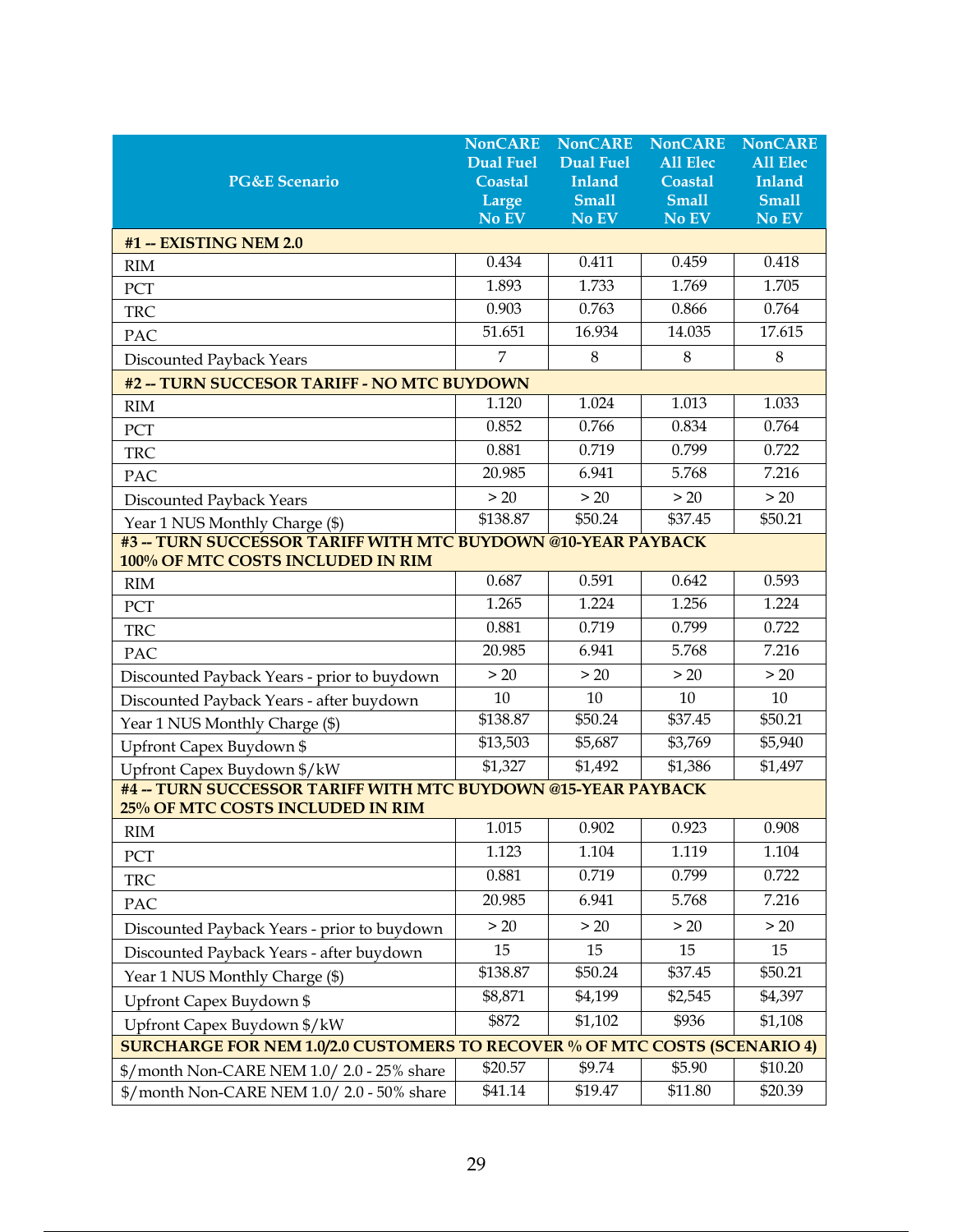#### **C. Analysis of Summary Results**

These results show that for both CARE and non-CARE customers, TURN's tariff proposal requires an MTC to ensure that Participants are able to realize net benefits over a period of less than 20 years. However, the collection of MTC costs in rates results in cost shifting to nonparticipants. To the extent that cost shifting is permitted, the Commission should determine how to prioritize the deployment of incentives in order to constrain their total cost. Unless MTC funding is financed largely from sources other than retail rates, it is not possible to achieve a Successor Tariff design that avoids cost shifting to non-participants. If a significant portion of the MTC can be financed from sources other than retail rates, a successor tariff can balance the twin goals of Participant net benefits and no cost shifting to non-participants. Support for these conclusions is provided in the following paragraphs.

With respect to the TRC results, TURN notes that this calculation does not materially vary based on the selected tariff design. Consistent with the Standard Practice Manual, the TRC test compares benefits (ACC avoided costs + up-front participant costs paid to the IOU) with costs (participant costs of owning/operating a system, federal tax impacts, and utility up-front and ongoing costs to administer the tariff). As a result, the only methods of materially changing the results of the TRC test are to modify the resource type (i.e., wind, paired storage), modify the avoided cost assumptions<sup>50</sup>, or assume different PV system costs paid by the participant and/or utility administration costs.

TURN's results show that the TRC for NEM 2.0 differs from the successor tariff results because of the assumed incremental cost of estimating or metering generation under

<sup>50</sup> In D.21-02-007, the Commission directed parties to rely on the ACC for this purpose and not to request changes in the values for purposes of modeling tariff cost-effectiveness of successor tariff proposals.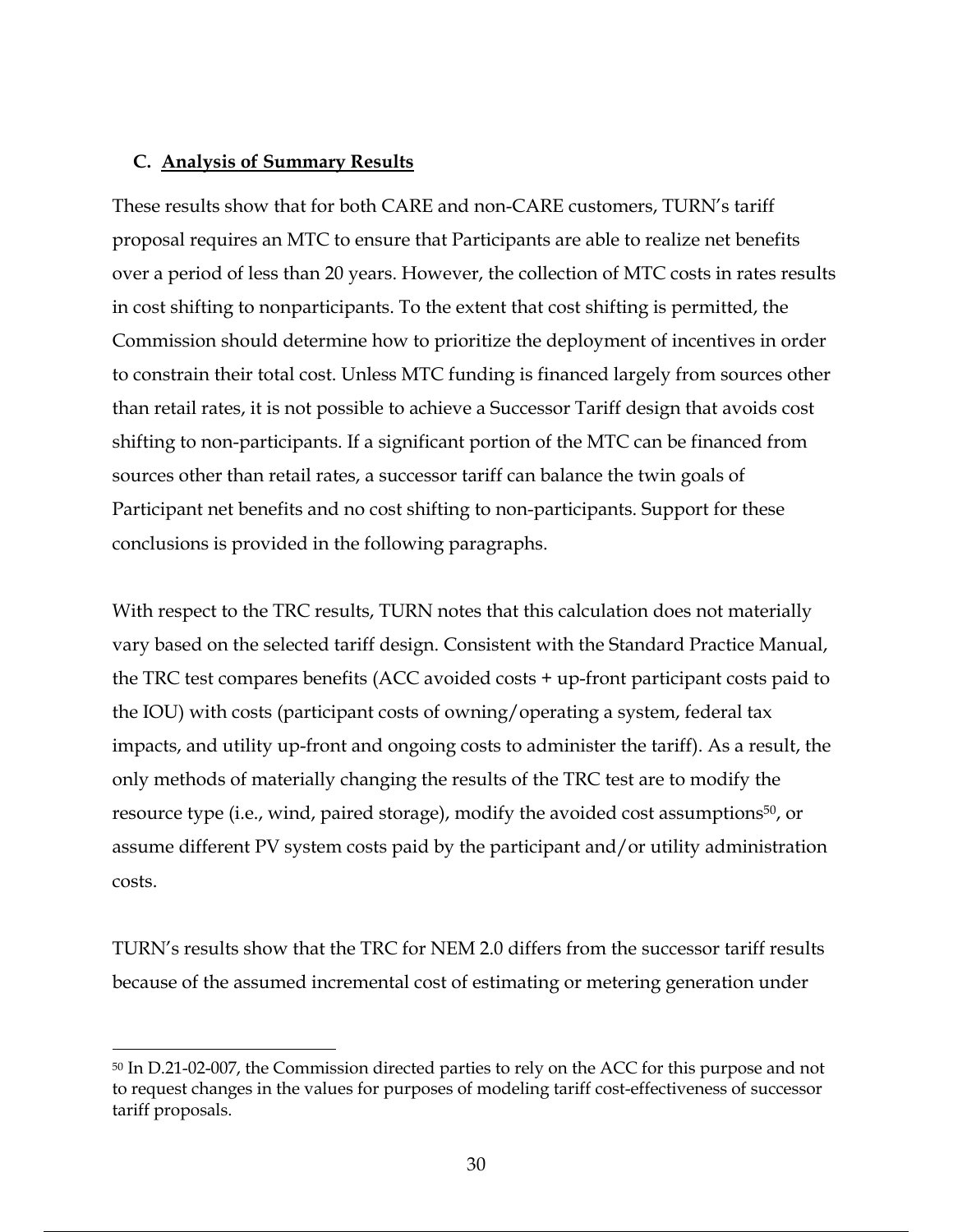TURN's approach. <sup>51</sup> The actual design of the tariff, including various approaches to export compensation, netting, self-consumption, and grid charges, has no impact on the TRC results. Since the key features of tariff design do not affect TRC values, the TRC is not helpful in considering the alternative tariff proposals presented by various parties.

TURN's results indicate that under the assumptions described in Appendix A, the TRC is less than 1.0 for CARE and non-CARE customers. This result shows that the present value of avoided costs of behind-the-meter of solar PV is not expected to exceed the present value of system costs. Under the TRC, this means that the installation of solar PV as a behind-the-meter resource is not cost effective from a total resource cost perspective. To the extent that the Commission relies on the TRC to guide its decisionmaking in this proceeding, the results show that measures designed to increase solar resource deployment are not cost justified.

The PAC test measures the net costs of the program based on the costs incurred by the program administrator and avoided costs. This test ignores both costs spent by participants to purchase/lease and operate a BTM resource and the bill savings/lost revenues that are used to assess cost shifting. Similar to the TRC test, the actual design of the tariff, including various approaches to export compensation, netting, selfconsumption, and grid charges, has no impact on the PAC test results. The different results under the PAC test between existing NEM 2.0 and TURN's proposal are attributable to the inclusion of incremental participant costs for estimating or metering generation. Because of the narrow scope of the PAC test, it is not useful for assessing the cost-effectiveness of successor tariff options.

The results of the RIM and PCT tests are far more relevant for assessing the impact of a successor tariff on participating customers and all customers because they account for

<sup>&</sup>lt;sup>51</sup> TURN assumes that the participating customer would either pay for a second production meter or for the incremental costs associated with estimating production from their generating unit.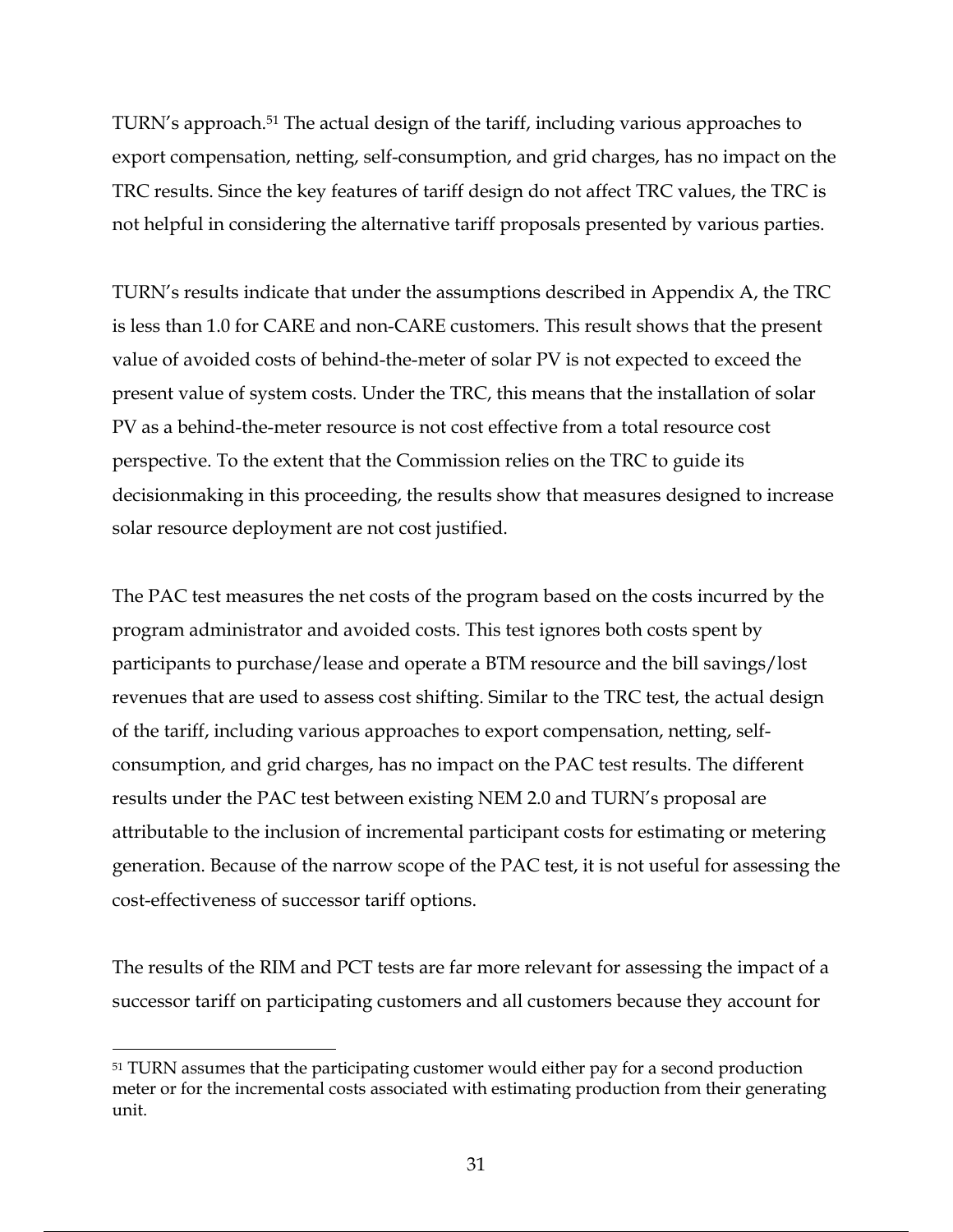participant bill reductions. These bill reductions have two effects – they benefit participants and shift cost responsibility to all customers. For a successor tariff design to be sustainable, it must balance the objectives of both participating and non-participating customers. The Commission should therefore focus on the PCT and RIM results in order to evaluate the differences between successor tariff options.

The PCT reflects the value proposition for the participating customer and is a proxy for cost-effectiveness from their perspective. For the PCT, a result of at least 1.0 indicates that, for the participant, the present value of compensation has covered costs. Existing NEM 2.0 tariffs yield a PCT of 1.7-1.9 for non-CARE customers and ~1.15 for CARE customers. This result highlights both the disparities between the value of NEM 2.0 to CARE and non-CARE participants and the extent to which non-CARE customers are currently oversubsidized.

TURN's proposed tariff without any subsidies yields a PCT of 0.7-0.75 for CARE customers and 0.75-0.85 for non-CARE customers. With MTC incentives calibrated to provide a 10-year payback, the PCT rises to 1.2-1.25 for both non-CARE and CARE customers. With the MTC set to provide a 15-year payback, the PCT is  $\sim$ 1.1 for both non-CARE and CARE customers. These results show that the availability of an MTC will allow for participants to realize positive net benefits and can equalize the disparities between CARE and non-CARE customers.

The RIM test compares the benefits of the tariff to all customers (avoided cost benefits and program fees paid by participants) with the costs to all customers (participant bill savings resulting in revenue losses that are reallocated to all customers, costs of MTC incentive payments, and IOU incurred program costs collected in rates). For the RIM, a result of at least 1.0 indicates that present value costs do not exceed present value benefits, an outcome that means no costs have been shifted from participants to all ratepayers. The RIM test is the only approach that properly accounts for the impact of NEM tariff design on all customers.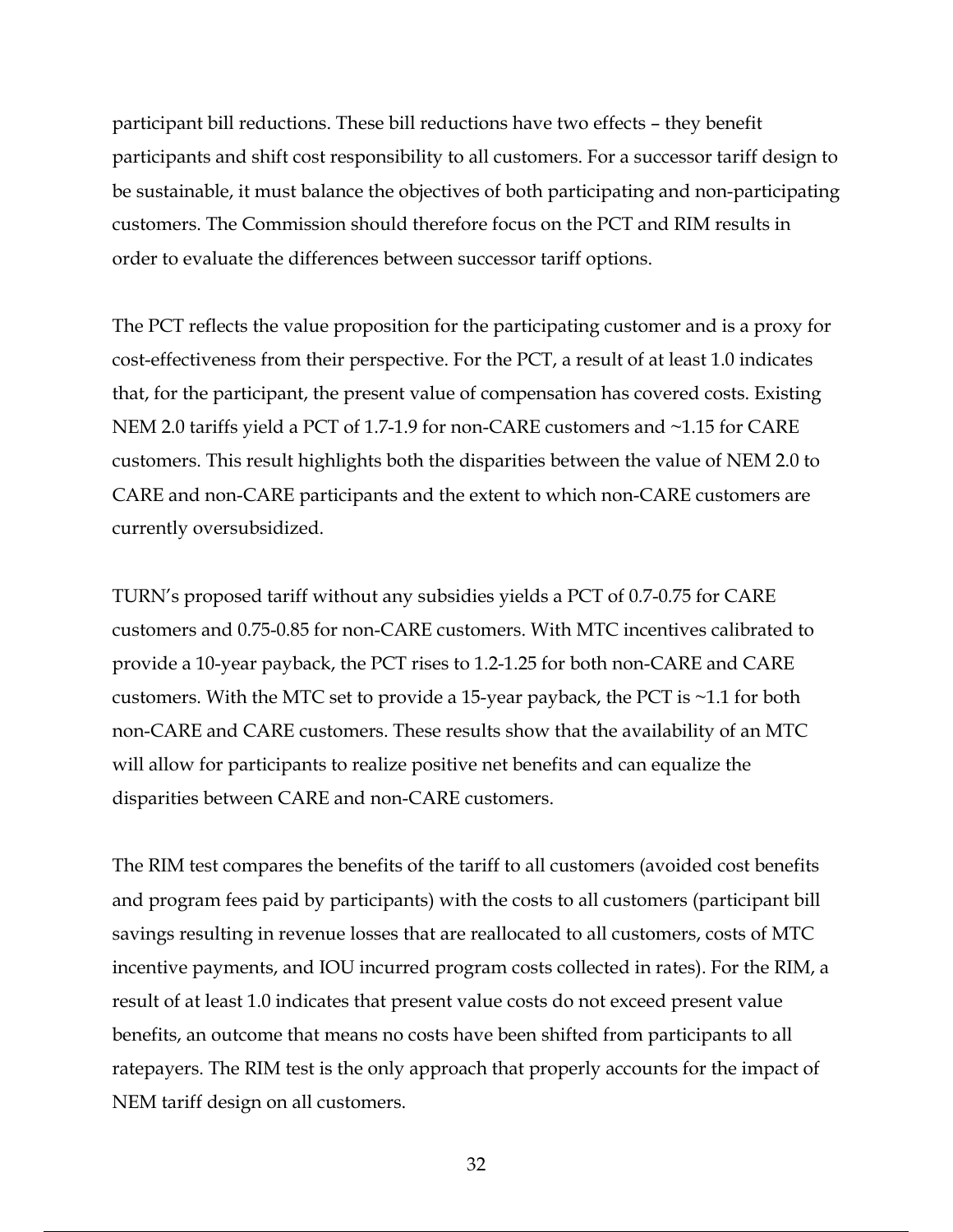Existing NEM 2.0 tariffs show a RIM of ~0.43 for non-CARE customers and ~0.7 for CARE customers. These results demonstrate the significant cost shift associated with current NEM tariffs and highlight the larger cost shift tied to non-CARE customer participation. This result is consistent with the findings of disparate impacts between CARE and non-CARE customers under the other cost tests.

TURN's proposed tariff without any MTC buydown costs collected in rates results in RIM of 1.0-1.1 for non-CARE customers and 1.1-1.2 for CARE customers. Including all the MTC costs in rates under a 10-year payback assumption reduces the RIM to  $\sim 0.65$ for both CARE and non-CARE customers. This result demonstrates significant cost shifting to all customers if a 10-year payback is required with the entire subsidy being collected in rates. TURN also modeled a 15-year payback period with 25% of MTC costs collected in rates. This assumption yielded a RIM of ~1.0 for CARE customers and 0.9- 1.0 for non-CARE customers. This type of RIM result should be the Commission's objective in order to ensure that a successor tariff does not shift costs from participants to all customers.

TURN's results show that the discounted payback period under the existing NEM 2.0 tariff is 7-8 years for non-CARE customers and 15-16 years for CARE customers.52 These results confirm the general understanding that NEM 2.0 is far more beneficial for non-CARE customers due to the higher average rates that are avoided through the operation of a BTM resource. TURN's proposal would reverse this disparate outcome by establishing a payback period of 10 years for CARE customers and, if the Commission

<sup>52</sup> The E3 White Paper shows a shorter 4.1-year payback period under existing NEM 2.0 tariffs. Since there are no workpapers for the E3 calculations, it is not possible to reconcile the differences between the E3 and TURN approaches to calculating payback periods. It appears that E3 relies on SDG&E retail rates to perform this calculation and uses a simple rather than a discounted payback. TURN's results are currently limited to PG&E customers (who pay lower retail rates than SDG&E customers). In direct testimony, TURN will include payback results for SCE and SDG&E customers.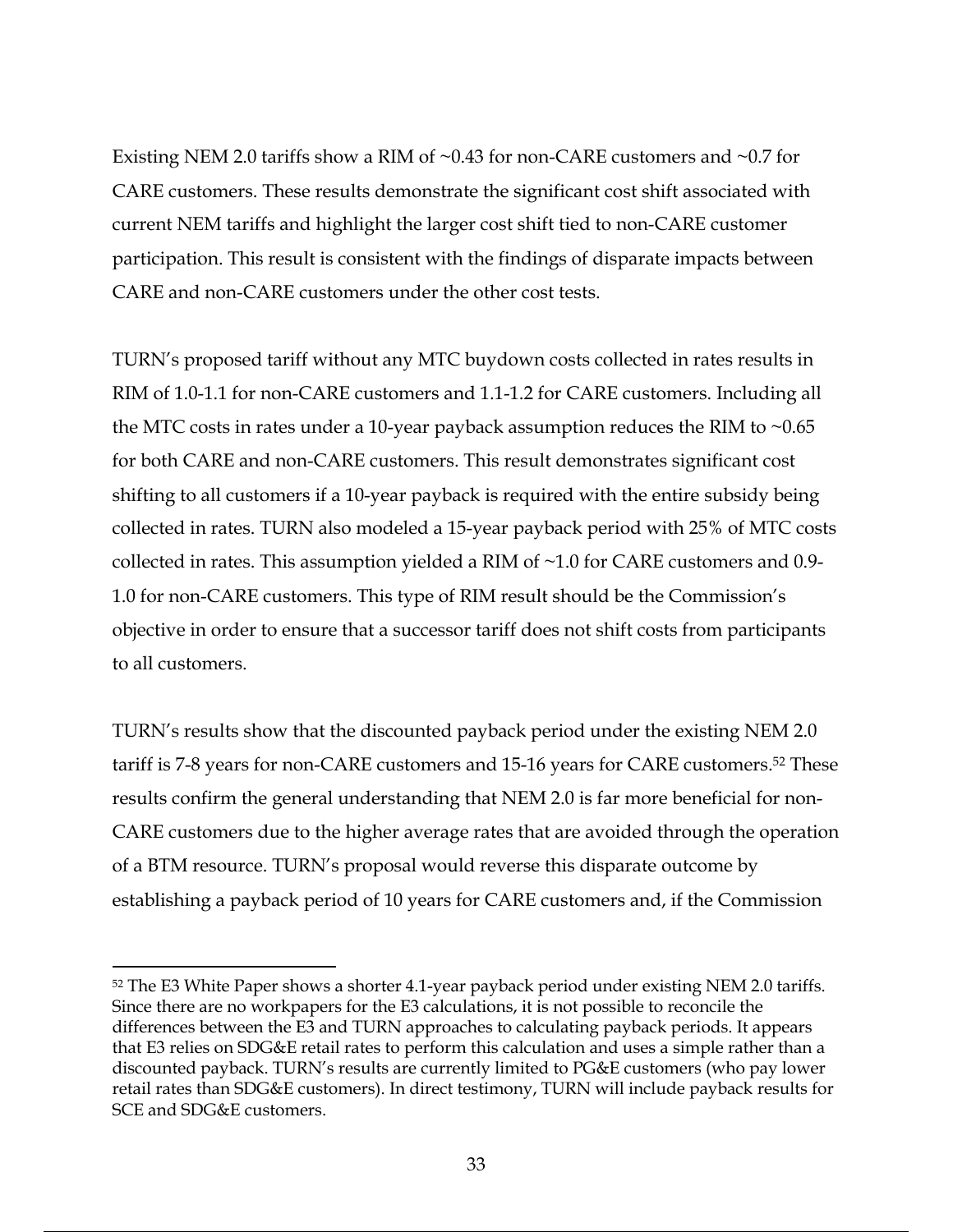wishes, setting the MTC to allow a 15-year payback for non-CARE customers. This approach prioritizes the deployment of incentives to benefit low-income customers rather than the existing policy of disproportionately subsidizing higher income customers.

## **V. CONSISTENCY WITH GUIDING PRINCIPLES AND RELEVANT STATUTORY CRITERIA**

As requested in the January 28 ALJ Ruling, this section explains the manner in which TURN's proposal addresses each of the Guiding Principles adopted in D.21-02-007 and is consistent with the statutory requirements governing the successor tariff enumerated in Public Utilities Code §2827.1.53 In addition, this section clarifies that TURN's proposal faces no identified tax concerns, is not barred pursuant to Public Utilities Code §381, and is consistent with the treatment of Net Metering permitted under the Public Utility Regulatory Policies Act (PURPA).

## **A. Consistency with the adopted Guiding Principles**

## *1. Principle #1 - A successor to the net energy metering tariff should comply with the statutory requirements of Public Utilities Code Section 2827.1*

To determine compliance with all the relevant statutory requirements, TURN reviews each in sequence and explains the element of its tariff proposal that responds to the relevant statutory direction. For each of the individual provisions of §2827.1(b), TURN offers a showing of compliance and a brief explanation without repeating the details of its tariff proposal.

*2827.1(b)(1) Ensure that the standard contract or tariff made available to eligible customer-generators ensures that customer-sited renewable distributed generation continues to grow sustainably and include specific alternatives designed for growth among residential customers in disadvantaged communities.*

 $53$  ALJ January 28 Ruling, Instructions  $#2(k)$  and  $#3$ .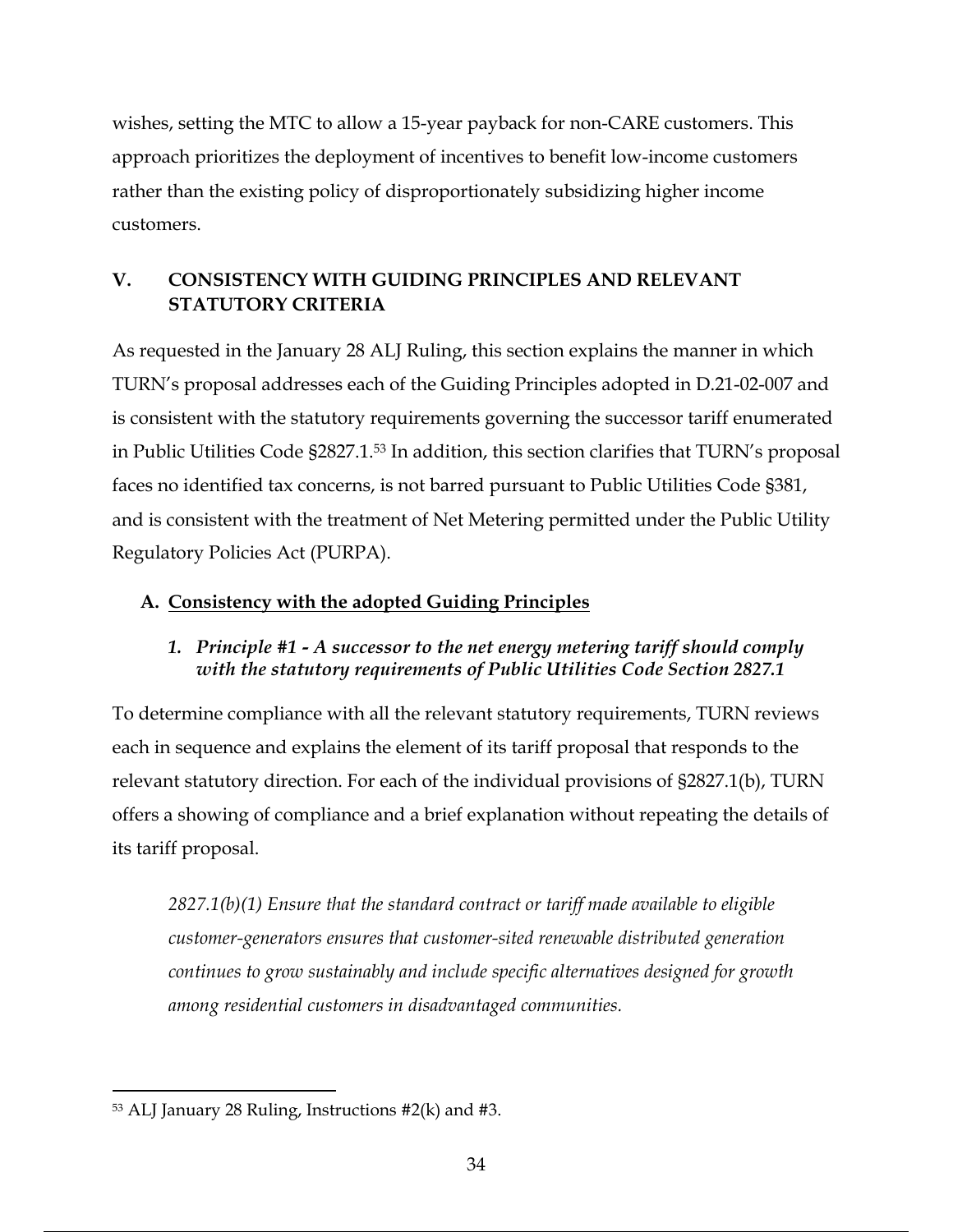TURN does not believe that Public Utilities Code §2827.1(b)(1) requires the Commission to adopt any particular quantitative methodology for determining whether a successor tariff would permit "sustainable" growth of renewable distributed generation. D.21-02- 007 declined to adopt a formal definition of "grow sustainably".54 TURN believes that this requirement is satisfied if the successor tariff is found to be cost-effective for participants over a reasonably defined timeframe. The adoption of TURN's proposed tariff would satisfy this requirement and allow continued growth in BTM solar installations. TURN's tariff proposal establishes a target payback period of 10 years for CARE customers and should allow these customers to make investments and other financial commitments to new BTM systems. If the Commission finds that a different payback period is warranted to support a finding that BTM renewable generation will "grown sustainably", or that all participating customers should be guaranteed a specific payback period, it may adapt TURN's proposal to achieve that result through a different up-front MTC.

Although TURN's proposal does not include new tariff options for residential customers located in disadvantaged communities (DACs), the Commission recently adopted several programs to increase access to solar for residents of disadvantaged communities located within PG&E's, SCE's, or SDG&E's service territory. These programs include the Solar on Multifamily Affordable Housing (SOMAH) program, the DAC-Single Family Solar Homes (DAC-SASH) program, the DAC-Green Tariff program, and the Community Solar Green Tariff program.55 The SOMAH and DAC-SASH programs include up-front incentive funding to lower the costs to participating customers.

TURN's tariff proposal would layer on top of these existing initiatives and provide an additional upfront payment through the MTC, if needed, to ensure that the system achieves a payback within 10 years. If warranted, the Commission could adapt TURN's

<sup>54</sup> D.21-02-007, page 11.

<sup>55</sup> D.17-12-022, D.18-06-027.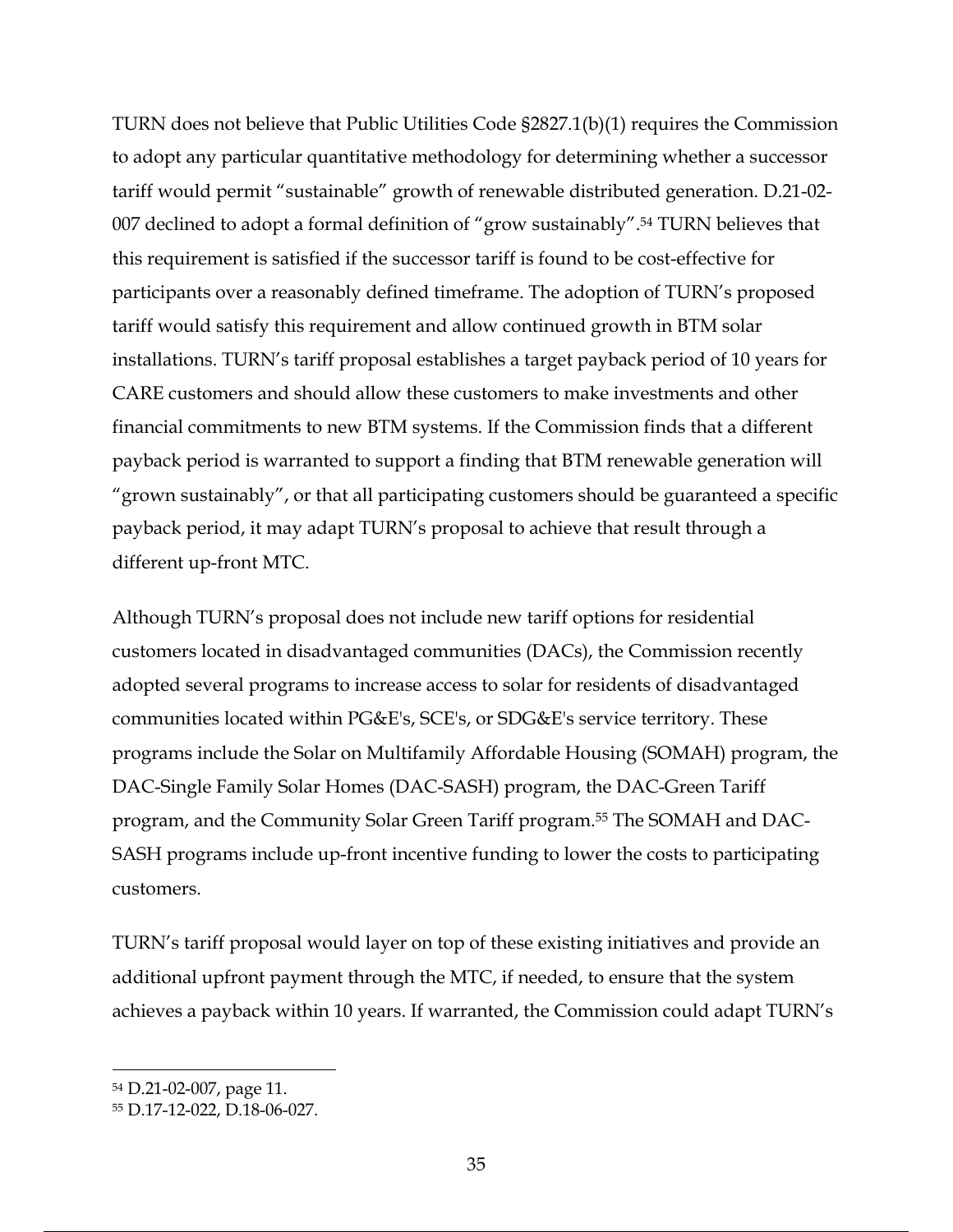up-front MTC to provide additional incentives, and a lower payback period, for eligible customers living in DACs. The availability of this tool would allow the Commission to use the existing tariff design to accomplish equity objectives and promote solar deployment in DACs. Because TURN's tariff design places the entire subsidy amount in the MTC, the Commission can easily recalibrate the MTC for specific customer subgroups to ensure that additional funding is provided to the intended beneficiaries. By contrast, proposals to increase NEM compensation for all customers would only provide a portion of the additional benefits to low-income customers living in DACs. For these reasons, TURN submits that the availability of its tariff would constitute a superior approach to satisfying the statutory directive relating to disadvantaged communities.

*2827.1(b)(2) Establish terms of service and billing rules for eligible customer-generators.*

TURN's tariff proposal would establish clear terms of service and billing rules for all NEM participants. New terms and rules are described in Section III. Existing terms and rules under the current successor tariff that do not conflict with TURN's tariff proposal would remain unchanged. TURN's proposal therefore complies with this requirement.

*2827.1(b)(3) Ensure that the standard contract or tariff made available to eligible customer-generators is based on the costs and benefits of the renewable electrical generation facility.*

As explained in Section III, TURN's proposed tariff is based explicitly on the costs and benefits of the renewable electrical generation facility. Export compensation would be based on avoided costs and credit for self-consumption would be tied to the tariffed generation rate. Both of these approaches link credits under the tariff to the relevant benefits provided by the generating facility. Similarly, the target payback periods used to set the MTC would be tied to the costs of the generating facility. Changes in facility costs over time would result in adjustments to the MTC amount. As a result, the costs of the facility are explicitly taken into account.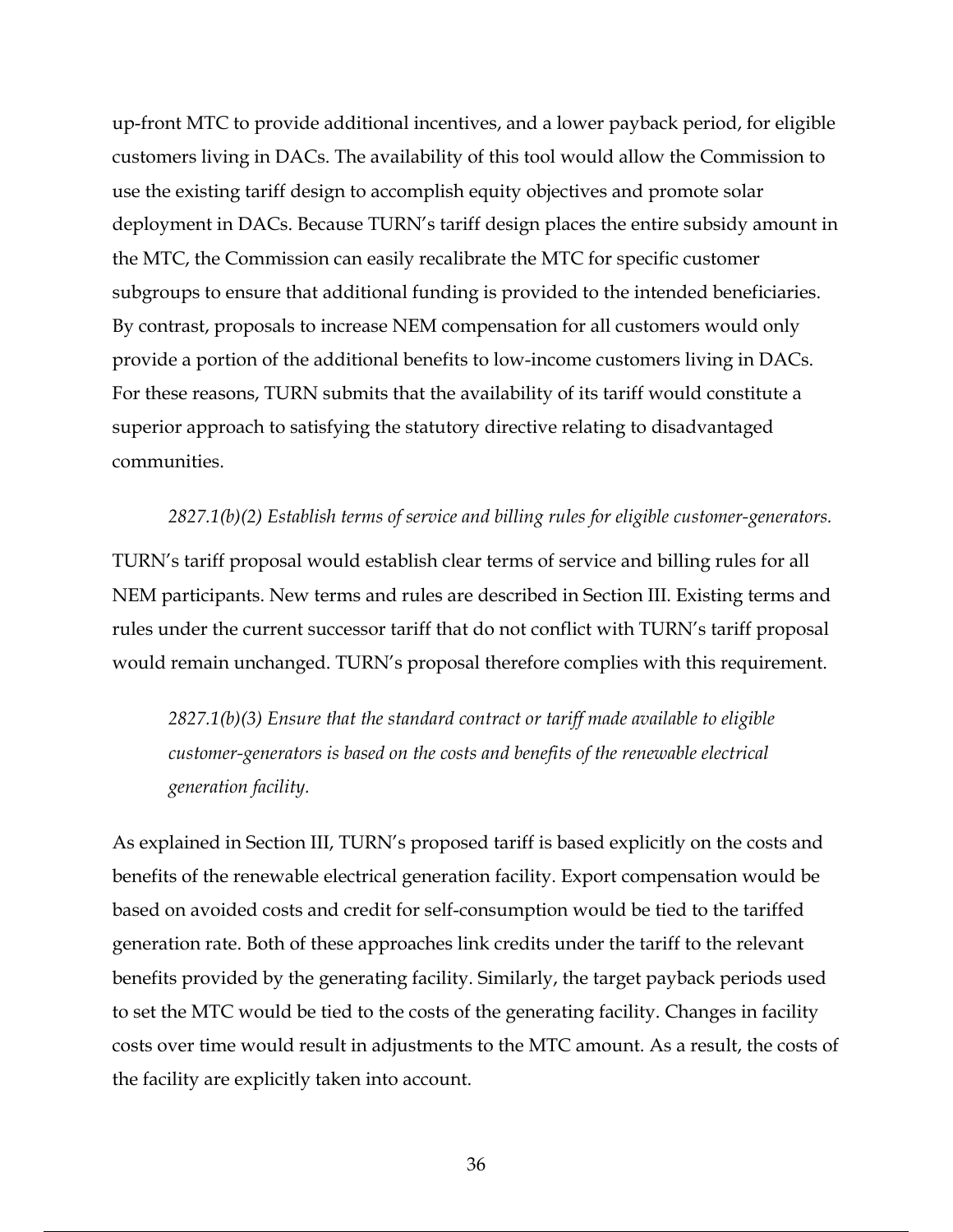While TURN's proposal conforms to this statutory requirement, the existing NEM 2.0 tariff does not. Under NEM 2.0, the tariff provides export compensation based on the total retail rate levels for the customer rather than the benefits of the generation facility. The NEM 2.0 approach unreasonably assumes that the renewable electrical generation facility provides fewer benefits if located behind the meter of a CARE customer as opposed to a non-CARE customer. There is no rational basis for assuming that the benefits of a renewable generating facility depend upon the household income of the NEM customer. Moreover, the existing NEM 2.0 tariff gives no consideration to the costs of the generating facility and makes no adjustments to any of its provisions based on changes in costs over time.

For these reasons, the Commission should therefore find that TURN's proposal represents far better alignment with this provision than the existing NEM 2.0 tariff.

*2827.1(b)(4) Ensure that the total benefits of the standard contract or tariff to all customers and the electrical system are approximately equal to the total costs.*

As explained in Section III, TURN's tariff proposal is designed to link the total costs of the tariff (payments to participating customers and lost rate revenues) to the total benefits provided to all customers and the electrical system (payments by NEM customers and avoided cost values from BTM resource production). This approach is best captured by the RIM test results which measure any imbalance between these benefits and costs.

TURN's tariff proposal would compensate NEM customers for the benefits provided to all customers and the electrical system. The only portion of the compensation not tied to identified benefits is the MTC buydown, which is provided to CARE customers in order to ensure that they achieve a reasonable payback period. To the extent that the costs of

37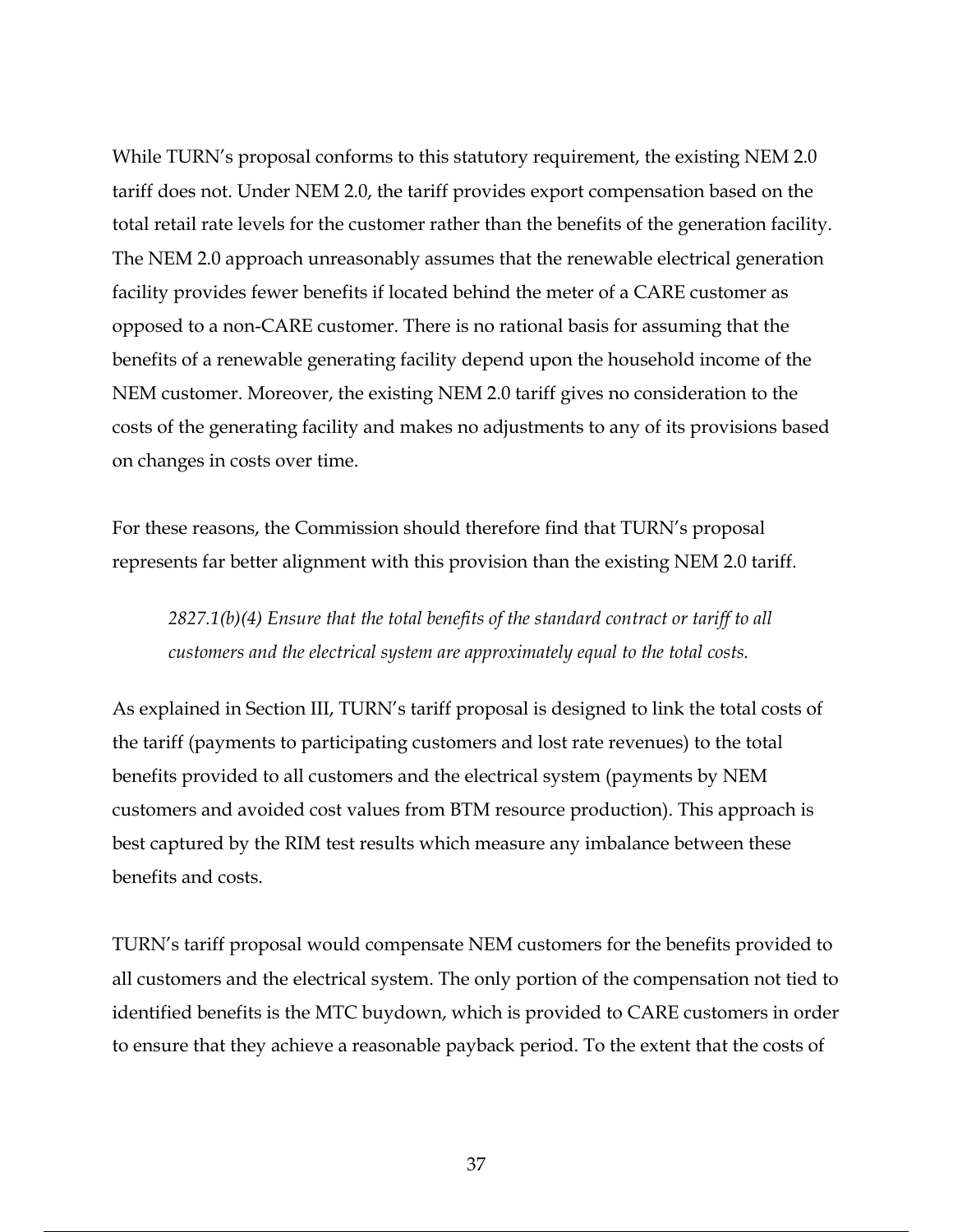the MTC are recovered from sources outside of electricity rates, the RIM test results would remain unaffected.

TURN recognizes that the Commission wishes to assess the TRC results to determine adherence to this statutory requirement in addition to the RIM, PCT and PAC outcomes. However, the TRC results do not calculate the total costs and benefits of the tariff to all customers because they ignore the impact of the tariff on participant bill savings and the resulting the rate impacts on non-participants.<sup>56</sup> As a result, the TRC values are relatively constant across a wide range of successor tariff options, making it impossible to use the TRC to assess one tariff that provides lower compensation versus another that provides higher compensation.57

It would be unreasonable for the Commission to conclude that the Legislature intended for the actual type, design and level of tariffed compensation to be irrelevant to a determination as to whether a successor tariff meets this statutory test. For this reason, TURN urges the Commission to focus on the RIM test for purposes of determining whether the costs and benefits of the tariff to all customers are equal. The RIM test compares the benefits of the tariff to all customers (excluding benefits that accrue only to NEM participants) with the costs of the tariff to all customers (including IOU incurred costs collected in rates and excluding the direct costs incurred by participants). The RIM test is therefore the only approach that accounts for the impact of NEM tariff design on all customers.

For these reasons, TURN believes that its tariff proposal directly responds to the statutory guidance and should be found to fully comply with this section.

<sup>56</sup> The relevance of the TRC is addressed in Section IV.

<sup>57</sup> The only notable impacts on TRC values occur if NEM customers are assumed to bear additional up-front system costs tied to a second meter, interconnection or paying for estimated production calculation.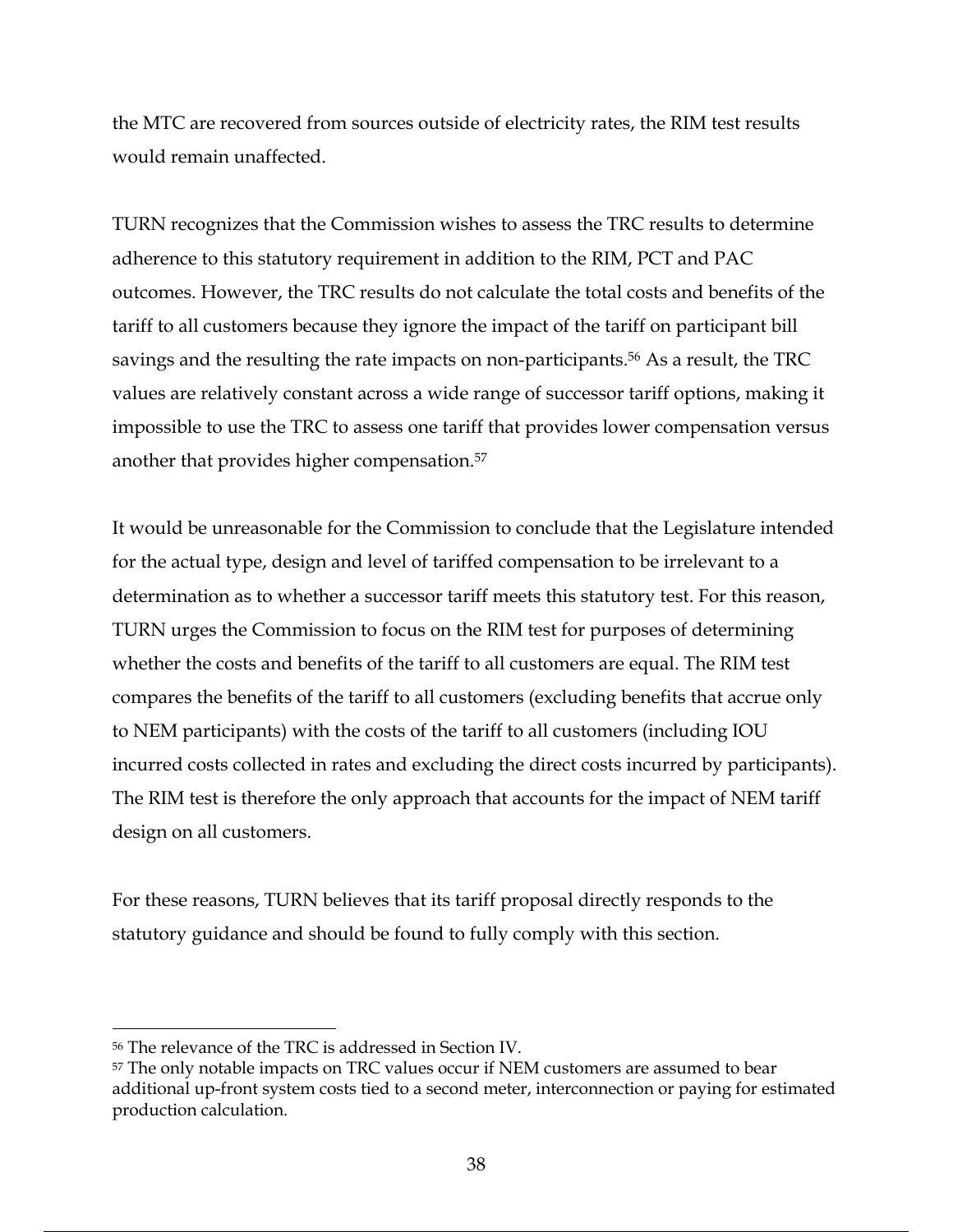*2827.1(b)(5) Allow projects greater than one megawatt that do not have significant impact on the distribution grid to be built to the size of the onsite load if the projects with a capacity of more than one megawatt are subject to reasonable interconnection charges established pursuant to the commission's Electric Rule 21 and applicable state and federal requirements.*

TURN has not proposed any differential treatment of systems larger than 1 MW under its tariff and assumes in its model that all systems are sized to provide 100% of a customer's first year load. TURN's proposal therefore satisfies this statutory requirement.

*2827.1(b)(6) Establish a transition period during which eligible customer-generators taking service under a net energy metering tariff or contract prior to July 1, 2017, or until the electrical corporation reaches its net energy metering program limit pursuant to subparagraph (B) of paragraph (4) of subdivision (c) of Section 2827, whichever is earlier, shall be eligible to continue service under the previously applicable net energy metering tariff for a length of time to be determined by the commission by March 31, 2014. Any rules adopted by the commission shall consider a reasonable expected payback period*  based on the year the customer initially took service under the tariff or contract *authorized by Section 2827.*

Consistent with the requirements of §2827.1(b)(6), the Commission adopted a 20-yerar transition period for eligible NEM 1.0 customers in D.14-03-041. TURN does not propose to require existing NEM 1.0 customers to migrate to the new successor tariff at any point prior to the end of the 20-year transition period. However, TURN is proposing that a portion of the costs of the MTC be collected from existing non-CARE NEM 1.0 and 2.0 customers through a new surcharge set at a monthly fixed amount per customer.58 The total amount of funds to be collected from legacy NEM customers

<sup>58</sup> TURN would exempt CARE customers taking service under NEM 1.0 or NEM 2.0 tariffs from paying this surcharge.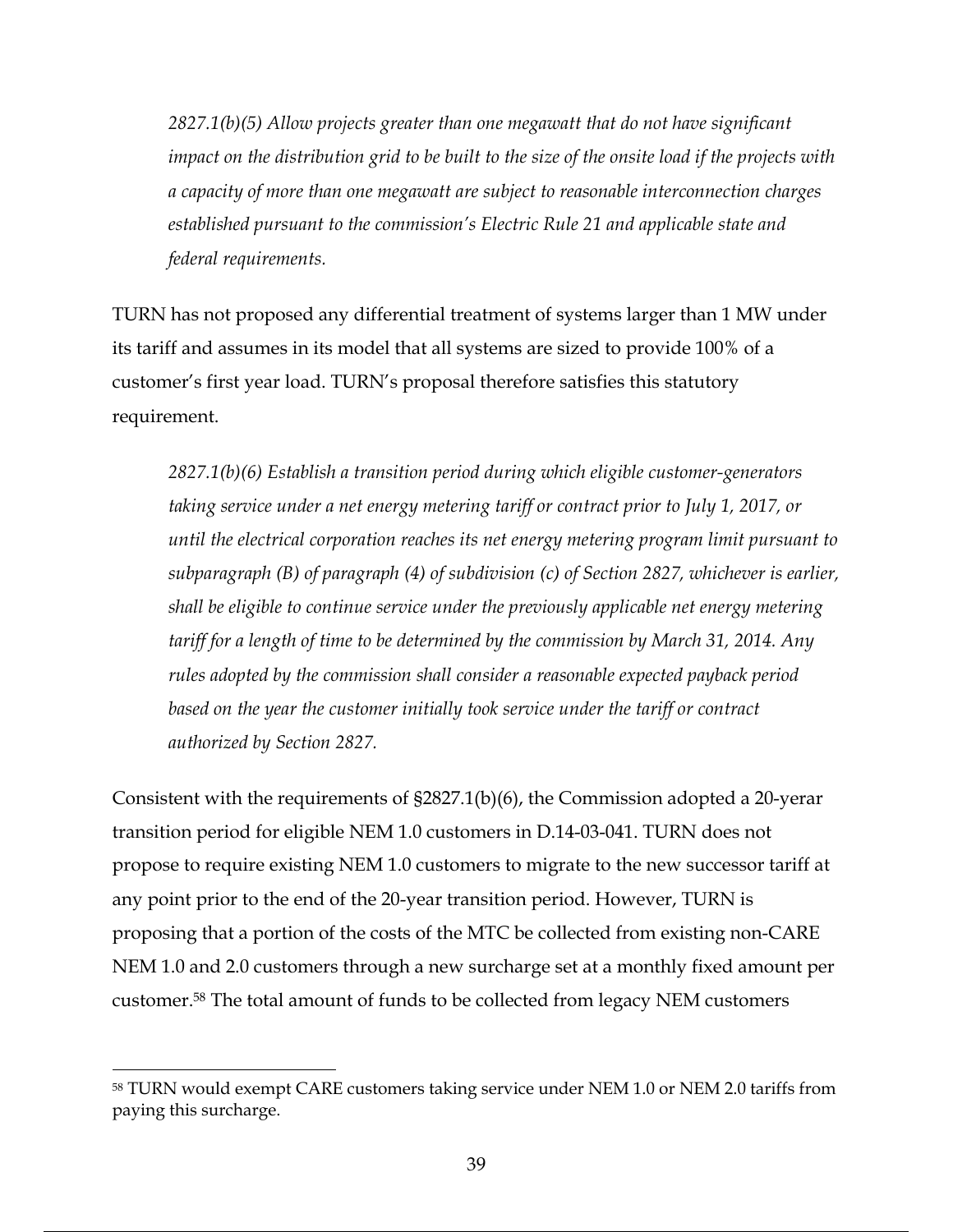would be a function of the total MTC costs and the percentage of these costs to be collected from existing NEM customers.

If the Commission concludes that such a charge would infringe upon the adopted transition period for non-CARE NEM 1.0 customers, it can modify the original decision pursuant to Public Utilities Code §1708 so long as proper notice is given and an opportunity to be heard is provided to the parties. <sup>59</sup> The Commission has previously held that it may modify a prior decision if new facts are brought to its attention, conditions have undergone a material change or the Commission proceeded on a basic misconception of law or fact.60 TURN submits that these conditions could be satisfied by the rapidly escalating cost shift resulting from NEM, the overall decline in residential retail sales tied to NEM subscriptions, and accelerating increases in utility rates due to factors that could not have been known (or predicted) at the time that D.14-03-041 was adopted.61

*2827.1(b)(7) The commission shall determine which rates and tariffs are applicable to customer generators only during a rulemaking proceeding. Any fixed charges for residential customer generators that differ from the fixed charges allowed pursuant to subdivision (f) of Section 739.9 shall be authorized only in a rulemaking proceeding involving every large electrical corporation. The commission shall ensure customer generators are provided electric service at rates that are just and reasonable.*

<sup>59</sup> Cal. Pub. Util. Code §1708 (The commission may at any time, upon notice to the parties, and with opportunity to be heard as provided in the case of complaints, rescind, alter, or amend any order or decision made by it. Any order rescinding, altering, or amending a prior order or decision shall, when served upon the parties, have the same effect as an original order or decision.)

<sup>60</sup> D.97-04-049, 1997 Cal. PUC LEXIS 427, \*17.

<sup>61</sup> To the extent that the Commission finds the 20-year transition period is no longer needed for non-CARE NEM 1.0 customers to achieve payback, and the proposed surcharge would not infringe upon the achievement of payback over that period, it would be reasonable to modify D.14-03-041 to permit the imposition of a modest surcharge to cover a portion of the costs of the MTC for new low-income NEM customers.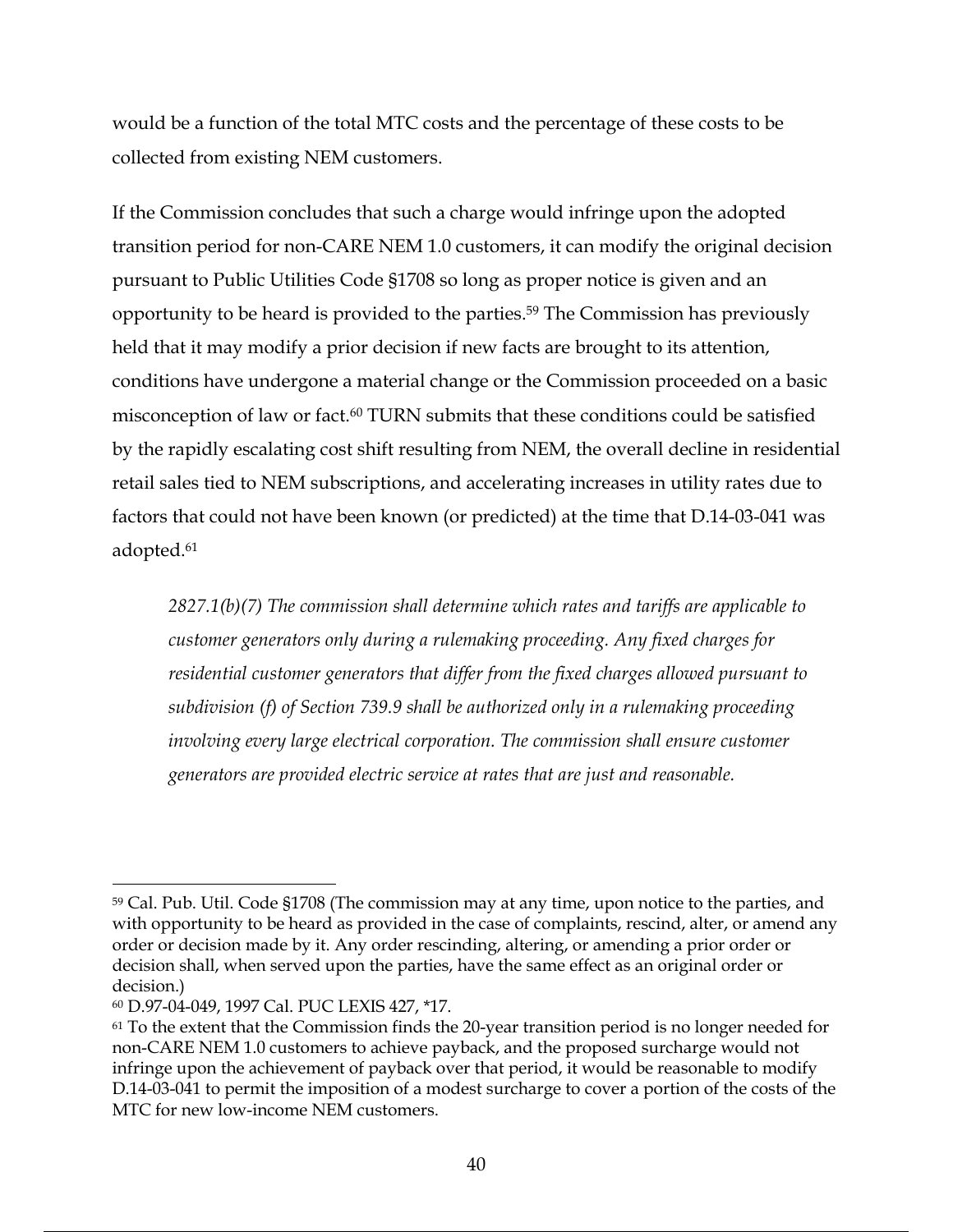The NEM successor tariff reforms are being considered as part of a rulemaking that involves all of the large electrical corporations defined by §2827(b)(5) that were required to make NEM tariffs available to their customers and implemented the successor tariff adopted in D.16-01-044. As a result, the reforms proposed by TURN and other parties may be considered in this proceeding.

## *2. Principle #2 -- A successor to the net energy metering tariff should ensure equity among customers*

TURN's tariff proposal satisfies the goal of ensuring equity among customers in several respects. In D.21-02-007, the Commission declined to adopt a definition of "equity" in the context of this principle. TURN previously argued that achieving equity among customers involves the following:62

• Ensuring equal collection of unavoidable and nonbypassable charges from participating and non-participating customers.

- Ensuring all NEM customers pay a fair share for the grid services they use.
- Ensuring equal compensation for similar generation (i.e., similarly situated generation with the same output profile).

Many of TURN's stated equity objectives are reflected in other guiding principles and the statutory direction provided in Public Utilities Code §2827.1. TURN's proposal is expressly designed to create a base tariff that ensures equity by compensating participating customers fairly for the value they provide to all other customers and ensuring that the choice to install BTM resources by one customer does not shift shared costs to non-participating customers. This outcome is achieved by linking generation

<sup>&</sup>lt;sup>62</sup> TURN opening comments on Proposed Guiding Principles for a Successor to the Net Energy Metering Tariff, R.20-08-020, December 4, 2020, page 4.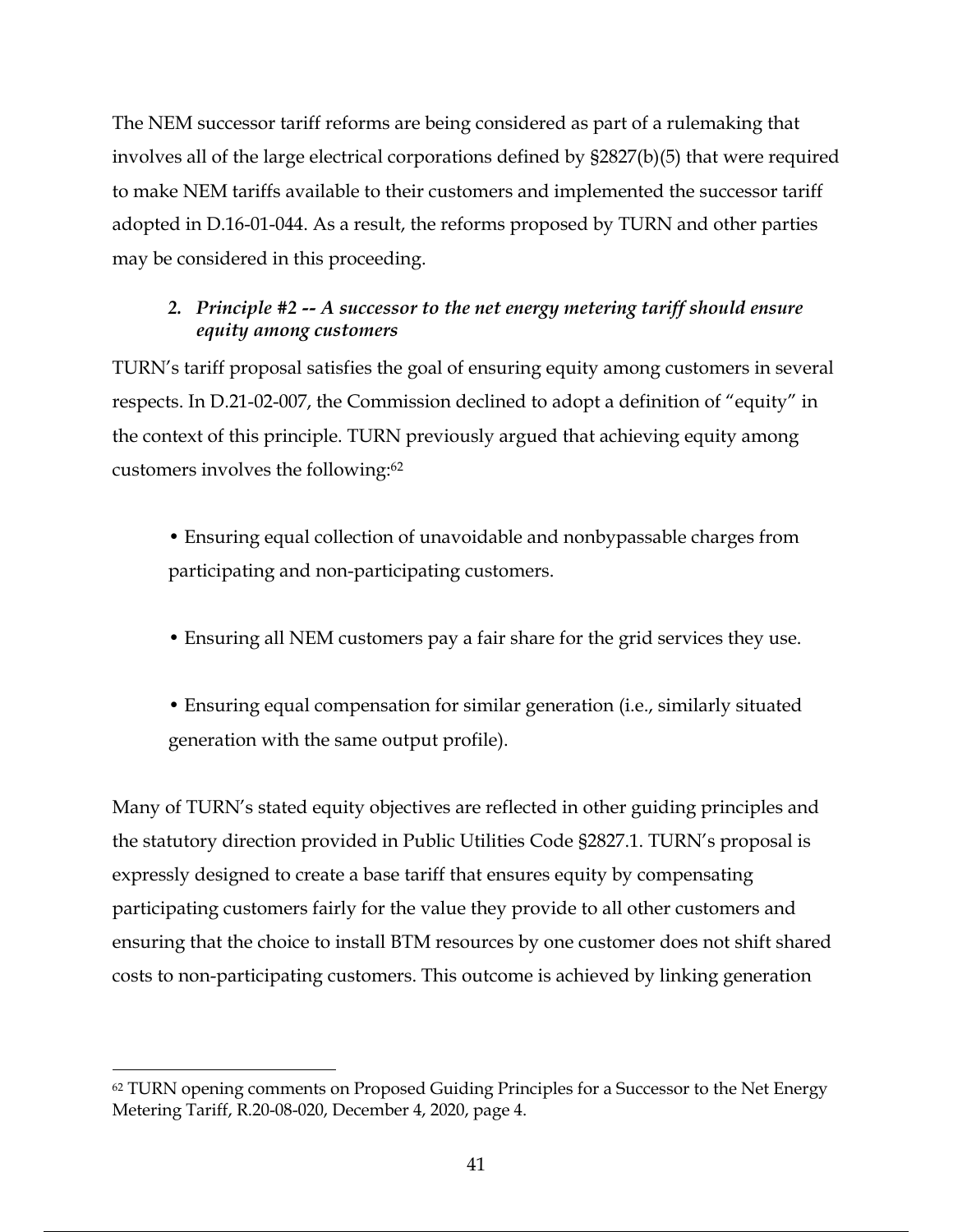output to avoided costs and charging participants for their share of cost obligations that are unaffected by the decision to install BTM resources.

Moreover, TURN's proposal would treat customers equally regardless of their household income by providing bill savings based only on the value of the output from a BTM resource. Current NEM places a higher value on the output of a BTM resource serving a non-CARE customer as compared to a CARE customer. Remedying the existing economic discrimination embedded in NEM rate design is necessary to enable the accelerated adoption of behind the meter resources by CARE eligible households.

TURN's proposal would create a tariff that fully satisfies these equity objectives and addresses barriers to adoption with an up-front MTC. Although there are few good options for funding the MTC outside of rates in the short-term, the Commission can and should work with other state agencies and the Legislature to identify other sources of funds to limit or eliminate the impact of the MTC on rates, a result that would fully satisfy the goal of equity amongst customers. To start down this path, the Commission first must adopt a tariff that isolates the subsidies embedded into current NEM policy so that alternative funding sources can be pursued over time.

## *3. Principle #3 -- A successor to the net energy metering tariff should enhance consumer protection measures for customer-generators providing net energy metering services*

Although TURN's tariff proposal does not specifically include new consumer protection elements, two key features would enhance existing measures by promoting transparency and enhancing the certainty of expected payback for new solar investments. First, TURN's tariff would allow all successor tariff subscribers to opt for a 5 or 10 year export rate locked to the most recently adopted ACC hourly values for the entire period. This option would provide certainty with respect to the compensation to be received for exports over the relevant timeframe. By contrast, NEM 2.0 customers have no reasonable method of locking in the value of export compensation over a similar timeframe. Second, TURN's proposal would provide CARE customers with an

42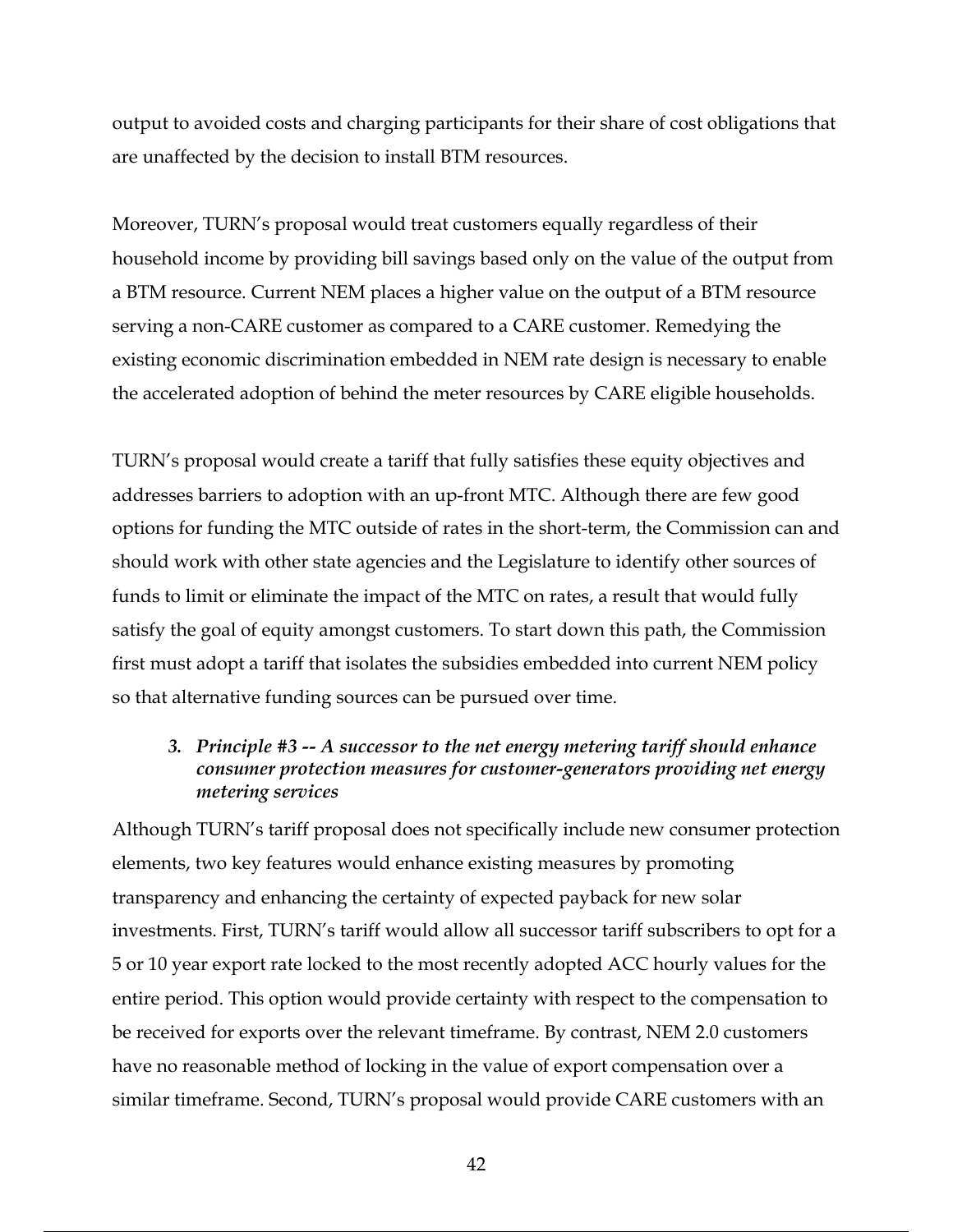MTC buydown calibrated to ensure, in combination with the tariff compensation and bill savings, that the costs of a new solar installation are recovered at the end of 10 years.

In D.20-08-001, the Commission adopted standardized inputs and assumptions for calculating electric utility bill savings from residential solar systems. These bill savings calculations rely on NEM 2.0 tariff design, assume escalation of utility rates over time and do not consider how changes to rate design, including the design of TOU periods and rate differentials across TOU periods, could affect a customer's bill savings. As a result, the standardized inputs do not produce a calculation that offers meaningful certainty to a customer participating in NEM 2.0. TURN's tariff would materially improve the certainty of the bill savings assumptions and assist customers with making informed choices when considering offers from vendors and installers. This outcome promotes consumer protection by allowing customers to more transparently compare options with greater certainty that bill savings benefits promised by vendors will actually be realized.

## *4. Principle #4 -- A successor to the net energy metering tariff should fairly consider all technologies that meet the definition of renewable electrical generation facility in Public Utilities Code Section 2827.1*

TURN's tariff proposal would treat all eligible technologies fairly. Although TURN's model only considers solar and storage resources, the tariff design is suitable for all eligible renewable generating technologies. Since export compensation would be based on the ACC and actual recorded market prices, any eligible resource would be treated identically with respect to the value of exported energy in a given hour. Similarly, any energy used to serve onsite loads would result in equivalent bill savings regardless of the type of eligible generating unit.

With respect to the MTC, the Commission should adapt TURN's modeling approach to incorporate assumptions regarding the ownership and operating costs of non-solar renewable generating resources. These assumptions would be critical to determining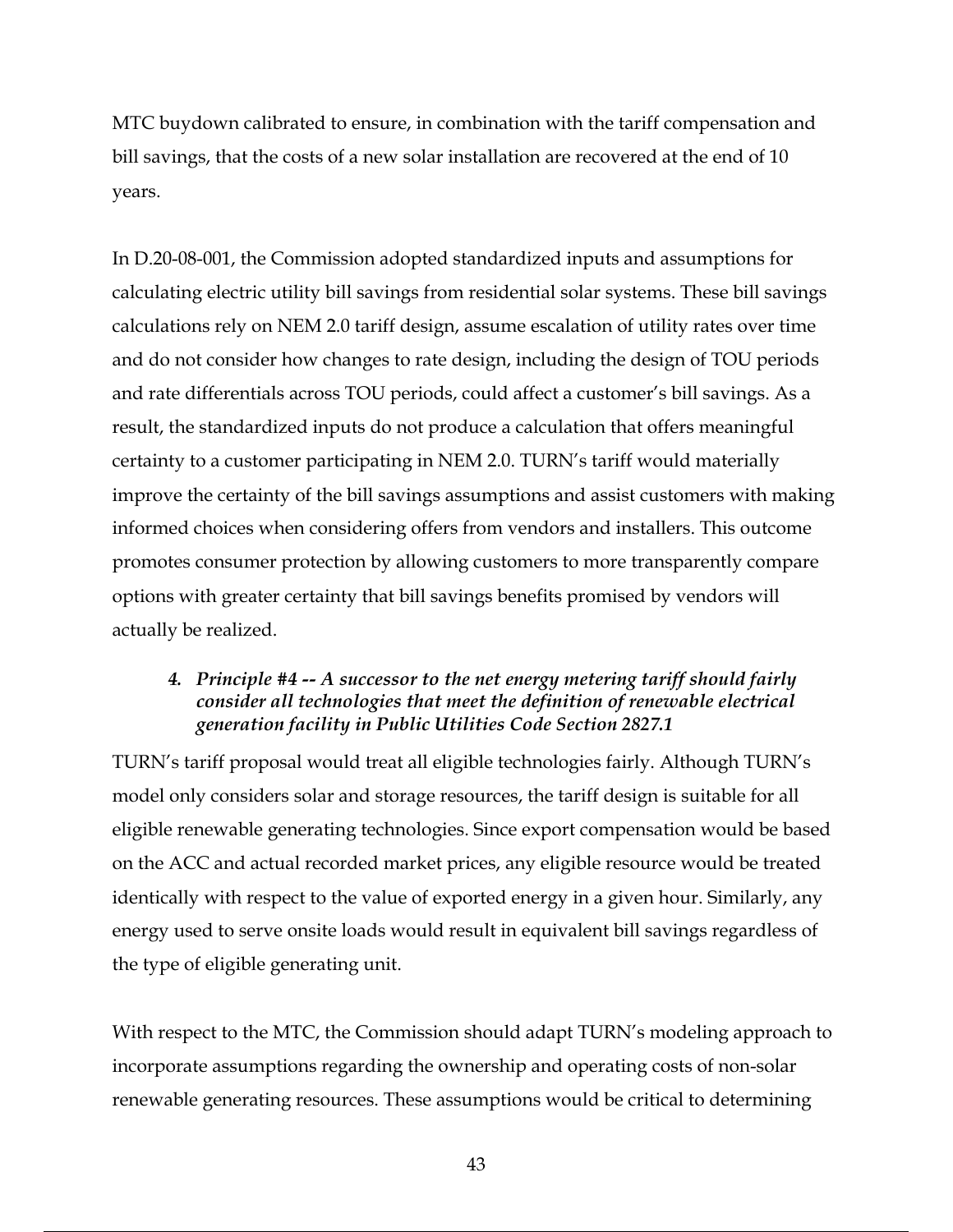the appropriate level of an MTC needed to achieve a target payback period. TURN recommends using the same payback periods for all eligible technologies and would only vary the duration based on the type of customer (CARE vs. Non-CARE).

*5. Principle #5 -- A successor to the net energy metering tariff should be coordinated with the Commission and California's energy policies, including but not limited to, Senate Bill 100 (2018, DeLeón), the Integrated Resource Planning process, Title 24 Building Energy Efficiency Standards, and California Executive Order B-55-18*

TURN's tariff would ensure that NEM policy is properly coordinated with state energy policies implemented by the CPUC and other agencies as described in the following paragraphs.

## Senate Bill 100 (DeLeón)

Pursuant to SB100, it is the policy of the state that eligible renewable energy resources and zero-carbon resources supply 100% of retail sales of electricity to California end-use customers and state agencies by December 31, 2045. SB 100 does not assign priority to any particular technology or to resources located behind a customer's meter. The controlling statutory provisions also direct the Commission to "ensure that actions taken in furtherance of" the 100 percent objective "prevent unreasonable impacts to electricity, gas, and water customer rates and bills resulting from implementation of this section, taking into full consideration the economic and environmental costs and benefits of renewable energy and zero-carbon resources."<sup>63</sup> This provision should be understood to prioritize least-cost carbon reduction strategies that produce highest environmental value.

There is no evidence to support the notion that the existing NEM tariff satisfies this principle. Absent major reforms, the increasing cost shifting associated with the deployment of substantial additional BTM resources will lead to

<sup>63</sup> Cal. Pub. Util. Code §454.53(b)(2).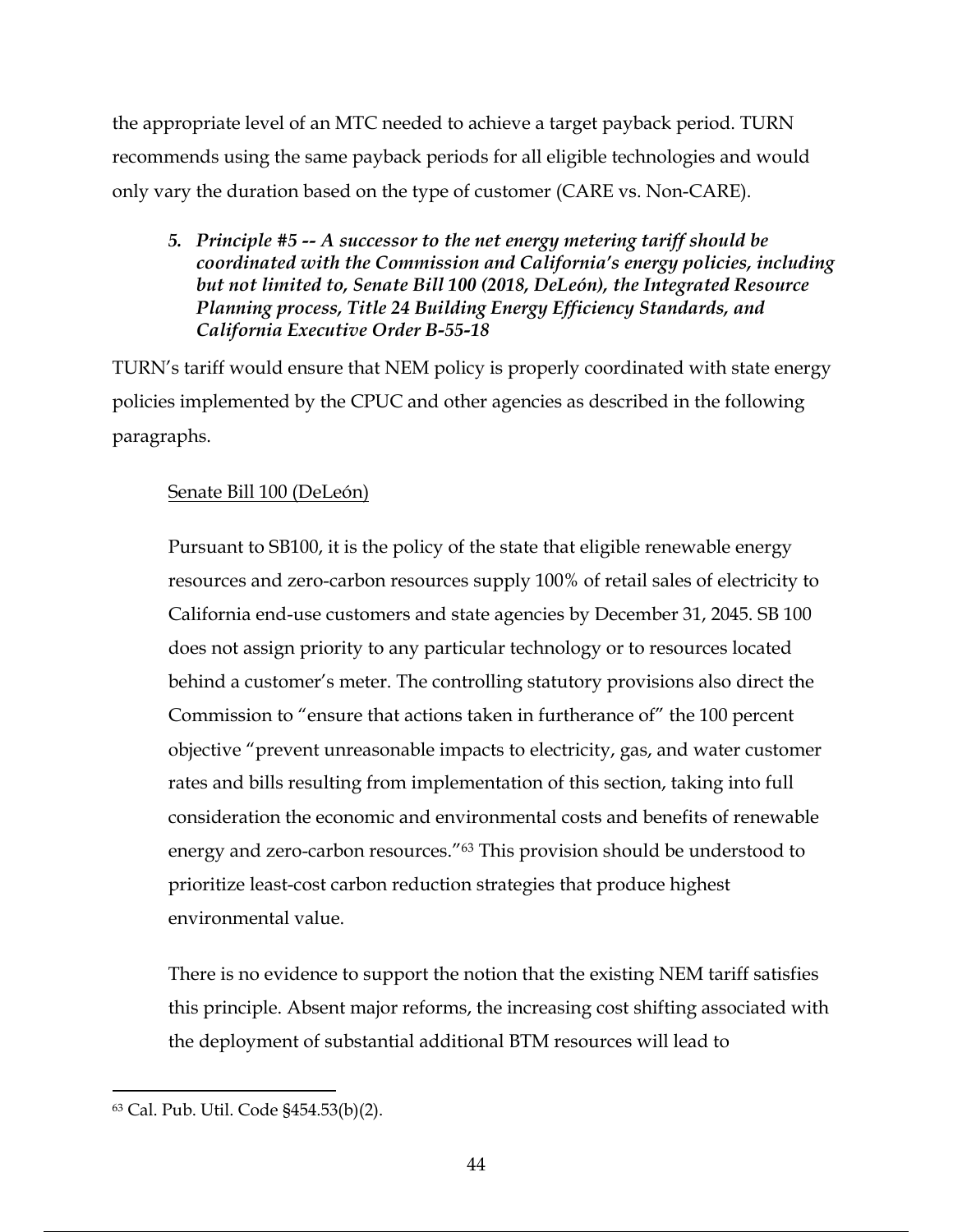unreasonable impacts to electricity rates that could be avoided without compromising progress to a carbon-free grid. These impacts would hamper the state's ability to deploy (and fairly recover) investments needed to achieve the 100% target. TURN's tariff would promote cost-effective expenditures on new zero carbon electric generation and limit subsidies to those needed to achieve specifically defined equity goals. Moreover, TURN's proposal would ensure that all customers are responsible for sharing the cost of major investments in the electrical grid to meet these ambitious decarbonization objectives.

#### Integrated Resource Planning Process

The Integrated Resource Planning Process does not currently consider or quantify the costs of BTM resources in its planning assumptions. Since future BTM deployment projections represent a hard-wired input into the Reference System Plan, the IRP modeling does not consider BTM solar as a candidate resource subject to any type of cost-effectiveness analysis. TURN's tariff proposal would address this omission by explicitly identifying the up-front incentives needed to achieve specific payback periods for BTM resources.

If TURN's approach is approved, the Commission could assess the incremental costs needed to deploy NEM resources in IRP modeling with results used to inform the development of an optimal and least-cost resource portfolio. To the extent that the IRP modeling finds benefits from shorter BTM resource payback periods, this information could be used to support changes to the MTC structure. Absent this type of NEM reform, there is no clear way to identify BTM resource subsidies and compare them to alternative IRP-driven investments.

#### Title 24 Building Energy Efficiency Standards

The Title 24 standards require new residential buildings to include a solar PV system capable of serving a portion the building's load unless the home has shading or the builders opt for additional energy efficiency, storage or other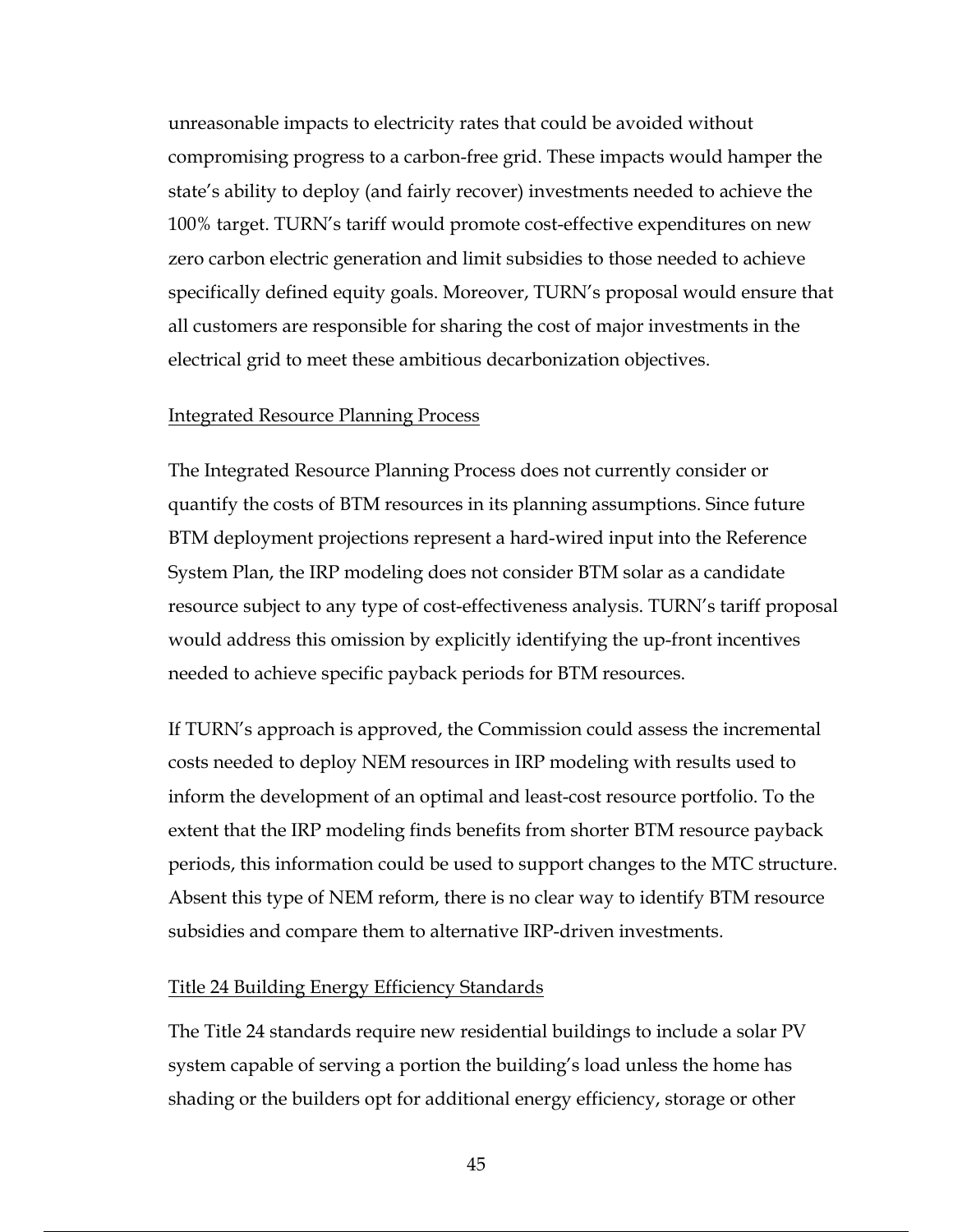options to reduce solar panel requirements. Given the fact that these standards require compliance by the builder, TURN would not provide an MTC for Title 24 new buildings. If an MTC is authorized for these buildings, the Commission should consider relying on different payback assumptions including a lower installation cost due to the efficiency of incorporating BTM resources into new construction.

There is no reason to conclude that changes in NEM tariffs are adverse to the Title 24 requirements. In the process of considering the new rules, the California Energy Commission (CEC) found that the Title 24 solar mandate would remain cost effective under a range of future NEM tariff reform scenarios.<sup>64</sup> By making any subsidies transparent, TURN's proposal would enable the CEC to evaluate the cost-effectiveness of Title 24 rules over time and determine whether additional refinements to the policy are appropriate in light of the costs and benefits to new homeowners and the entire electrical system.

#### California Executive Order B-55-18

In signing Executive Order B-55-18, Governor Jerry Brown committed the state to achieve carbon neutrality no later than 2045. Although the CPUC is not expressly referenced, the Executive Order does call for all programs carried out to achieve carbon neutrality to "seek to improve air quality and support the health and economic resiliency of urban and rural communities, particularly low-income and disadvantaged communities."65 TURN's tariff proposal places primary focus on the deployment of BTM resources by CARE customers and offers an approach to prioritizing deployment in Disadvantaged Communities by calibrating the MTC incentive to achieve a reasonable payback period for specific customer

64

https://ww2.energy.ca.gov/title24/2019standards/documents/Title24\_2019\_Standards\_detail ed\_faq.pdf

<sup>65</sup> Executive Order B-55-18, Ordering Paragraph 5.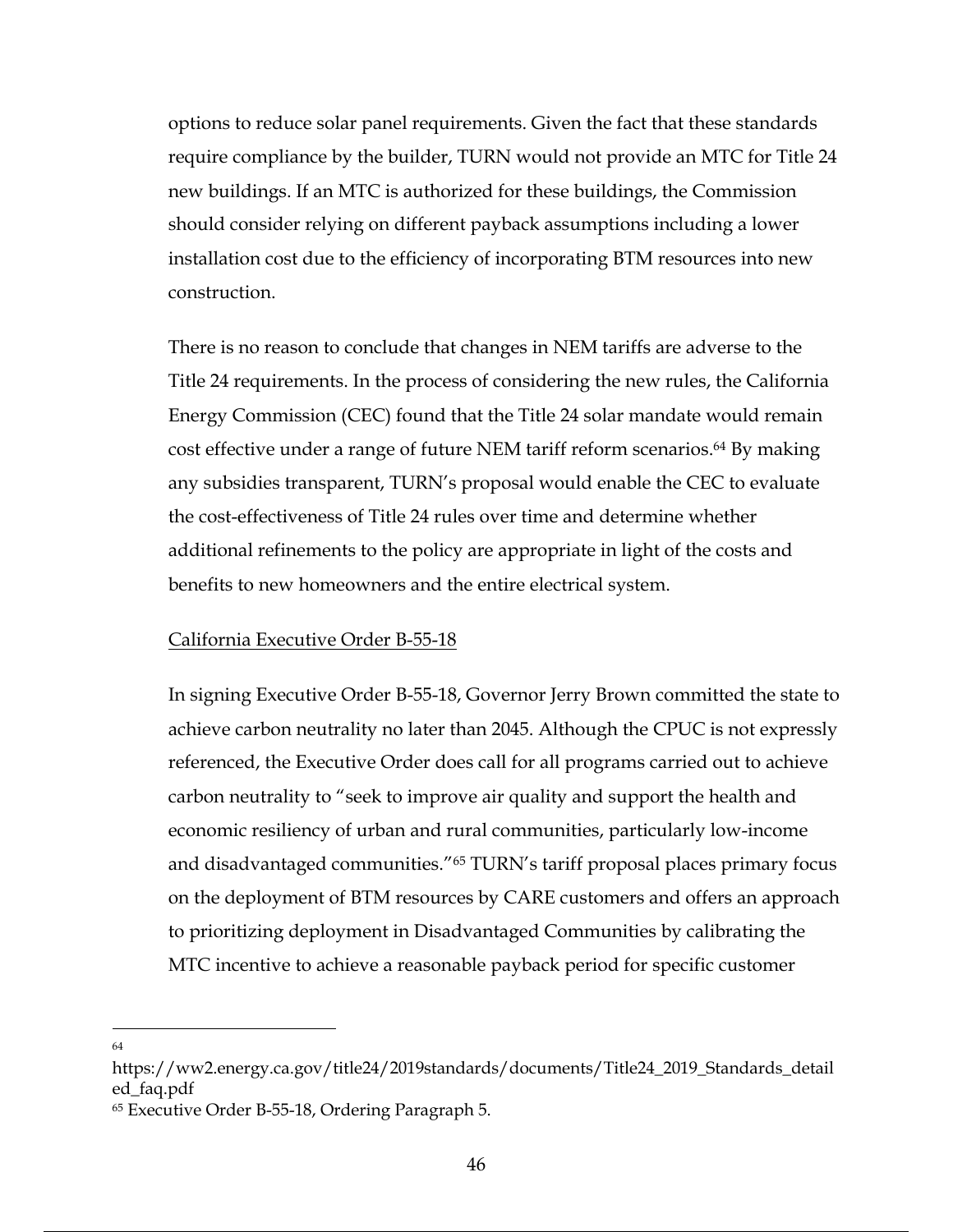subgroups. Moreover, TURN's proposal would slow the pace of future electricity rate hikes that are paid by nonparticipating low-income customers and lead to more affordable bills. Unlike current NEM policy, which provides the largest incentives to wealthier customers, TURN's approach is directly responsive to the goal of promoting economic resiliency and improved air quality in low-income communities.

## *6. Principle #6 -- A successor to the net energy metering tariff should be transparent and understandable to all customers and should be uniform, to the extent possible, across all utilities*

TURN's proposal would be transparent in several key respects. First, the level of any MTC incentives would be known prior to the customer making a decision to invest in a new BTM system. By contrast, the level of compensation to be realized under current NEM is difficult, if not impossible, for prospective NEM customers to accurately assess or take into account when considering a new investment or contractual commitment. Second, the method of calculating responsibility for NUS costs would be tied to actual consumption by the individual customer and shown clearly on each bill. Third, the value of exports would be based on the ACC values for non-energy supply and on actual market prices for the energy supply components. As a result, there should be little mystery as to how bills are calculated and the basis for the exact value provided to a participating customer for the operation of their generating resource.

The uniformity of TURN's proposal across utilities is based on the use of a single approach to calculating avoided costs (ACC and CAISO prices) that takes into account geography and market conditions but does not vary unreasonably by utility. By contrast, existing NEM tariffs provide far greater compensation to customers of SDG&E than SCE simply by virtue of SDG&E's higher average retail rates. The current approach is not uniform and results in unequal value provided to customers based solely on the average retail rates in their region.

47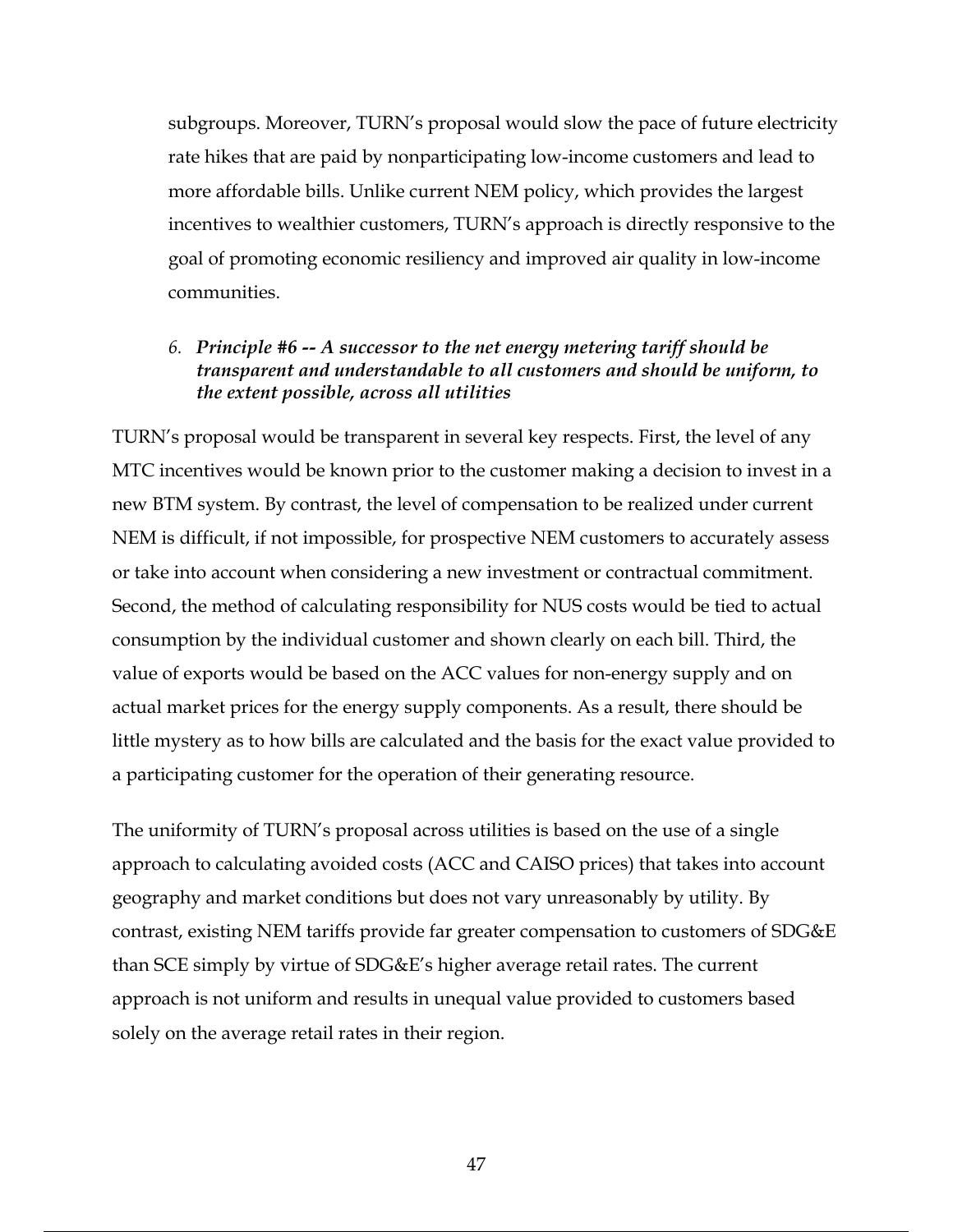#### *7. Principle #7 -- A successor to the net energy metering tariff should maximize the value of customer-sited renewable generation to all customers and to the electrical system*

TURN's proposal is designed to establish transparent incentives for customers to maximize the value of their BTM resources in a manner that also benefits all customers. TURN would set export compensation at the ACC values for components other than energy supply and use actual hourly CAISO market prices for energy supply components. Both the ACC values and CAISO market prices are time-differentiated. As a result, TURN's tariff would motivate customers to maximize the economic value of their BTM resource production by aligning output, to the maximum extent possible, with periods of higher hourly ACC and CAISO prices.

For example, customers would be motivated to undertake demand response, load shifting and conservation during peak hourly price periods to maximize the amount of production that can be exported and receive premium value. This behavior would benefit all customers by incentivizing incremental supply during periods of scarcity and peak pricing. Similarly, providing a generation rate credit for production serving onsite load would motivate NEM customers to self-supply during periods when the TOU generation rate component is at its highest level, thereby realizing the greatest benefits to themselves and the system.

#### *8. Principle #8 -- A successor to the net energy metering tariff should consider competitive neutrality amongst Load Serving Entities.*

TURN's tariff proposal would be neutral amongst retail providers of electricity service, preclude cross-subsidization, and avoid any embedded incentives that motivate a participating customer to either remain with the incumbent utility or switch to alternative Load Serving Entities (LSEs). Because export credits would include both energy supply and non-energy supply components, participating customers taking service from non-IOU LSEs would receive export credits from two sources. For the ACC values not related to energy supply, the export credit would be provided by the IOU (since these values relate to elements of distribution service paid by both bundled and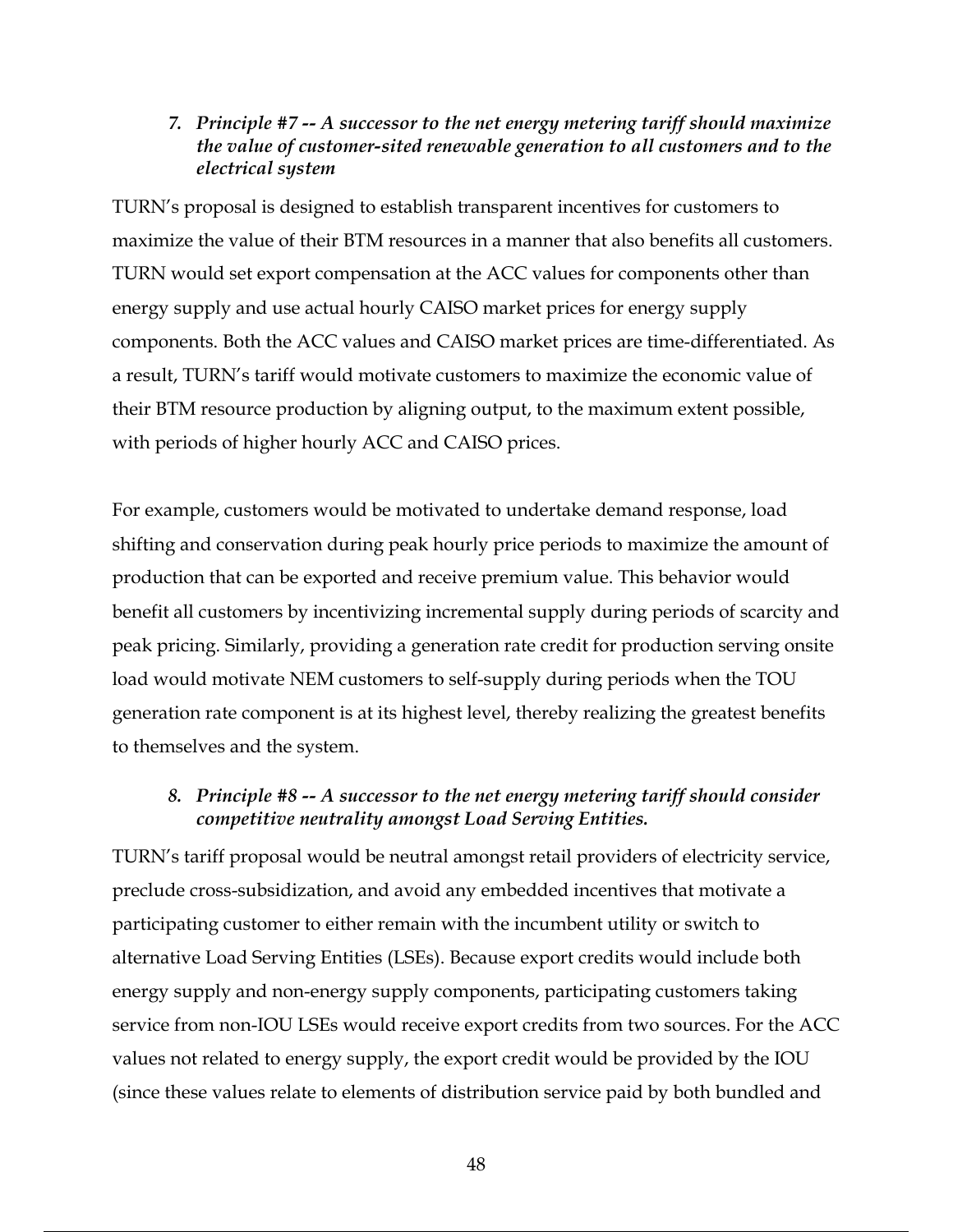departing load customers). For ACC values relating to energy supply, the export credit would be paid by the IOU only to its bundled customers. NEM customers served by non-IOU LSEs would receive energy supply export credits from their retail provider. This treatment preserves the obligation of each LSE to provide energy supply and generation services to their customers.

Because participating customers on bundled utility service would receive a generation rate credit for BTM production used for self-consumption, there would be no crosssubsidization from other rate components. Participating customers served by non-IOU LSEs are not charged an IOU generation rate and would therefore receive these credits from their retail provider. This approach would permit CCAs and Direct Access providers to provide the same, or different, generation credit levels than the IOUs. The choice to provide different generation-related compensation would be made entirely by the CCA or DA provider with any associated costs being born entirely be their customers.

Up-front MTC incentives would be available to all eligible customers regardless of whether they take bundled service or are served by a CCA or DA provider. To the extent that MTC costs are collected from non-rate sources, there would be no impact on customers of any LSE. The collection of any MTC costs in rates would occur through the nonbypassable PPP charge applicable to both bundled and departing load customers, thereby ensuring that these costs are recovered in a competitively neutral manner.

#### **B. TURN's proposal would not have any tax implications for customers**

There are no tax implications for customers under TURN's proposal to change the export credit from a modified retail rate (under NEM 2.0) to an avoided cost rate. Providing a bill credit based on export compensation that differs from the retail rate does not materially change the structure of the tariff in a manner that triggers adverse tax consequences. Current state law permits customers with certain onsite renewable generation to receive a generation rate credit for "co-energy metering" and authorizes

49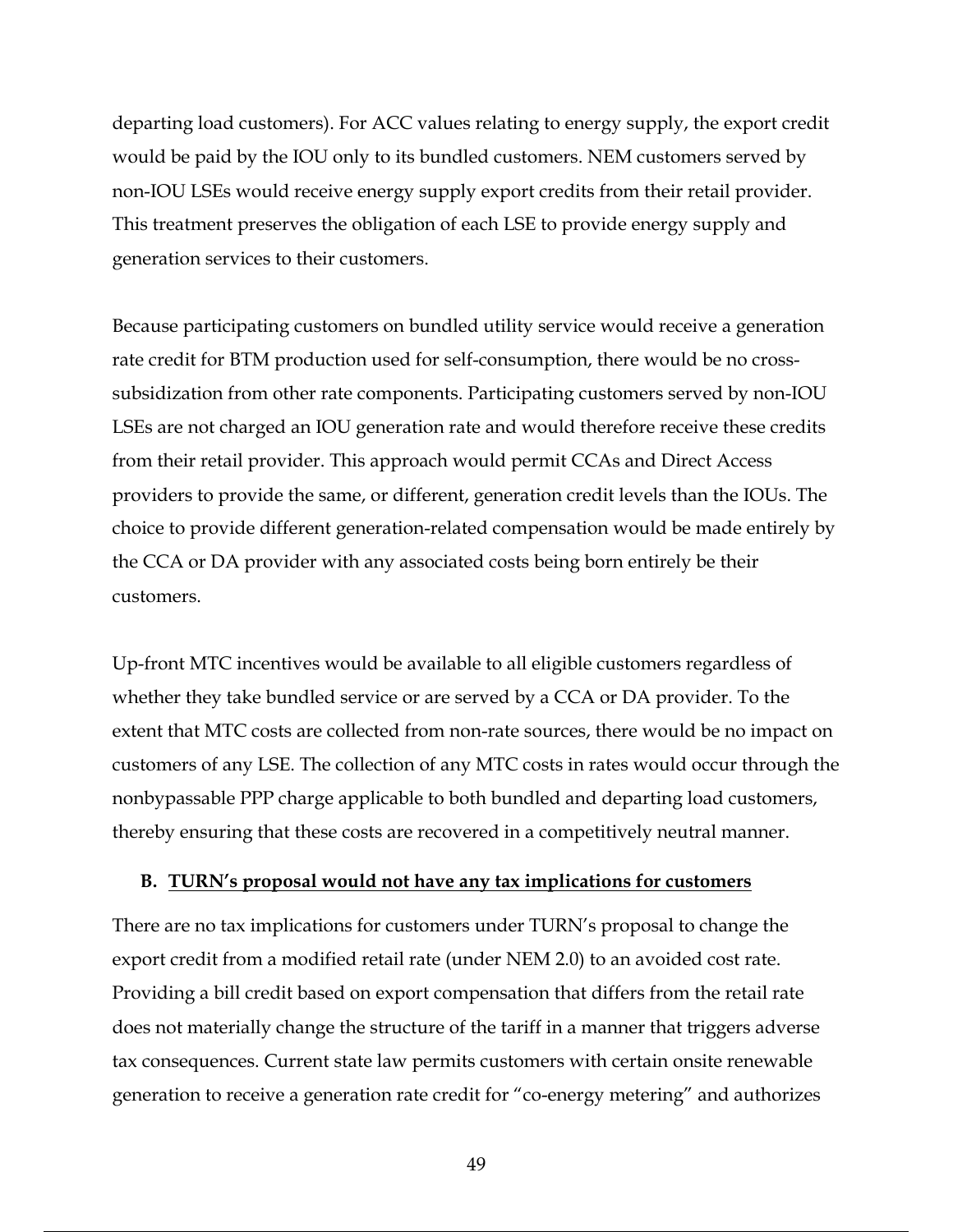customers with onsite solar to receive an avoided cost rate for net surplus electricity generation.66 So long the net metering credit will generally not offset more than the amounts a customer owes the utility for electricity service, the IRS has found that the arrangement does not constitute a sale of electricity.<sup>67</sup> The value of the export credit is not a dispositive or even informative attribute when determining whether the tariff constitutes a valid netting arrangement under IRS rules.

TURN's proposal would allow a NEM customer to receive cash out monetary compensation only in the event of excess generation over the course of a 12-month period in a manner consistent with the Net Surplus Compensation treatment pursuant to Public Utilities Code §2827(h)(5). There has been no finding to date that any of these existing arrangements jeopardize the customer's ability to take advantage of the investment tax credit or create other adverse tax consequences.

#### **C. TURN's proposal for collecting Public Purpose Costs does not violate §381**

Pursuant to §381 of the Public Utilities Code, the Commission is required to approve the collection of Public Purpose Program (PPP) costs as "a nonbypassable element of the local distribution service and collected on the basis of usage."<sup>68</sup> The costs subject to this requirement include energy efficiency, the CARE program, and research and development (including the EPIC program).<sup>69</sup> TURN's proposal is consistent with this requirement because all nonbypassable charges, including the cost categories referenced in §381, would be collected on the basis of a customer's entire usage including self-consumption.

TURN's proposal would collect PPP costs associated with participating customer imports using existing consumption rates applied to all customers on the same tariff

<sup>66</sup> Cal. Pub. Util. Code §2827(h)(5), §2827.10

<sup>67</sup> For example, see IRS Private Letter Ruling 201536017, Release Date: 9/4/2015.

<sup>68</sup> Cal. Pub. Util. Code §381(a)

<sup>69</sup> D.11-12-035, page 32 (The Commission directed EPIC costs to be recovered as part of the PPP rate component).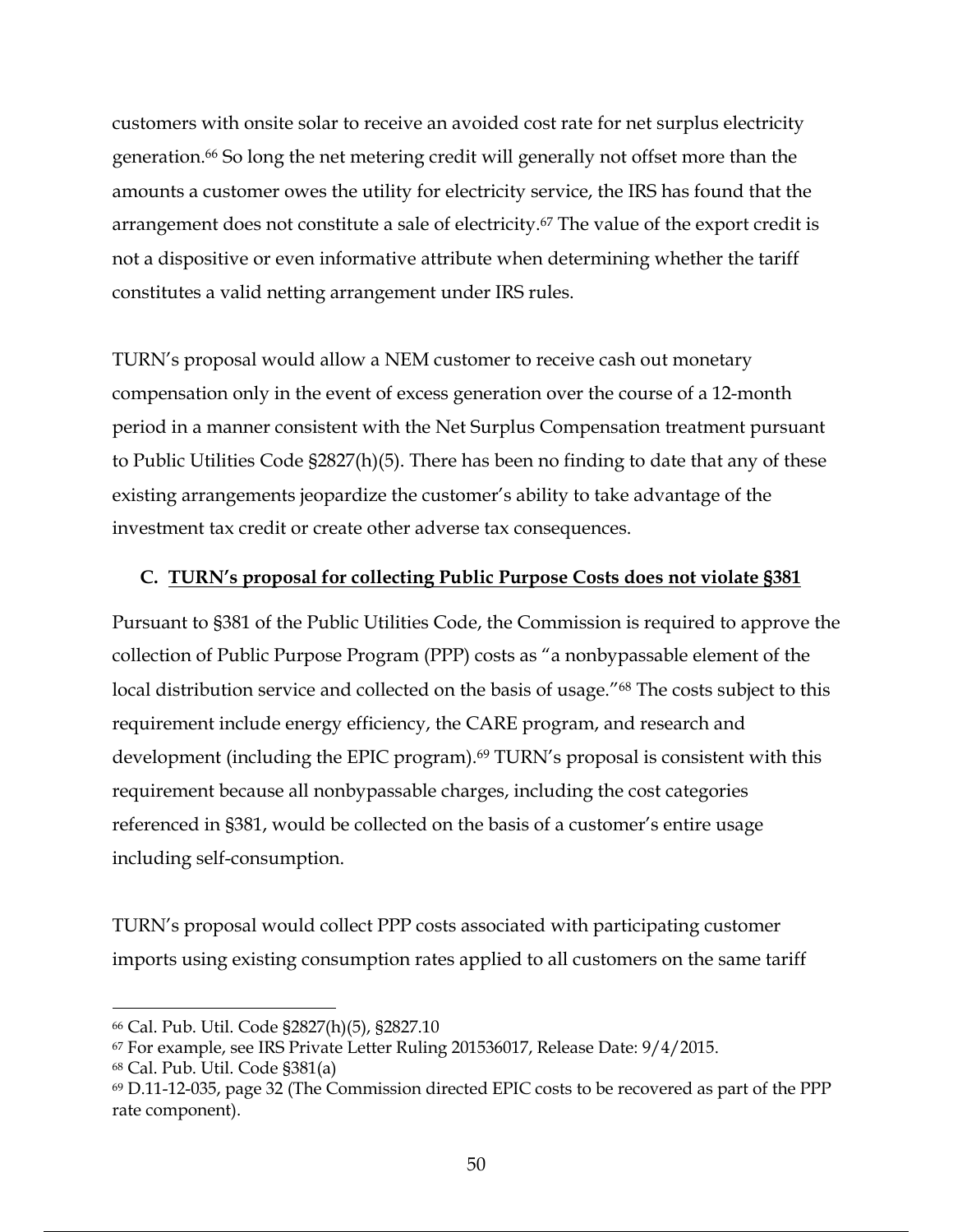without BTM resources. The NUS charge would collect additional PPP costs associated with self-consumption by calculating the portion of a customer's actual monthly consumption supplied by BTM resources. Because the amount of costs collected from each customer via the NUS charge would vary based on actual (or estimated) selfconsumption in each month, they would not be fixed for any NEM customer. The resulting charge is based entirely on customer usage.

Moreover, §2827.1(b) directs the Commission to develop a successor tariff "notwithstanding any other law". This phrasing suggests that the requirements of §381 are not be applicable for purposes of designing a successor tariff that satisfies the other requirements of §2827.1. The Commission may conclude that the §381 limitation is not binding only for purposes of the NEM successor tariff.

#### **D. Compliance with the Public Utility Regulatory Policies Act**

TURN's tariff proposal retains the structure and approach that is the basis for net metering's exemption from federal regulation under the Public Utility Regulatory Policies Act (PURPA). Changing the compensation rate to an avoided cost export credit does not change the net billing arrangement that exists under the current net metering model and therefore does not create a "sale" that would be treated by the Federal Energy Regulatory Commission (FERC) as a wholesale transaction.

In rejecting a challenge to net metering by MidAmerican Energy, FERC concluded "no sale occurs when an individual homeowner or farmer (or similar entity such as a business) installs generation and accounts for its dealings with the utility through the practice of netting."70 FERC has reaffirmed this holding in subsequent decisions and state commissions have relied upon these precedents to design net metering tariffs that provide retail rate credits for production during a billing period.71 The Commission

<sup>70</sup> Midwestern Energy Co., 94 FERC ¶61, 340 (2001)

<sup>71</sup> Sun Edison LLC, 129 FERC ¶61, 146 (2009).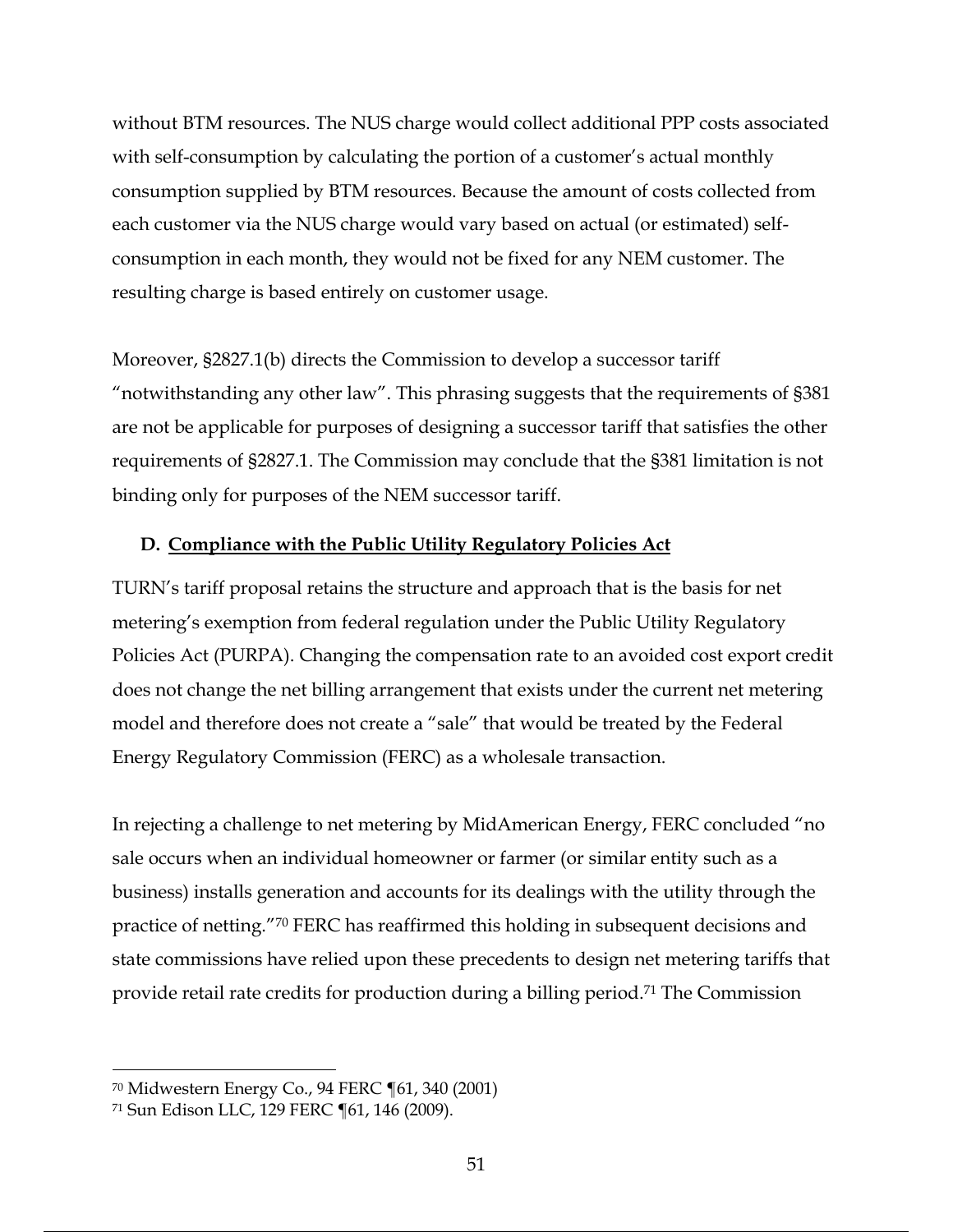previously agreed that "FERC has held that a net billing arrangement is not subject to FERC jurisdiction so long as no "net sale" is made to the utility."<sup>72</sup>

Under both existing NEM and TURN's proposal, excess credits accumulated over a billing period may not be paid out to a customer in cash. California already allows NEM customers to carry forward any surplus balance for 12 calendar months. Any credit balances that remain after 12 months are zeroed out if there is no excess production on a kWh basis.73 If the customer has net surplus production (on a kWh basis) over a 12-month period, they are eligible for compensation based on the value of the electricity and the value of any renewable attributes provided to the utility.74 This approach, authorized by AB 920 (Huffman, 2009) is consistent with the PURPA requirements governing the pricing of energy purchased from cogenerators and other "qualified facilities." TURN's proposal would not alter this approach.

## **VI. IMPLEMENTATION ISSUES AND TIMELINES**

As requested in the January 28 ALJ Ruling, this section identifies the implementation plans and timelines associated with TURN's tariff proposal.75 TURN does anticipate the need for a further formal implementation phase within this proceeding that would resolve a variety of remaining issues. Depending upon whether the Commission adopts TURN's proposal in whole, or in part, the following issues would need to be resolved in a second phase of this proceeding:

• Approval of inputs to methodology for calculating and updating the Market Transition Credit based on a defined target payback period. Relevant inputs

<sup>72</sup> D.11-06-016, page 9.

<sup>73</sup> Many existing NEM customers have surplus bill credits that are not attributable to excess production over a 12-month period. This is due to the fact that customers on time of use rates receive bill credits based on the timing of solar production exported to the grid. Excess production during peak periods can generate bill credits that exceed the rate charges for consumption of a similar quantity of energy during off-peak hours.

<sup>74</sup> Cal. Pub. Util. Code §2827(h)(5).

<sup>75</sup> ALJ January 28 Ruling, Instruction #4.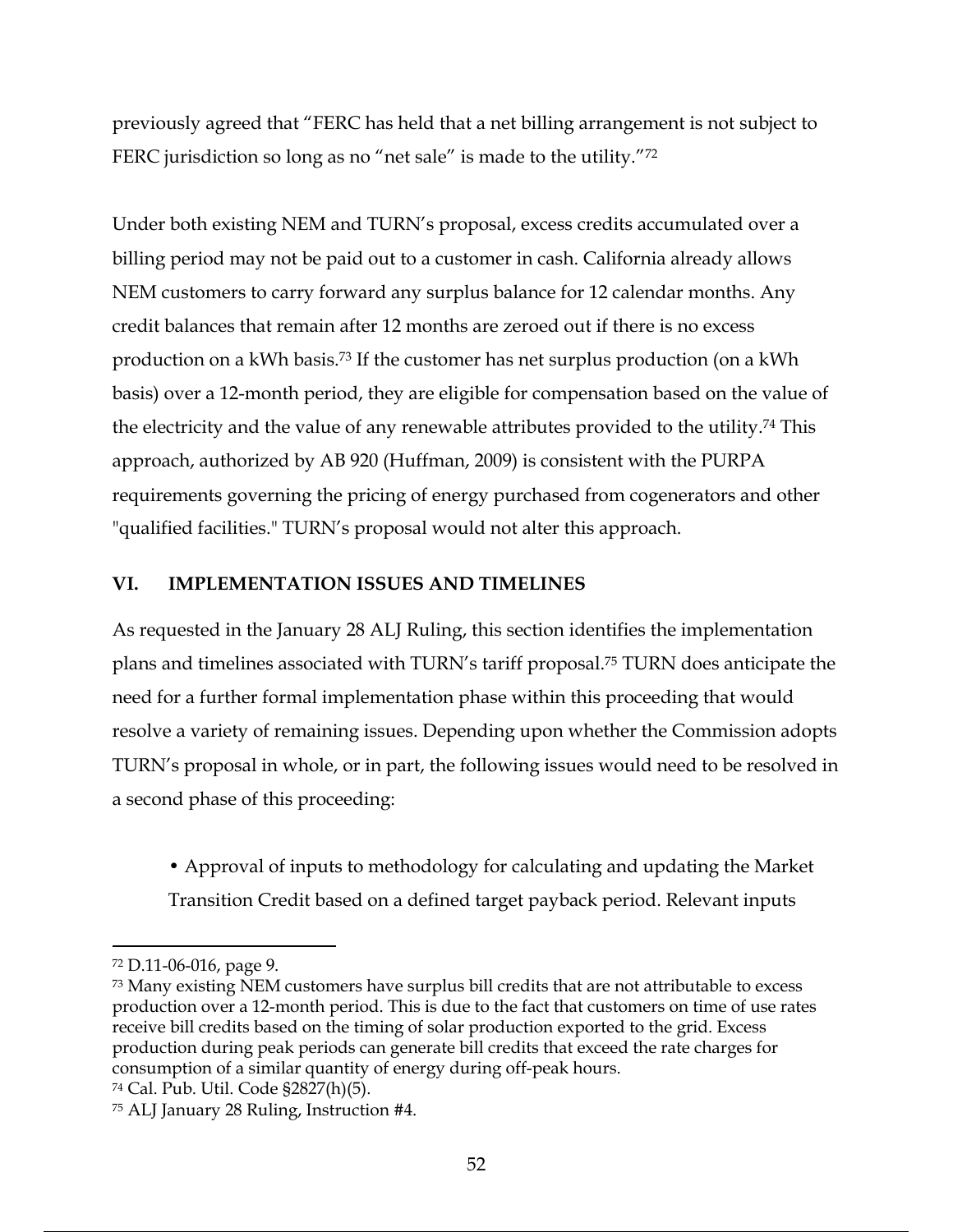include assumed installed generation cost, forecasted bill savings, discount rate, and other key variables.

• Clarifications to the methodology for calculating Nonbypassable, Unavoidable and Shared costs to be collected from NEM customers for self-consumption quantities.76

• Rules governing the calculation of estimated production from BTM generation for purposes of calculating self-consumption quantities assessed NUS costs.

• Approval of cost recovery for MTC costs and consideration of non-rate options for financing MTC incentives over time.

• Approval of export credit methodology that relies on ACC values and CAISO hourly market prices.

• Establishment of technical requirements for paired storage units to dispatch in response to system emergencies and severe stress conditions.

If the Commission provides clear and decisive guidance through a final decision in this phase, TURN anticipates that these open issues could be primarily resolved through a collaborative process that involves working groups.77 These working groups would be composed of key stakeholders and produce a report that addresses recommended implementation details. This report would be subject to comment by all parties.

<sup>76</sup> These clarifications would be necessary if the Commission finds that some, but not all, portions of transmission and distribution costs should be assigned to self-consumption quantities.

<sup>77</sup> If the Commission declines to provide clear guidance, and instead leaves disputed factual or policy issues unresolved, a second phase may require more formal process to develop an evidentiary record.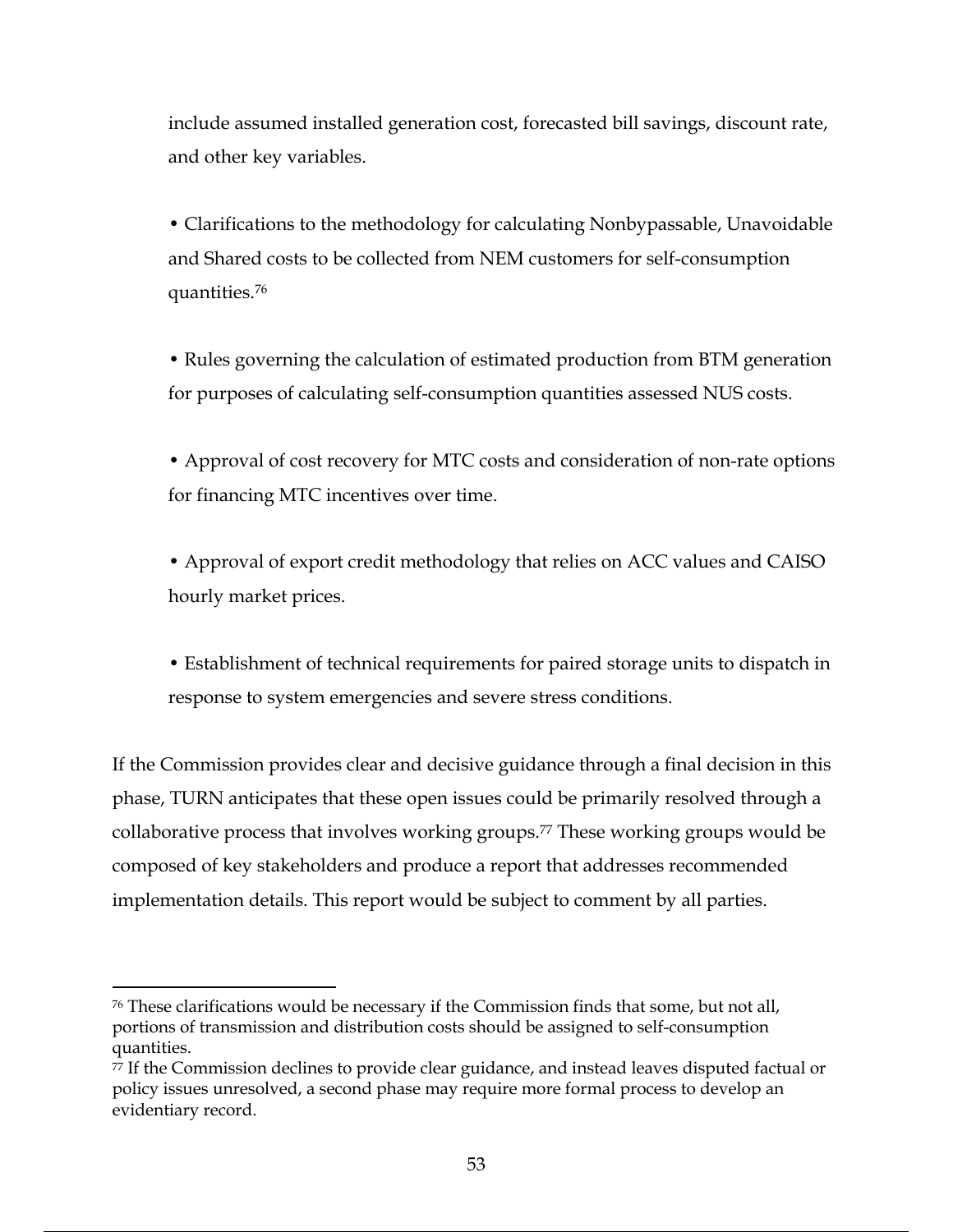Following comments, the Commission would issue a Decision resolving all remaining issues.

A possible timeline for this process is as follows:

| Working group discussions                                 | $+60-90$ days |
|-----------------------------------------------------------|---------------|
| Working group report produced                             | $+30 \; days$ |
| Opening/reply comments on working group report $+30$ days |               |
| Proposed decision                                         | $+60 \; days$ |
| Final Commission decision                                 | $+30 \; days$ |
|                                                           |               |

| Total time for resolution | + 210-240 days |
|---------------------------|----------------|
|---------------------------|----------------|

This timeline assumes that the Commission adopts TURN's proposal without major modifications that require additional fact-finding or litigation relating to threshold tariff design issues. It is not possible to provide a schedule of subsequent implementation activities if the Commission adopts a hybrid of multiple tariff proposals, requires additional work on the development of methodologies relating to NUS costs or Export Credits, or seeks to incorporate other tariff elements that are not fully fleshed out.

#### **VII. CONCLUSION**

TURN urges the Commission to adopt reforms to the existing successor tariff in a manner that fairly balances the interests of participants and non-participants. For the reasons described in previous sections, TURN's proposal satisfies these objectives and would allow for a long overdue course correction. This correction would support longterm affordability goals for all customers and ensure that subsidies for BTM resource deployment are transparent, targeted to those with the greatest needs, and sourced to the greatest extent possible from funding outside of retail rates.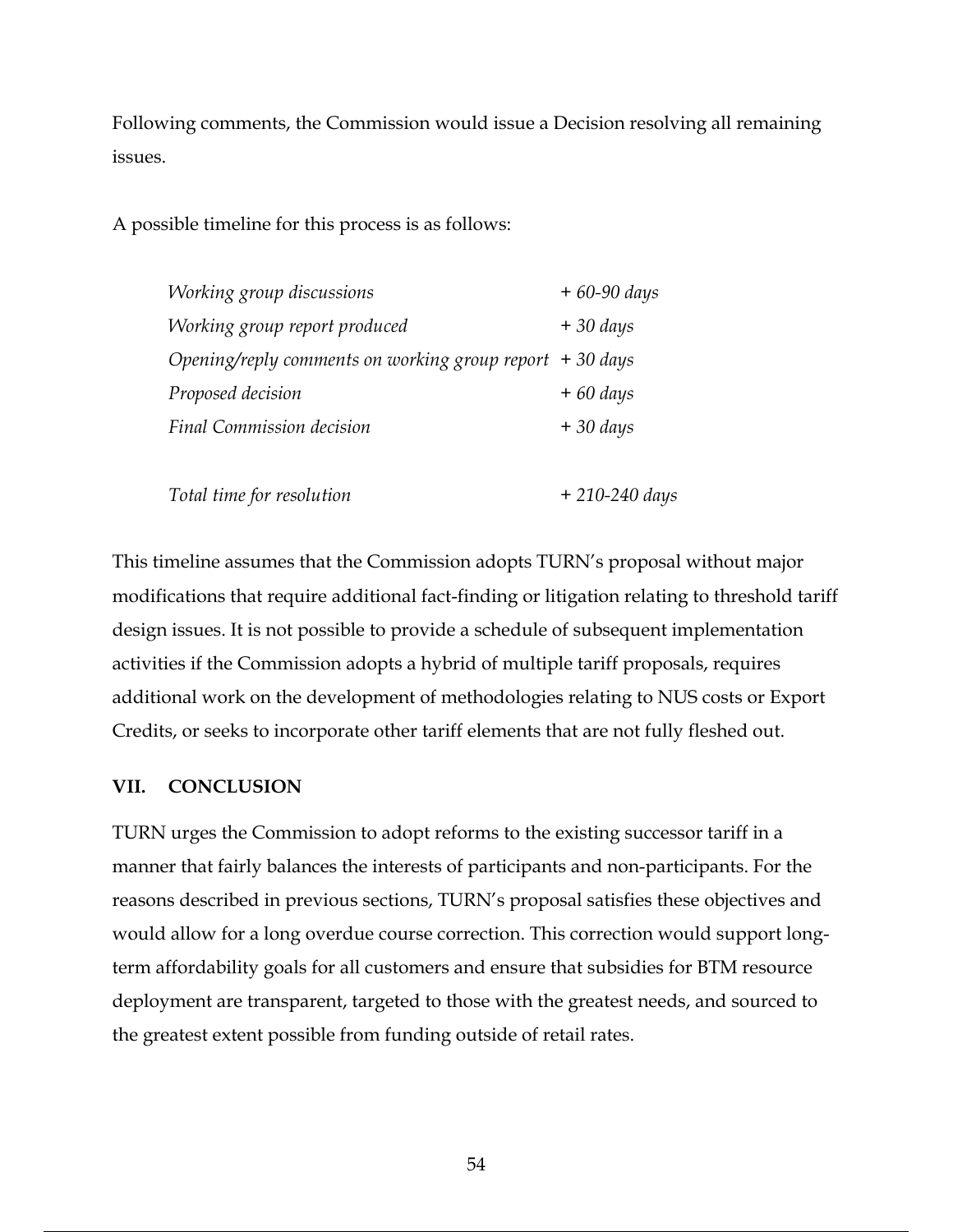Respectfully submitted,

## MATTHEW FREEDMAN

 $\frac{1}{\sqrt{S}}$ 

Attorney for The Utility Reform Network 785 Market Street, 14th floor San Francisco, CA 94103 Phone: 415-929-8876 x304 matthew@turn.org

Dated: March 15, 2021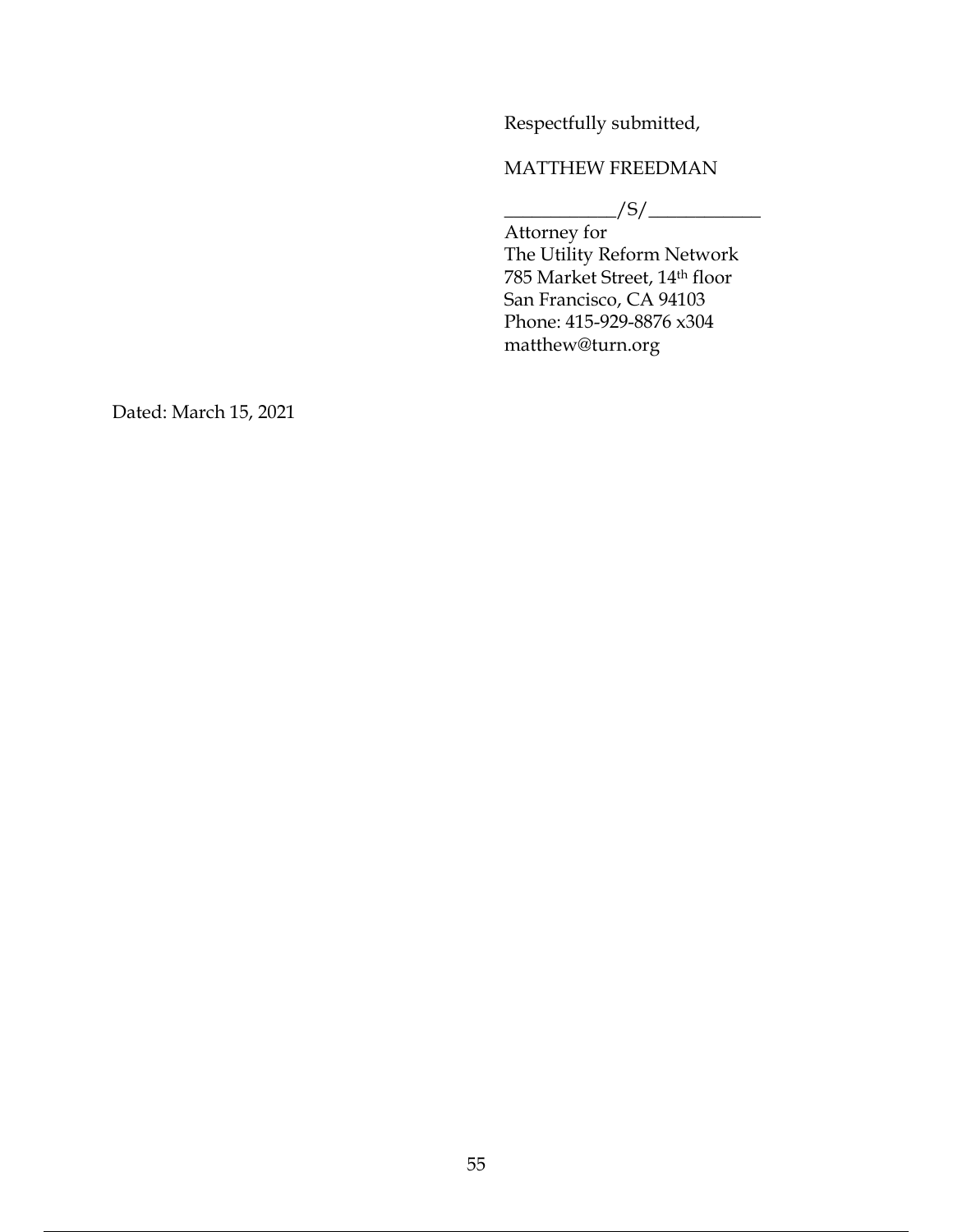## **Appendix A DESCRIPTION OF TURN MODEL**

#### **Introduction**

TURN developed its own cost and tariff model for use in this proceeding. The model is in Excel format, contains transparent input assumptions that may be modified by users, and is available for download and use by all parties via the following download link:

#### https://tinyurl.com/TURN-NEMmodel

TURN has requested an opportunity to separately present on the model at the March 23-24 workshop.

#### **Overview**

The goal of the TURN Model is to calculate the Total Resource Cost (TRC), Ratepayer Impact Measure (RIM), Participant Cost Test (PCT) and Program Administrator Cost (PAC) test and discounted payback period results for a given Utility, Customer, Distributed Energy Resource (DER) Type, and Successor Tariff (ST) characterization, with the goal of designing a ST that conforms to Guiding Principles. These characterization dimensions are described in detail in the following sections.

#### **General**

The model produces results for bundled residential customers of PG&E, SCE and SDG&E. All costs and revenues are presented in nominal dollars. Customer loads, generation, rates and avoided costs are modeled in month-hour weekday-weekend granularity. Holidays were not allocated exclusively to weekends. The TURN Model assumes a 20-year analysis horizon and contains no adoption logic.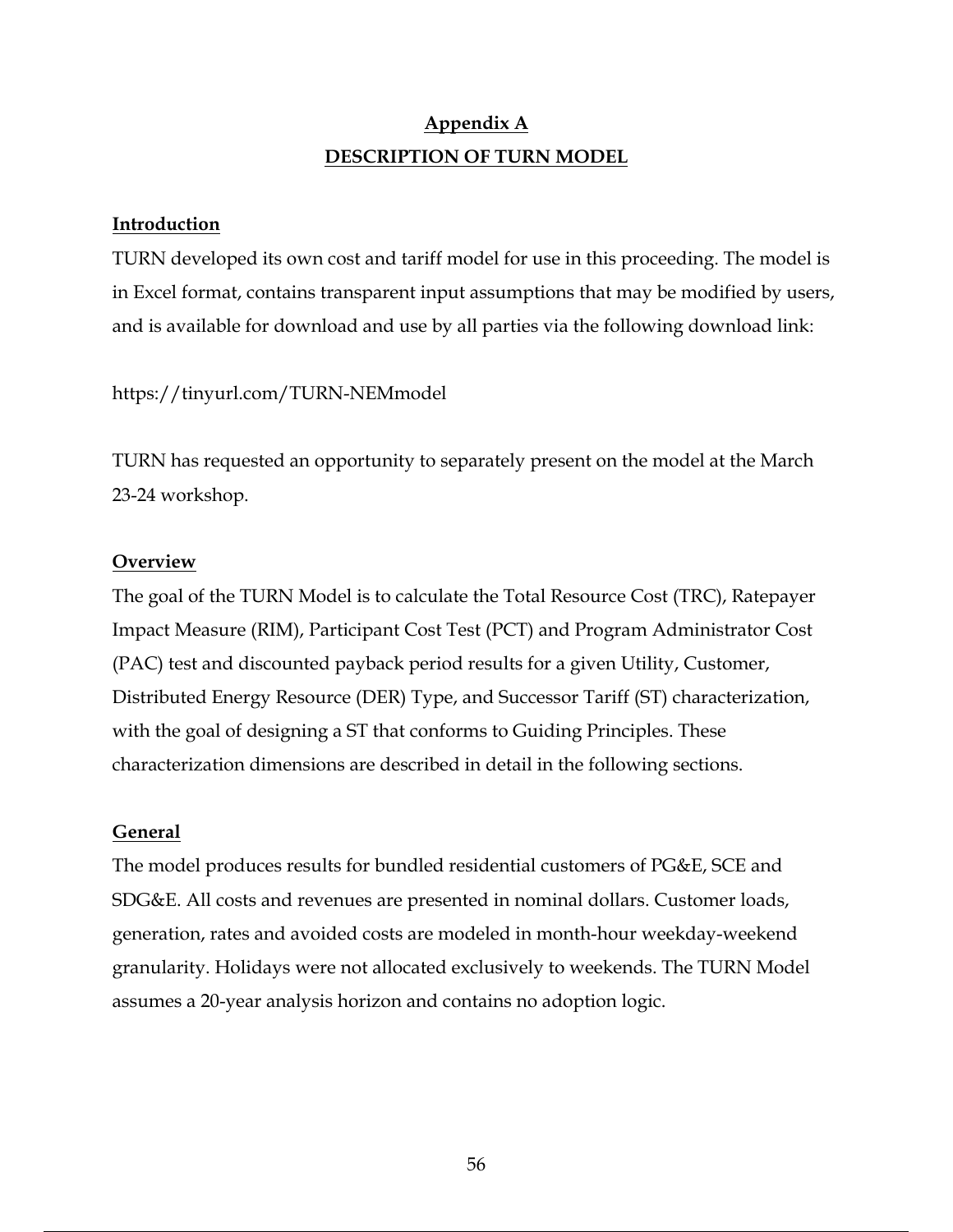Avoided costs (AC) were sourced from the 2020 ACC Electric Model v1c. An error in the calculator affecting distribution costs was corrected (Distribution!\$AQ was being used for all scenarios in the Distribution Capacity block on the Detailed Output tab). The model currently contains customer loads for PG&E only, however once the model is fully populated, customer loads will also be modeled for SCE and SDG&E. Customer load shapes prior to DER adoption are differentiated by IOU, CARE / non-CARE, Dual Fuel / All Electric, Inland / Coastal baseline region, EV / non-EV, and Large / Small usage (kWh) size. There are up to 32 load shapes for each utility. Load shapes for a given combination may not be available due to utility data confidentiality issues. Only one active customer can be modeled at a time.

Customer generation profiles were sourced from the National Renewable Energy Laboratory's (NREL) PVWatts tool for an Inland and a Coastal location for each utility.

Extant rates for each utility can be specified for up to 3 Time of Use (TOU) periods on weekdays and weekends. For extant rates that include baselines, these are specified for dual-fuel and all-electric customers in an inland and a coastal region. Nonbypassable Charges (NBCs) are specified per extant rates, however future NBCs that will be applicable to bundled customers, such as the Power Cost Indifference Adjustment (PCIA), may also be entered. TURN's ST proposal assumes that the current PCIA charge is collected as a NBC, and that generation rates are reduced commensurately.

#### **Distributed Energy Resource (DER) Type**

The model includes a DER costing pro forma. The analysis horizon is 20 years. Arrays cannot be sized larger than load. Installations can be modeled for the following years: 2022, 2023, 2024, 2025.

Standalone solar PV and paired storage technologies can be modeled. Solar PV is sized as a share of usage (kWh) and can be up to 100% of usage in the first year. This is accomplished via an input multiplier that scales generation pro rata in all hours.

57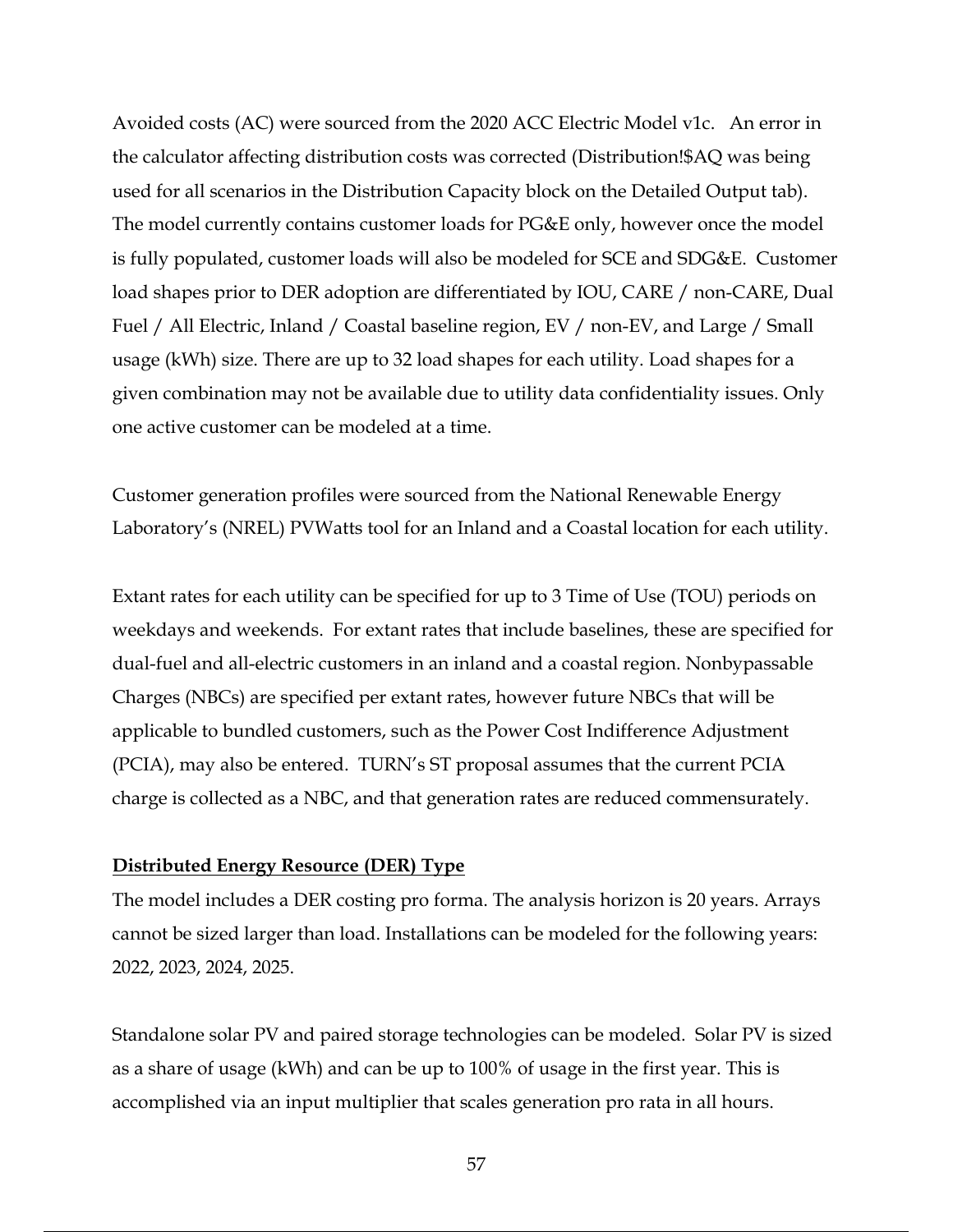The generation profile corresponds to the selected utility and location (coastal or inland). TURN's Proposal assumes a 0.7% degradation rate, per the Q1 2020 NREL Cost Benchmark study. Solar PV degradation commences in year 2.

Incremental interconnection fees and utility-borne interconnection cost values were gathered from the NEM 2.0 Lookback Study. In addition to these fees, TURN's Proposal assumes a \$900 customer-borne second meter cost or a \$100 customer-borne upfront cost for estimating generation. Utility-borne billing costs in the estimated generation scenario are assumed to be \$50 per year. In the model, the estimated generation is assumed identical to metered output.

Incentives such as those provided under the Self-Generation Incentive Program and Multifamily Affordable Solar Housing Program may be applied, where appropriate.

TURN's Proposal employs NREL's Q1 2020 Solar PV System Cost Benchmark for residential systems for solar PV systems operational in 2022 (\$2.71 per Watt-dc). TURN's Proposal did not examine a storage scenario. TURN's Proposal assumes that capital costs escalate at 1.5% to the operations year, and assumes a 1.15 ILR. Inverter replacement is assumed to cost \$0.20 per Watt-ac. Annual insurance cost is assumed to be 1% of Capital Expenditures.

Finance assumptions vary per CARE, Non-CARE and Multi-family ownership and for leased and upfront purchases. In TURN's Proposal, both CARE and non-CARE customers were assumed to lease systems with a 60% equity share, a 5% cost of debt and an 9% nominal cost of equity<sup>78</sup>. The federal and state income tax rates for leased systems are 21% and 8.8%, respectively. TURN's model enables the user to enter an assumption regarding whether the system is financed via an upfront purchase or

<sup>78</sup> https://www.nrel.gov/docs/fy19osti/72399.pdf, p. 22.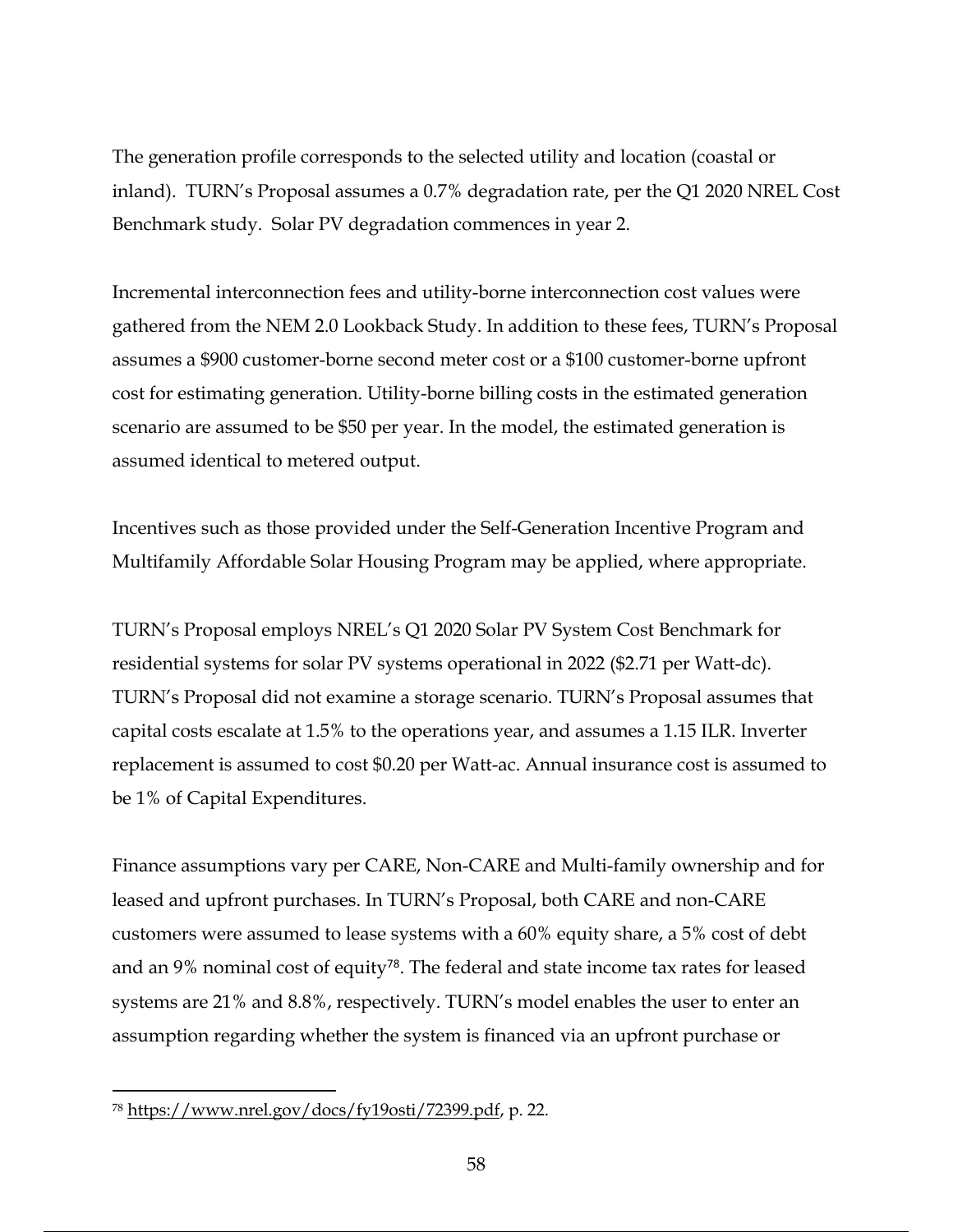leasing. Results accompanying this proposal show a leasing scenario. TURN's Model assumes the federal and state income tax rates for the upfront purchase scenario are 24% and 9.3%, respectively. 5-yr MACRS depreciation is incorporated in leased system costs. ITC is assumed to be 26% in 2022, 22% in 2023, and 0% from 2024.

#### **Successor Tariff**

TURN's ST proposal presents results for PG&E. TURN's model provides inputs for retail rate escalation but does not dynamically calculate retail rates over time. The model assumes that retail rates are escalated per the February 2021 CPUC Rates En Banc Whitepaper values: 3.7% for PG&E, 3.5% for SCE, and 4.7% for SDG&E.<sup>79</sup>

Net energy metering (NEM) and net energy billing (NEB) can be modeled. Under NEM, exports are compensated per the specified ST. Under NEB, exports are compensated at AC. AC may be averaged over an input number of years (in order to provide a more stable price signal) or assessed annually. For a given ST, the analysis horizon is 20 years. For NEM, monthly netting or hourly netting can be modeled. TURN's Proposal assumes hourly netting. A baseline credit/charge mechanism can be activated. The results presented in the proposal do not assume the customer takes service under a tariff with a baseline quantity.

The distribution component of NUS charge revenues is calculated per self-consumption for the active customer in each TOU period times the corresponding ST distribution rates. The distribution component of the NUS charge may be assessed per \$/kW-mo nameplate capacity (ac), a monthly customer charge, or a \$/kWh rate that is assessed on self-consumption. TURN's model assumes the latter. An input enables the grid charge to be reduced on a percentage basis. The NBC component of the NUS Charge is also assessed on self-consumption. NBCs can be specified by component and have not been escalated.

<sup>79</sup> En Banc Whitepaper, page 8.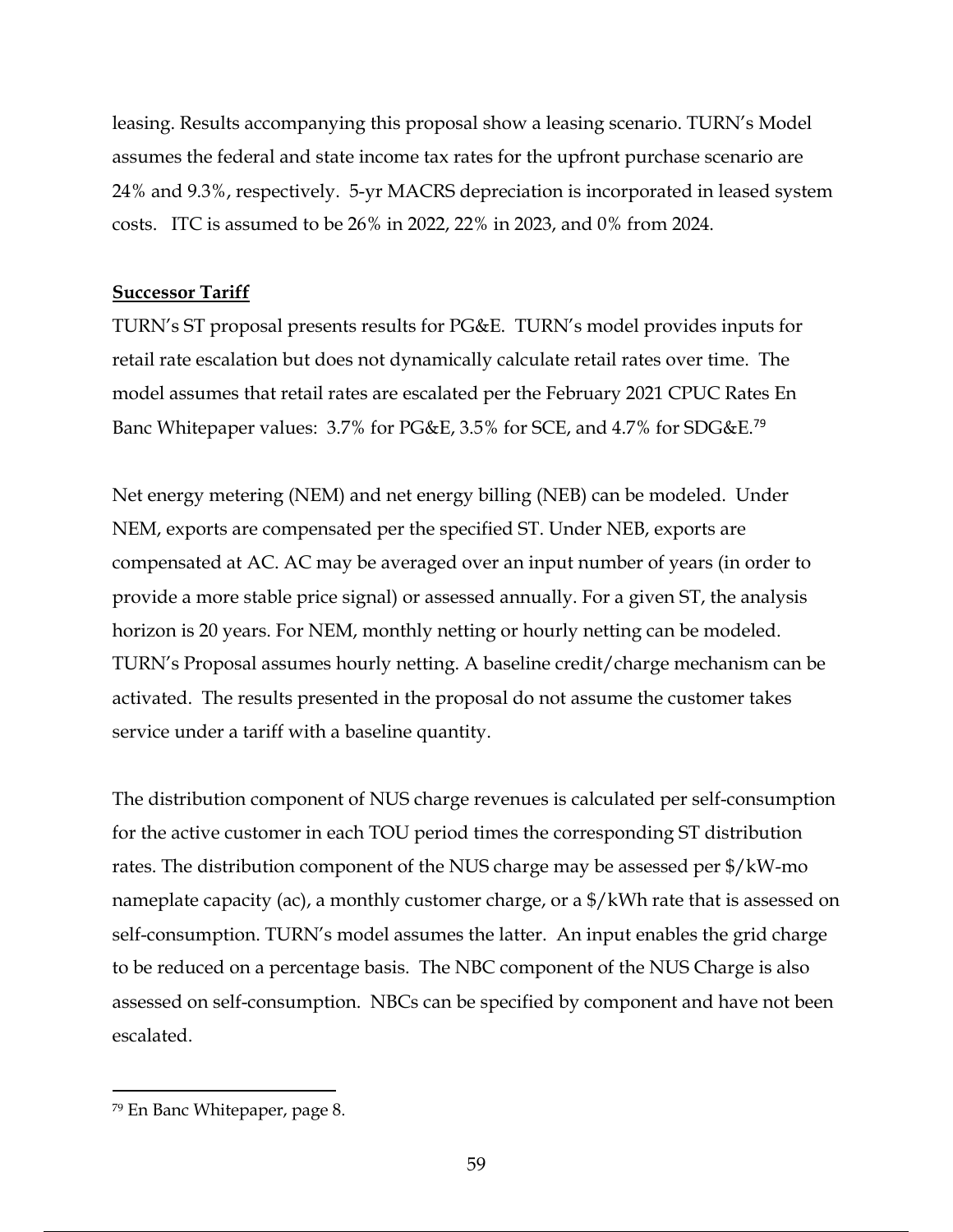#### **Transition Period**

There is no transition period: the ST assumed in place from 2022.

#### **Minimum Bill**

A minimum bill that differs from the extant rate can be specified.

#### **Extant Rate Structure**

Successor Tariff generation and distribution TOU rates may differ from the extant TOU rate structure. If the ST TOU rates differ from the extant structure, they are calculated such that in year one they are revenue neutral to extant structures by season. Applicable Avoided Cost can also be specified by component. The ST used to produce TURN's Proposal results did not differ from the extant TOU rate structure.

#### **Buydown Incentive / Market Transition Credit**

The Buydown Incentive can be calculated for an assumed benefit/cost ratio over an assumed discounted payback period (years). The buydown incentive is the incremental upfront amount that would be paid to customers in order to achieve the target present value benefit/present value cost ratio in the identified payback year. In TURN's Model, the Buydown Incentive calculation employs the participant discount rate is that used in the PCT. In TURN's Proposal, this is assumed to be 8%. Following the payback period, NEB or a buy-all / sell-all structure may be assumed. If NEB is assumed, export compensation can be at AC or Net Surplus Compensation (NSC). NSC is the average of avoided costs for GHG Cap and Trade and Energy ACC components from 8 am to 5 pm. If buy-all / sell-all is assumed, all generation may be compensated at AC or NSC. TURN's Proposal assumes export compensation at AC following the payback period.

The Buydown Incentive may be collected in rates or from an outside source. The share that is collected in rates is included in the RIM cost test. The model enables the Buydown Incentive to be applied in the TRC cost test, however TURN's results did not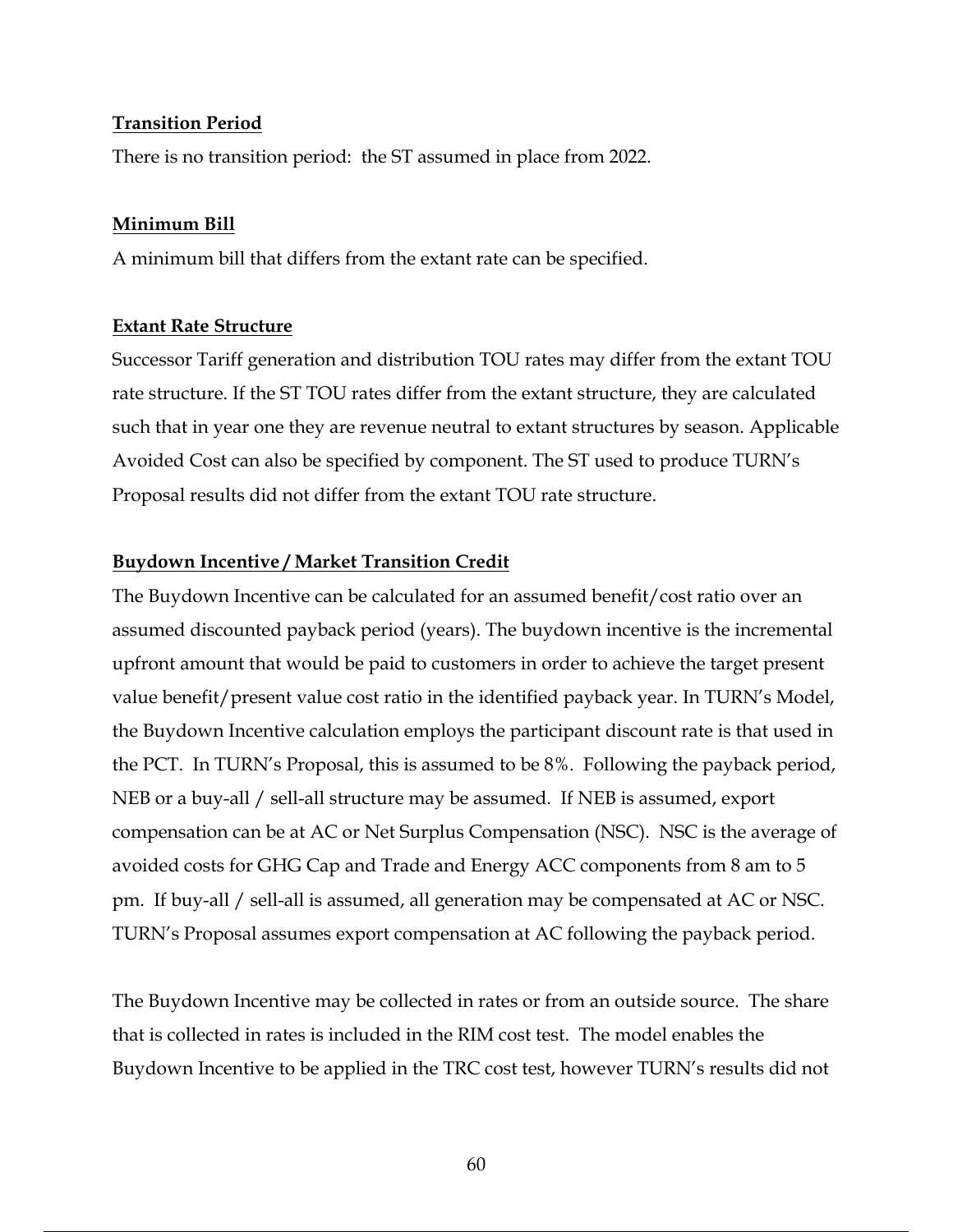assume this treatment. TURN's results assume that 25% to 100% of the Buydown Incentive is included in RIM.

TURN's model assumes that Title 24 installations (new residential construction) are not eligible for a Buydown Incentive.

#### **Calculation of payback year**

TURN's Model provides a discounted payback year result. The payback year is the year when the present value of benefits first exceeds the present value of costs. Under a lease scenario, these costs are all incurred over a 20-year timeframe. Under an upfront purchase scenario, the present value calculation incorporates costs (including any tax benefits) incurred through the payback period. These costs include all Capex over a 20 year timeframe and O&M incurred through the payback date. TURN's proposal assumes the 8% participant discount rate for this calculation.

#### **Storage**

In TURN's model, storage is sized per assumed kW and duration (hours). TURN's ST Proposal did not evaluate storage. TURN's model allows users to enter the assumed storage capacity and duration, round trip efficiency (RTE), and an economic life and battery replacement cost expressed as a share of storage cost.

Storage is modeled with one charge/discharge cycle per day. Storage may only charge from the solar PV generator. Storage charges until battery is full and discharges daily starting at the beginning of the daily "peak" period. If storage is over-sized relative to load, it may not be able to discharge fully.

#### **Data remaining to be added to the model**

Only PG&E can currently be fully characterized in TURN's model. The following information will be incorporated in the model as soon as possible so that results can be presented for PG&E, SCE, and SDG&E in direct testimony.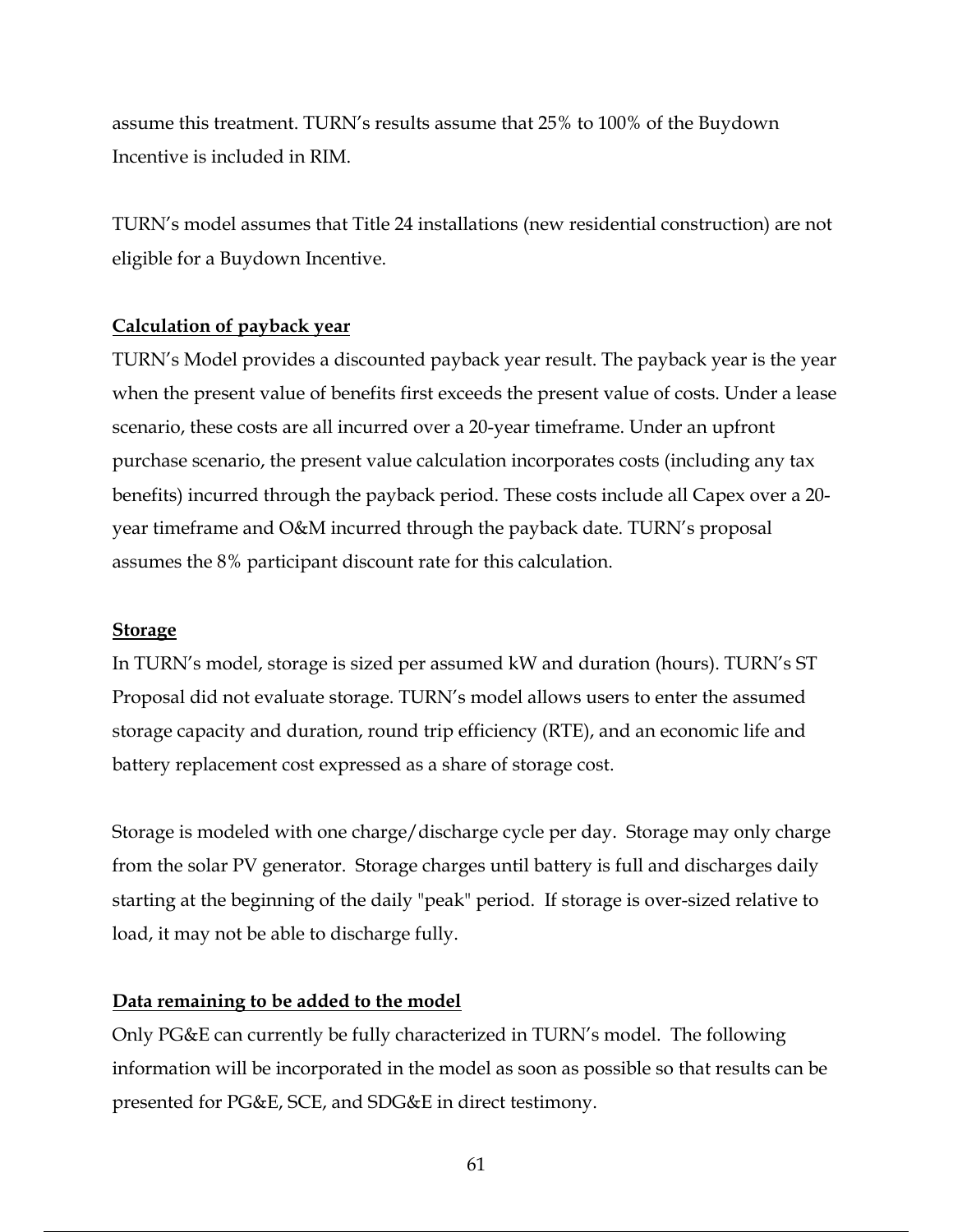- Bundled pre-adoption residential customer load profiles for SCE and SDG&E;
- CARE and non-CARE annual bundled revenue requirement, usage (kWh) and customer numbers to ensure revenue neutral rate calculations;
- SDG&E bundled residential class load shape;
- SDG&E inland and coastal ACC by month-hour; and
- Extant SDG&E rates (with and without baseline) and extant SCE rate (with baseline).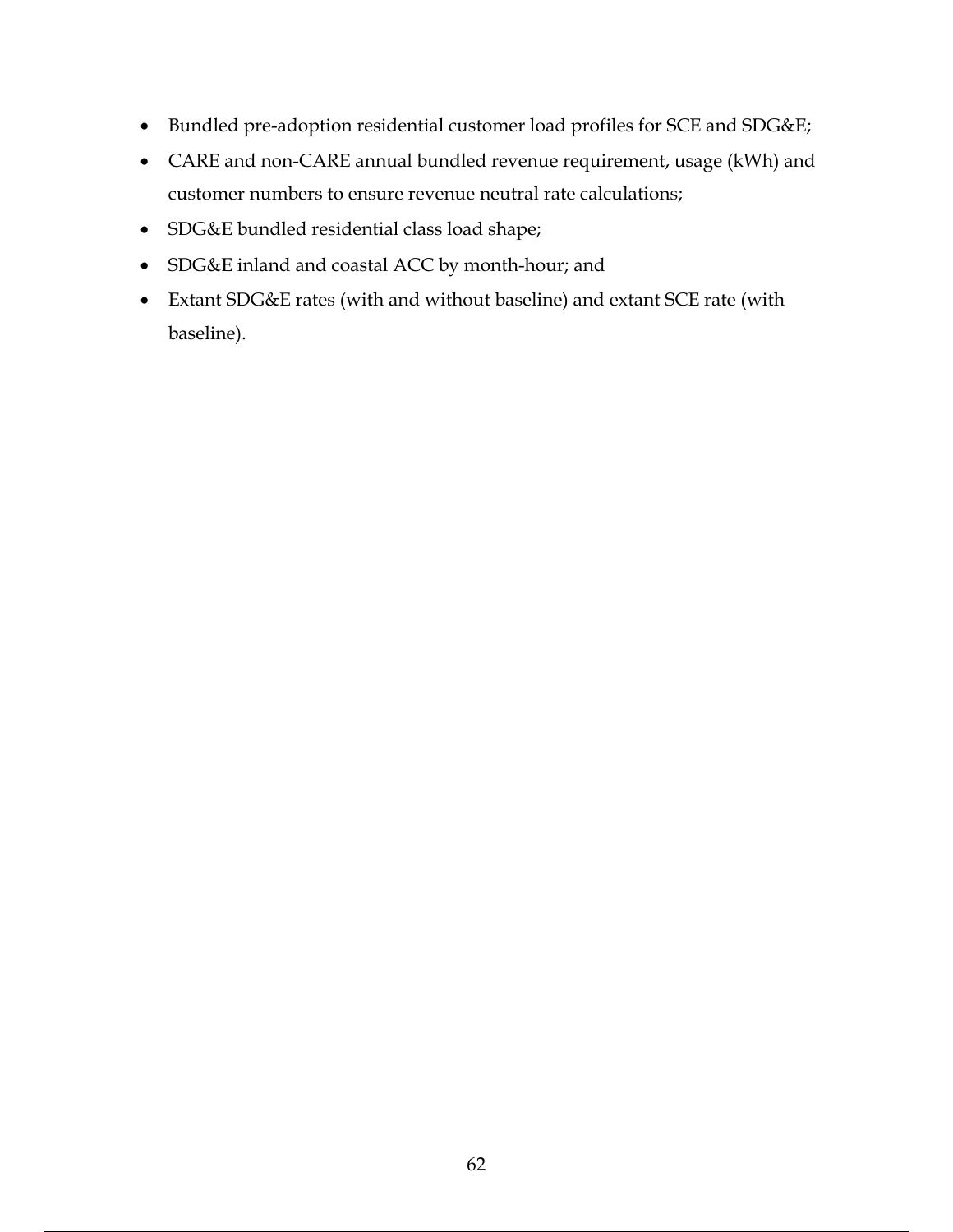**Appendix B**

**ADDITIONAL RESULTS FROM TURN MODEL FOR VARIOUS PG&E CUSTOMER TYPES AND MODEL DASHBOARD FOR SCENARIO #4**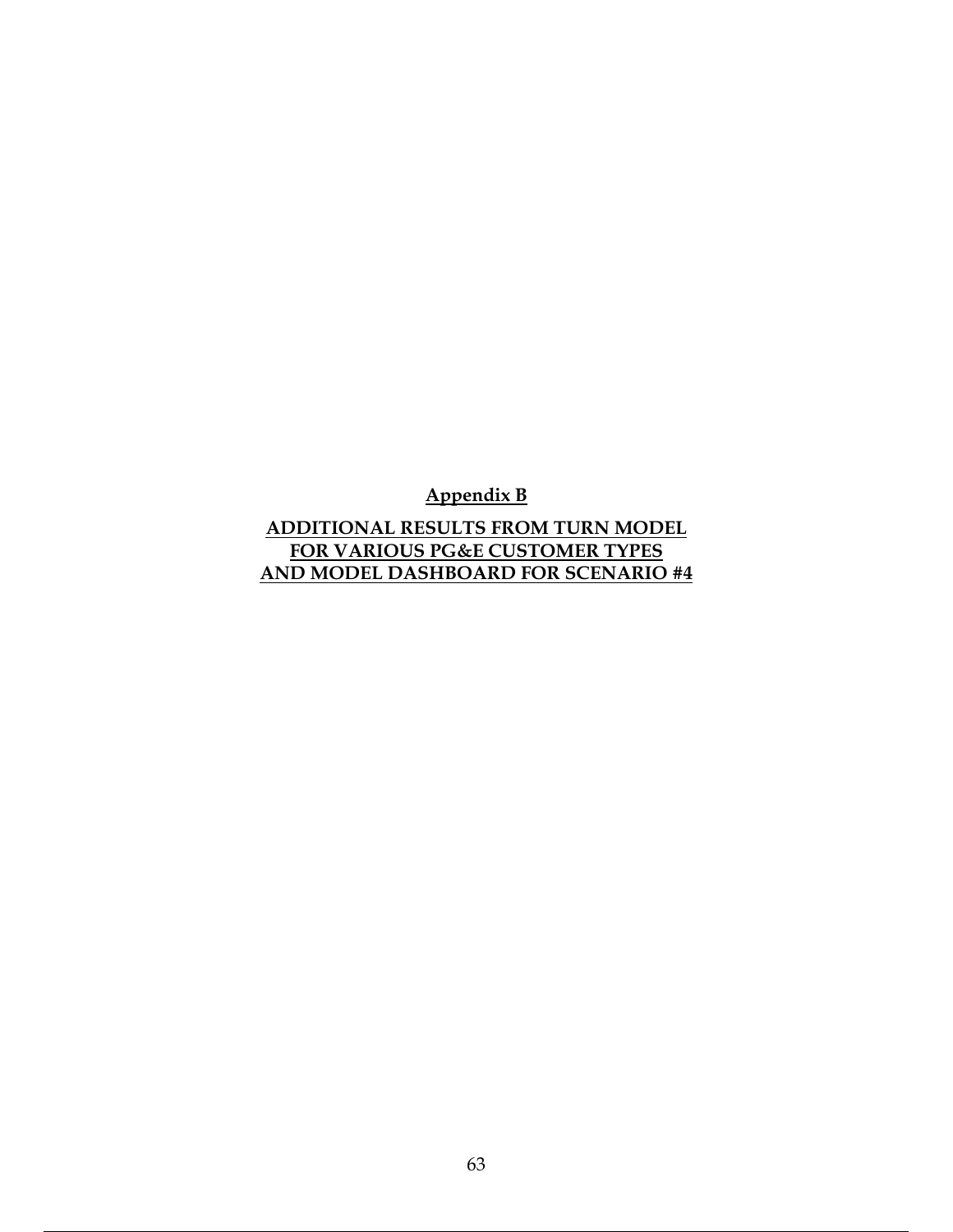|                 | PG&E        | PG&E          | PG&E         | PG&E                |
|-----------------|-------------|---------------|--------------|---------------------|
|                 | <b>CARE</b> | <b>CARE</b>   | CARE         | <b>CARE</b>         |
|                 | Dual Fuel   | Dual Fuel     | All Electric | <b>All Electric</b> |
| <b>Scenario</b> | Coastal     | <b>Inland</b> | Coastal      | Inland              |

#### **COMMON ASSUMPTIONS: 2022 INSTALL YEAR, ACC FLOATS, NO BASELINE FOR EXTANT & ST, LEASED, PCIA & TX in NUS, ESTIMATED CONSUMPTION, GEN SIZED TO LOAD**

**EXISTING NEM 2.0**

| 20-yr Cost Test Results                                    |             |     |            |             |     |                          |
|------------------------------------------------------------|-------------|-----|------------|-------------|-----|--------------------------|
| <b>RIM</b>                                                 | 0.725       |     | 0.642      | 0.753       |     | 0.660                    |
| PCT                                                        | 1.196       |     | 1.191      | 1.150       |     | 1.159                    |
| <b>TRC</b>                                                 | 0.871       |     | 0.772      | 0.862       |     | 0.766                    |
| PAC                                                        | 15.736      |     | 24.534     | 12.967      |     | 19.570                   |
|                                                            |             |     |            |             |     |                          |
| Discounted Payback Metrics                                 |             |     |            |             |     |                          |
| Discounted Payback Years - prior to buydown                | 15          |     | 15         | 16          |     | 15                       |
| Discounted Payback Years - after buydown                   | n/a         |     | n/a        | n/a         |     | n/a                      |
| Year 1 NUS \$/kWh                                          |             |     |            |             |     |                          |
| Year 1 NUS Monthly Charge (\$)                             | \$          | \$  |            | \$          | \$  | $\overline{a}$           |
| Year 1 NUS Monthly Usage (kWh)                             | 199         |     | 335        | 169         |     | 263                      |
| Upfront Capex Buydown \$                                   | n/a         |     | n/a        | n/a         |     | n/a                      |
| Upfront Capex Buydown \$/kW                                | n/a         |     | n/a        | n/a         |     | n/a                      |
| \$/month Non-CARE NEM 1.0 & NEM 2.0 - 25% share            | \$          | \$  |            | \$          | \$  | $\overline{\phantom{a}}$ |
| \$/month Non-CARE NEM 1.0 & NEM 2.0 - 50% share            | \$          | \$  |            | \$          | \$  |                          |
| Annual Self-consumption kWh                                | 2,389       |     | 4,024      | 2,025       |     | 3,152                    |
| <b>NO BUYDOWN</b>                                          |             |     |            |             |     |                          |
| 20-yr Cost Test Results                                    |             |     |            |             |     |                          |
| <b>RIM</b>                                                 | 1.146       |     | 1.224      | 1.120       |     | 1.191                    |
| PCT                                                        | 0.764       |     | 0.692      | 0.756       |     | 0.691                    |
| <b>TRC</b>                                                 | 0.810       |     | 0.740      | 0.791       |     | 0.728                    |
| PAC                                                        | 6.456       |     | 10.015     | 5.336       |     | 8.007                    |
|                                                            |             |     |            |             |     |                          |
| <b>Discounted Payback Metrics</b>                          |             |     |            |             |     |                          |
| Discounted Payback Years - prior to buydown                | $>20$ yrs   |     | $> 20$ yrs | $> 20$ yrs  |     | $> 20$ yrs               |
| Discounted Payback Years - after buydown                   | n/a         |     | n/a        | n/a         |     | n/a                      |
| Year 1 NUS \$/kWh                                          | 0.127       |     | 0.129      | 0.126       |     | 0.128                    |
| Year 1 NUS Monthly Charge (\$)                             | \$<br>25.26 | \$  | 43.22      | \$<br>21.33 | \$  | 33.55                    |
| Year 1 NUS Monthly Usage (kWh)                             | 199         |     | 335        | 169         |     | 263                      |
| Upfront Capex Buydown \$                                   | n/a         |     | n/a        | n/a         |     | n/a                      |
| Upfront Capex Buydown \$/kW                                | n/a         |     | n/a        | n/a         |     | n/a                      |
| \$/month Non-CARE NEM 1.0 & NEM 2.0 - 25% share            | \$          | \$  |            | \$          | \$  | $\overline{a}$           |
| \$/month Non-CARE NEM 1.0 & NEM 2.0 - 50% share            | \$          | \$  |            | \$          | Ś   |                          |
| Annual Self-consumption kWh                                | 2,389       |     | 4,024      | 2,025       |     | 3,152                    |
| WITH BUYDOWN: 1.0 PAYBACK AT YEAR 10 - 100% BUYDOWN IN RIM |             |     |            |             |     |                          |
| 20-yr Cost Test Results                                    |             |     |            |             |     |                          |
| <b>RIM</b>                                                 | 0.666       |     | 0.623      | 0.655       |     | 0.614                    |
| PCT                                                        | 1.229       |     | 1.195      | 1.225       |     | 1.195                    |
| <b>TRC</b>                                                 | 0.810       |     | 0.740      | 0.791       |     | 0.728                    |
| PAC                                                        | 6.456       |     | 10.015     | 5.336       |     | 8.007                    |
| Discounted Payback Metrics                                 |             |     |            |             |     |                          |
| Discounted Payback Years - prior to buydown                | $> 20$ yrs  |     | $> 20$ yrs | $> 20$ yrs  |     | $> 20$ yrs               |
| Discounted Payback Years - after buydown                   | 10          |     | 10         | 10          |     | 10                       |
| Year 1 NUS \$/kWh                                          | \$<br>0.127 | \$  | 0.129      | \$<br>0.126 | \$  | 0.128                    |
| Year 1 NUS Monthly Charge (\$)                             | \$<br>25.26 | \$  | 43.22      | \$<br>21.33 | \$  | 33.55                    |
| Year 1 NUS Monthly Usage (kWh)                             | 199         |     | 335        | 169         |     | 263                      |
| Upfront Capex Buydown \$                                   | \$<br>4,653 | -\$ | 9,051      | \$<br>3,870 | \$. | 7,225                    |
| Upfront Capex Buydown \$/kW                                | \$<br>1,522 | \$  | 1,629      | \$<br>1,544 | \$  | 1,636                    |
| \$/month Non-CARE NEM 1.0 & NEM 2.0 - 25% share            | \$<br>10.79 | \$  | 20.99      | \$<br>8.97  | \$  | 16.75                    |
| \$/month Non-CARE NEM 1.0 & NEM 2.0 - 50% share            | \$<br>21.58 | \$  | 41.98      | \$<br>17.95 | \$  | 33.51                    |
| Annual Self-consumption kWh                                | 2,389       |     | 4,024      | 2,025       |     | 3,152                    |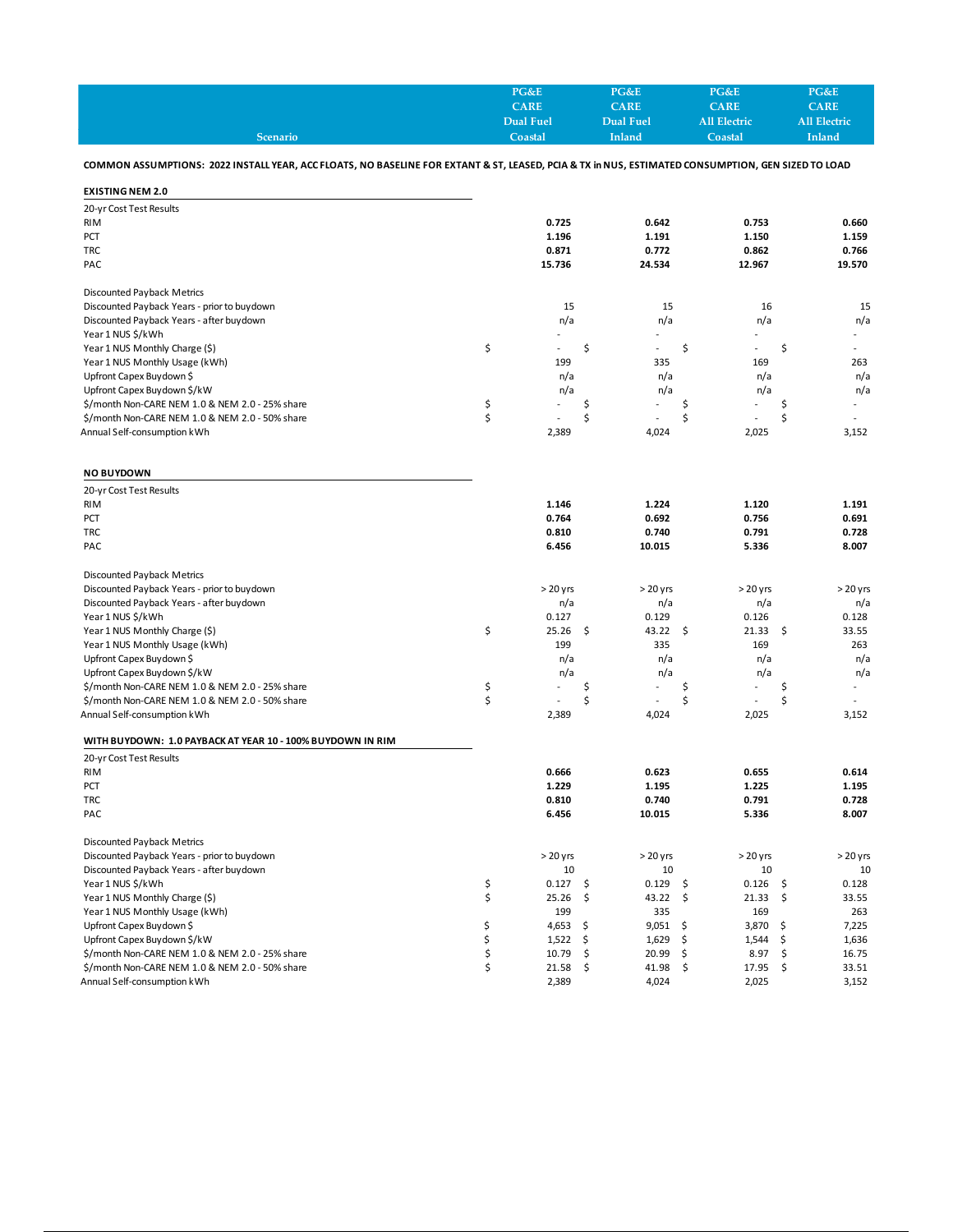|                                                           |    | PG&E        |    | PG&E             |    | PG&E                |    | PG&E                |
|-----------------------------------------------------------|----|-------------|----|------------------|----|---------------------|----|---------------------|
|                                                           |    | <b>CARE</b> |    | <b>CARE</b>      |    | <b>CARE</b>         |    | <b>CARE</b>         |
|                                                           |    | Dual Fuel   |    | <b>Dual Fuel</b> |    | <b>All Electric</b> |    | <b>All Electric</b> |
| <b>Scenario</b>                                           |    | Coastal     |    | <b>Inland</b>    |    | Coastal             |    | Inland              |
| WITH BUYDOWN: 1.0 PAYBACK AT YEAR 15 - 25% BUYDOWN IN RIM |    |             |    |                  |    |                     |    |                     |
| 20-yr Cost Test Results                                   |    |             |    |                  |    |                     |    |                     |
| <b>RIM</b>                                                |    | 1.011       |    | 1.027            |    | 0.989               |    | 1.004               |
| PCT                                                       |    | 1.107       |    | 1.091            |    | 1.105               |    | 1.091               |
| <b>TRC</b>                                                |    | 0.810       |    | 0.740            |    | 0.791               |    | 0.728               |
| PAC                                                       |    | 6.456       |    | 10.015           |    | 5.336               |    | 8.007               |
| Discounted Payback Metrics                                |    |             |    |                  |    |                     |    |                     |
| Discounted Payback Years - prior to buydown               |    | $>20$ yrs   |    | $> 20$ yrs       |    | $>20$ yrs           |    | $> 20$ yrs          |
| Discounted Payback Years - after buydown                  |    | 15          |    | 15               |    | 15                  |    | 15                  |
| Year 1 NUS \$/kWh                                         | \$ | 0.127       | Ŝ. | 0.129            | Ŝ. | 0.126               | Ŝ. | 0.128               |
| Year 1 NUS Monthly Charge (\$)                            | \$ | 25.26       | -S | 43.22            | Ŝ  | 21.33               | Ŝ  | 33.55               |
| Year 1 NUS Monthly Usage (kWh)                            |    | 199         |    | 335              |    | 169                 |    | 263                 |
| Upfront Capex Buydown \$                                  | \$ | 3,434       | -Ŝ | 7,188            | Ŝ. | 2,882               | -S | 5,740               |
| Upfront Capex Buydown \$/kW                               |    | 1,124       | -S | 1,294            | Ŝ  | 1,150               | Ŝ  | 1,300               |
| \$/month Non-CARE NEM 1.0 & NEM 2.0 - 25% share           |    | 7.96        | Ŝ  | 16.67            | Ŝ  | 6.68                | Ŝ  | 13.31               |
| \$/month Non-CARE NEM 1.0 & NEM 2.0 - 50% share           | Ś  | 15.93       | Ŝ. | 33.34            | Ŝ  | 13.37               | Ŝ  | 26.62               |
| Annual Self-consumption kWh                               |    | 2,389       |    | 4,024            |    | 2,025               |    | 3,152               |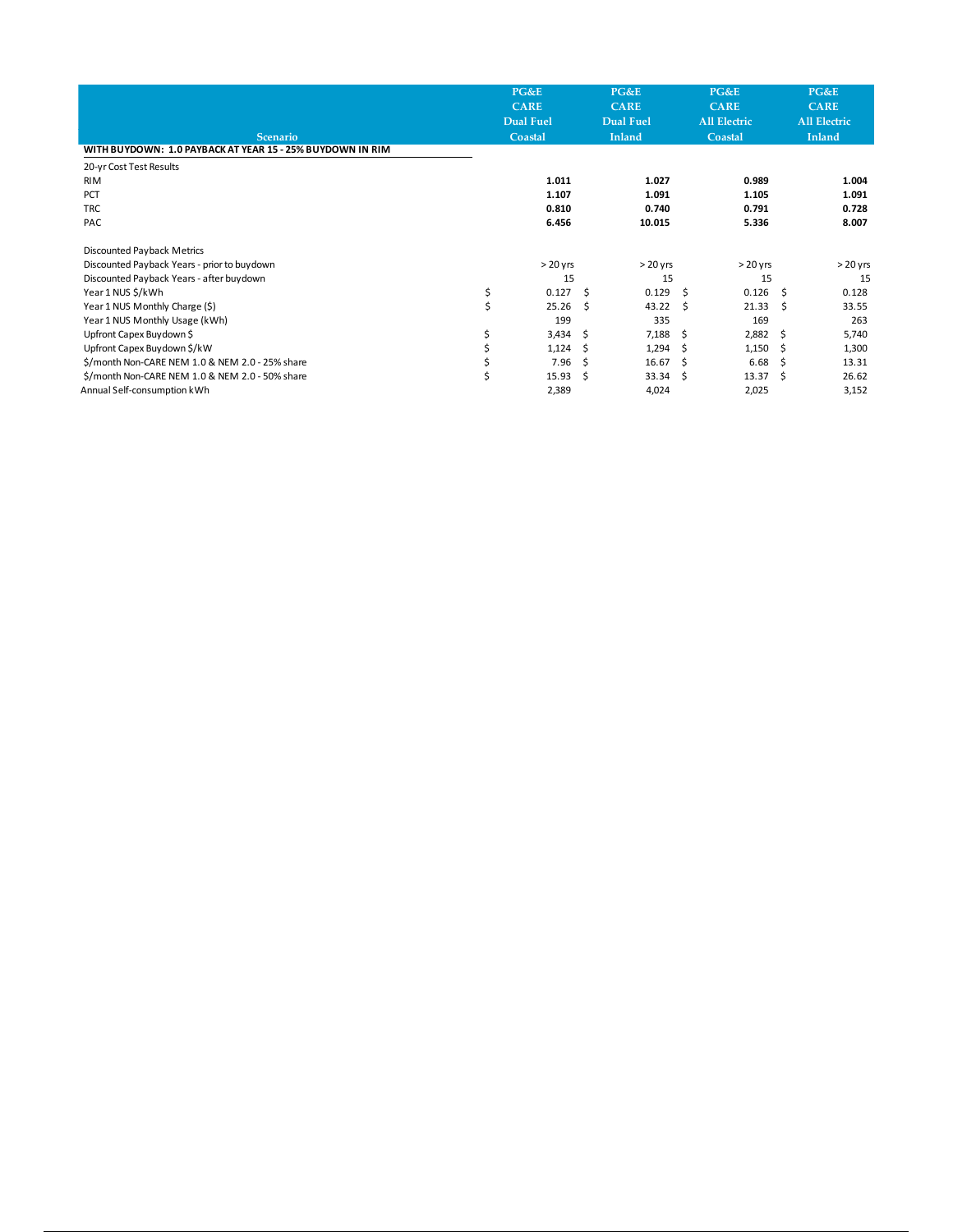|                 | PG&E      | PG&E          | PG&E                | PG&E                |
|-----------------|-----------|---------------|---------------------|---------------------|
|                 | Non-CARE  | Non-CARE      | Non-CARE            | Non-CARE            |
|                 | Dual Fuel | Dual Fuel     | <b>All Electric</b> | <b>All Electric</b> |
|                 | Coastal   | <b>Inland</b> | Coastal             | <b>Inland</b>       |
|                 | Large     | <b>Small</b>  | small               | <b>Small</b>        |
| <b>Scenario</b> | No EV     | No EV         | No EV               | No EV               |

**COMMON ASSUMPTIONS: 2022 INSTALL YEAR, ACC FLOATS, NO BASELINE FOR EXTANT & ST, LEASED, PCIA & TX in NUS, ESTIMATED CONSUMPTION, GEN SIZED TO LOAD**

| <b>EXISTING NEM 2.0</b>                                    |                |                      |             |                                |
|------------------------------------------------------------|----------------|----------------------|-------------|--------------------------------|
| 20-yr Cost Test Results                                    |                |                      |             |                                |
| <b>RIM</b>                                                 | 0.434          | 0.411                | 0.459       | 0.418                          |
| PCT                                                        | 1.893          | 1.733                | 1.769       | 1.705                          |
| <b>TRC</b>                                                 | 0.903          | 0.763                | 0.866       | 0.764                          |
| PAC                                                        | 51.651         | 16.934               | 14.035      | 17.615                         |
| <b>Discounted Payback Metrics</b>                          |                |                      |             |                                |
| Discounted Payback Years - prior to buydown                | $\overline{7}$ | 8                    | 8           | 8                              |
| Discounted Payback Years - after buydown                   | n/a            | n/a                  | n/a         | n/a                            |
| Year 1 NUS \$/kWh                                          |                |                      |             |                                |
| Year 1 NUS Monthly Charge (\$)                             | \$             | \$                   | \$          | \$                             |
| Year 1 NUS Monthly Usage (kWh)                             | 658            | 237                  | 179         | 239                            |
| Upfront Capex Buydown \$                                   | n/a            | n/a                  | n/a         | n/a                            |
| Upfront Capex Buydown \$/kW                                | n/a            | n/a                  | n/a         | n/a                            |
| \$/month Non-CARE NEM 1.0 & NEM 2.0 - 25% share            | \$             | \$                   | \$          | \$<br>$\overline{\phantom{a}}$ |
| \$/month Non-CARE NEM 1.0 & NEM 2.0 - 50% share            | \$             | \$                   | \$          | \$                             |
| Annual Self-consumption kWh                                | 7,897          | 2,841                | 2,151       | 2,866                          |
| <b>NO BUYDOWN</b>                                          |                |                      |             |                                |
| 20-yr Cost Test Results                                    |                |                      |             |                                |
| <b>RIM</b>                                                 | 1.120          | 1.024                | 1.013       | 1.033                          |
| PCT                                                        | 0.852          | 0.766                | 0.834       | 0.764                          |
| <b>TRC</b>                                                 | 0.881          | 0.719                | 0.799       | 0.722                          |
| PAC                                                        | 20.985         | 6.941                | 5.768       | 7.216                          |
| Discounted Payback Metrics                                 |                |                      |             |                                |
| Discounted Payback Years - prior to buydown                | $>20$ yrs      | $>20$ yrs            | $>20$ yrs   | $>20$ yrs                      |
| Discounted Payback Years - after buydown                   | n/a            | n/a                  | n/a         | n/a                            |
| Year 1 NUS \$/kWh                                          | \$<br>0.211    | \$<br>0.212          | \$<br>0.209 | \$<br>0.210                    |
| Year 1 NUS Monthly Charge (\$)                             | \$<br>138.87   | \$<br>50.24          | \$<br>37.45 | \$<br>50.21                    |
| Year 1 NUS Monthly Usage (kWh)                             | 658            | 237                  | 179         | 239                            |
| Upfront Capex Buydown \$                                   | n/a            | n/a                  | n/a         | n/a                            |
| Upfront Capex Buydown \$/kW                                | n/a            | n/a                  | n/a         | n/a                            |
| \$/month Non-CARE NEM 1.0 & NEM 2.0 - 25% share            | \$             | \$<br>$\overline{a}$ | \$          | \$<br>$\overline{a}$           |
| \$/month Non-CARE NEM 1.0 & NEM 2.0 - 50% share            | \$             | \$                   | \$          | \$                             |
| Self-consumption kWh                                       | 7,897          | 2,841                | 2,151       | 2,866                          |
| WITH BUYDOWN: 1.0 PAYBACK AT YEAR 10 - 100% BUYDOWN IN RIM |                |                      |             |                                |
| 20-yr Cost Test Results                                    |                |                      |             |                                |
| <b>RIM</b>                                                 | 0.687          | 0.591                | 0.642       | 0.593                          |
| PCT                                                        | 1.265          | 1.224                | 1.256       | 1.224                          |
| <b>TRC</b>                                                 | 0.881          | 0.719                | 0.799       | 0.722                          |
| PAC                                                        | 20.985         | 6.941                | 5.768       | 7.216                          |
| <b>Discounted Payback Metrics</b>                          |                |                      |             |                                |
| Discounted Payback Years - prior to buydown                | $>20$ yrs      | $> 20$ yrs           | $> 20$ yrs  | $> 20$ yrs                     |
| Discounted Payback Years - after buydown                   | 10             | 10                   | 10          | 10                             |
| Year 1 NUS \$/kWh                                          | \$<br>0.211    | \$<br>0.212          | \$<br>0.209 | \$<br>0.210                    |
| Year 1 NUS Monthly Charge (\$)                             | \$<br>138.87   | \$<br>50.24          | \$<br>37.45 | \$<br>50.21                    |
| Year 1 NUS Monthly Usage (kWh)                             | 658            | 237                  | 179         | 239                            |
| Upfront Capex Buydown \$                                   | \$<br>13,503   | \$<br>5,687          | \$<br>3,769 | \$<br>5,940                    |
| Upfront Capex Buydown \$/kW                                | \$<br>1,327    | \$<br>1,492          | \$<br>1,386 | \$<br>1,497                    |
| \$/month Non-CARE NEM 1.0 & NEM 2.0 - 25% share            | \$<br>31.31    | \$<br>13.19          | \$<br>8.74  | \$<br>13.77                    |
| \$/month Non-CARE NEM 1.0 & NEM 2.0 - 50% share            | \$<br>62.62    | \$<br>26.37          | \$<br>17.48 | \$<br>27.55                    |
| Self-consumption kWh                                       | 7,897          | 2,841                | 2,151       | 2,866                          |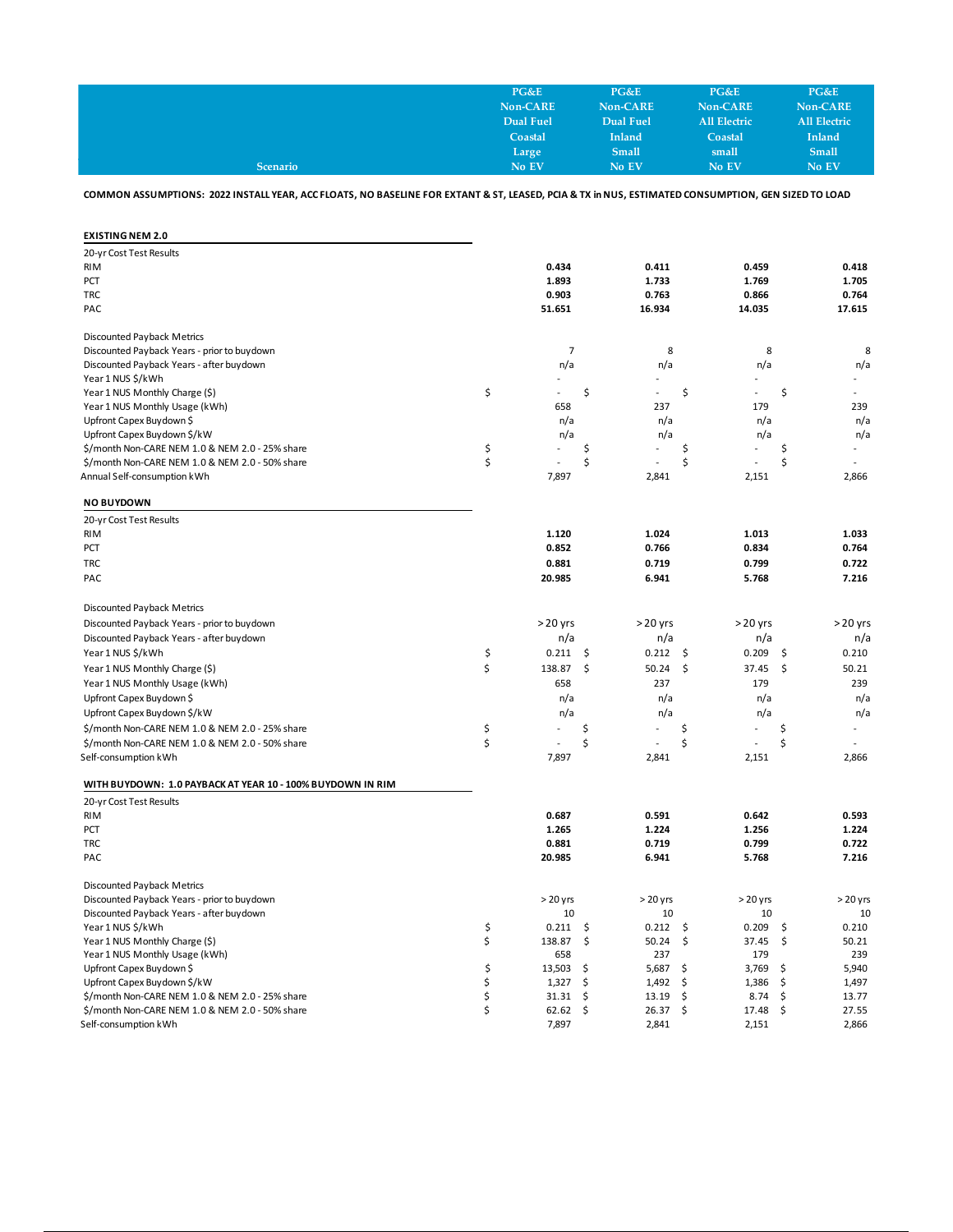| <b>Scenario</b>                                                   | PG&E<br><b>Non-CARE</b><br><b>Dual Fuel</b><br>Coastal<br>Large<br>No EV |           |      | PG&E<br><b>Non-CARE</b><br><b>Dual Fuel</b><br><b>Inland</b><br><b>Small</b><br>No EV |    | PG&E<br>Non-CARE<br><b>All Electric</b><br>Coastal<br>small<br>No EV |     | PG&E<br><b>Non-CARE</b><br><b>All Electric</b><br>Inland<br><b>Small</b><br>No EV |
|-------------------------------------------------------------------|--------------------------------------------------------------------------|-----------|------|---------------------------------------------------------------------------------------|----|----------------------------------------------------------------------|-----|-----------------------------------------------------------------------------------|
| WITH BUYDOWN: 1.0 PAYBACK AT YEAR 15 - 25% OF BUYDOWN IN RIM      |                                                                          |           |      |                                                                                       |    |                                                                      |     |                                                                                   |
| 20-yr Cost Test Results                                           |                                                                          |           |      |                                                                                       |    |                                                                      |     |                                                                                   |
| <b>RIM</b>                                                        |                                                                          | 1.015     |      | 0.902                                                                                 |    | 0.923                                                                |     | 0.908                                                                             |
| PCT                                                               |                                                                          | 1.123     |      | 1.104                                                                                 |    | 1.119                                                                |     | 1.104                                                                             |
| <b>TRC</b>                                                        |                                                                          | 0.881     |      | 0.719                                                                                 |    | 0.799                                                                |     | 0.722                                                                             |
| PAC                                                               |                                                                          | 20.985    |      | 6.941                                                                                 |    | 5.768                                                                |     | 7.216                                                                             |
| Discounted Payback Metrics                                        |                                                                          |           |      |                                                                                       |    |                                                                      |     |                                                                                   |
| Discounted Payback Years - prior to buydown                       |                                                                          | $>20$ yrs |      | $>20$ yrs                                                                             |    | $> 20$ yrs                                                           |     | $> 20$ yrs                                                                        |
| Discounted Payback Years - after buydown                          |                                                                          | 15        |      | 15                                                                                    |    | 15                                                                   |     | 15                                                                                |
| Year 1 NUS \$/kWh                                                 | \$                                                                       | 0.211     | - \$ | 0.212                                                                                 | Ŝ. | 0.209                                                                | Ŝ.  | 0.210                                                                             |
| Year 1 NUS Monthly Charge (\$)                                    | \$                                                                       | 138.87    | -S   | 50.24                                                                                 | Ŝ. | 37.45                                                                | \$. | 50.21                                                                             |
| Year 1 NUS Monthly Usage (kWh)                                    |                                                                          | 658       |      | 237                                                                                   |    | 179                                                                  |     | 239                                                                               |
| Upfront Capex Buydown \$                                          | \$                                                                       | 8,871     | - Ś  | 4,199                                                                                 | \$ | 2,545                                                                | \$. | 4,397                                                                             |
| Upfront Capex Buydown \$/kW                                       | \$                                                                       | 872       | \$.  | 1,102                                                                                 | \$ | 936                                                                  | \$. | 1,108                                                                             |
| \$/month Non-CARE NEM 1.0 & NEM 2.0 - 25% share of Buydown in RIM | \$                                                                       | 20.57     | Ŝ    | 9.74                                                                                  | Ŝ. | 5.90                                                                 | Ŝ.  | 10.20                                                                             |
| \$/month Non-CARE NEM 1.0 & NEM 2.0 - 50% share of Buydown in RIM | \$                                                                       | 41.14     | Ŝ.   | 19.47                                                                                 | Ŝ. | 11.80                                                                | .s  | 20.39                                                                             |
| Self-consumption kWh                                              |                                                                          | 7,897     |      | 2,841                                                                                 |    | 2,151                                                                |     | 2,866                                                                             |